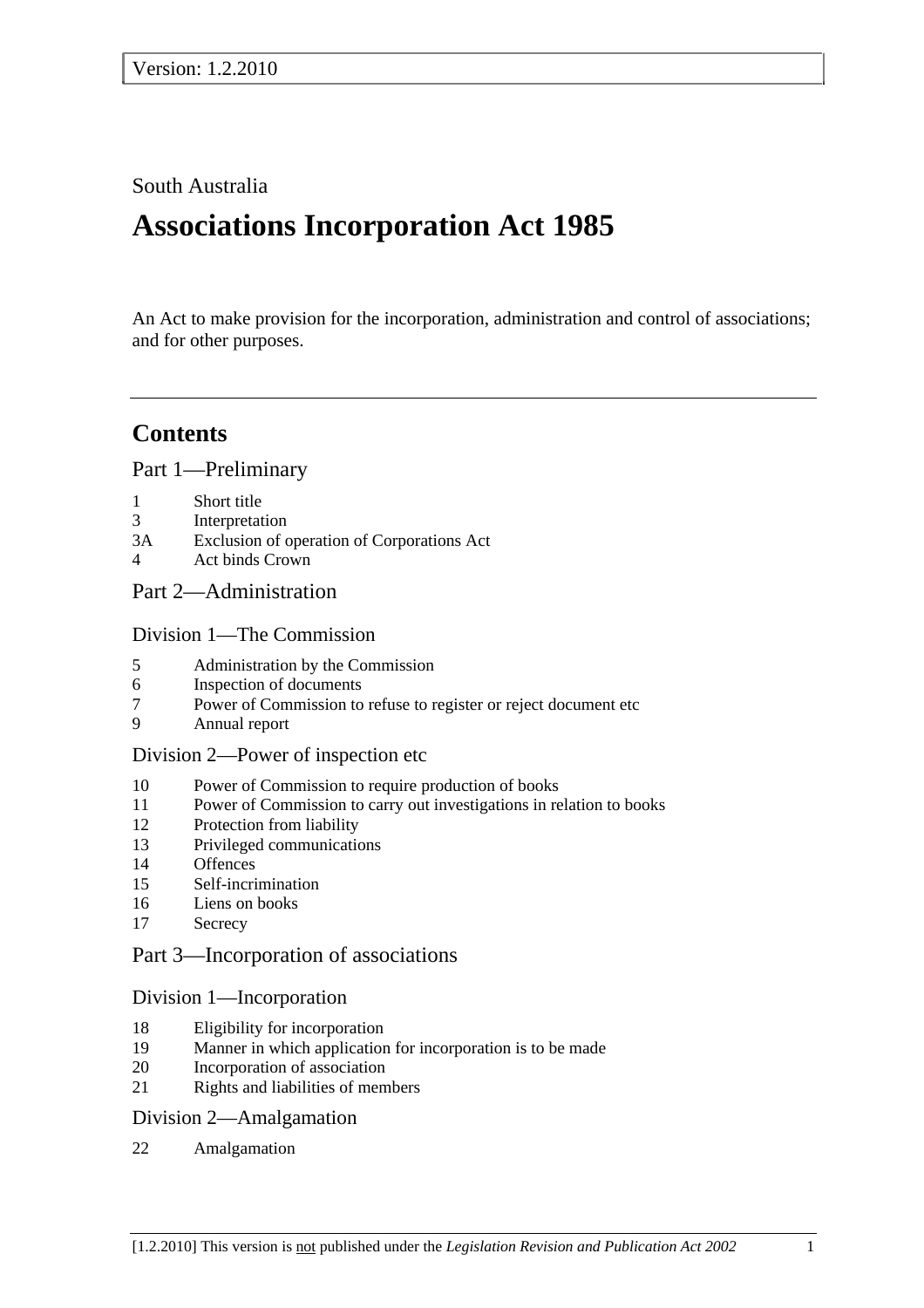#### Division 3—Rules

- 23 Rules binding on association and its members
- 23A Contents of rules of an incorporated association
- 24 Alteration of rules
- 24A Court may order variation of rules

#### Division 4—Powers

25 Powers of an incorporated association

#### Division 5—Transactions

- 26 Manner in which contracts may be made
- 27 Limitation of doctrine of *ultra vires*
- 28 Abolition of doctrine of constructive notice in relation to incorporated association

### Part 4—Management of internal affairs

#### Division 1—The committee

- 29 Management of incorporated associations
- 30 Certain persons not to be members of the committee
- 31 Disclosure of interest
- 32 Voting on a contract in which a committee member has an interest

#### Division 2—Accounts and audit of prescribed associations

- 35 Accounts to be kept
- 36 Lodgment of periodic returns
- 37 Provisions relating to auditors acting under this Division
- 37A Payment of auditor
- 38 Power of exemption

#### Division 3—Annual general meeting

39 Annual general meeting

#### Division 3A—Duties of officers etc

- 39A Duties of officers etc
- 39AB Reliance on information or advice provided by others
- 39B Provisions indemnifying officers or auditors

#### Division 3B—Records

39C Keeping of records

39D Inspection of records

- Division 4—Disputes
- 40 Rules of natural justice to be applied in relation to adjudication of dispute

## Part 5—Compromise, winding up, transfer of activities and dissolution

#### Division 1—General

- 40A Power to compromise with creditors
- 40B Power to enter into voluntary administration
- 41 Winding up of incorporated associations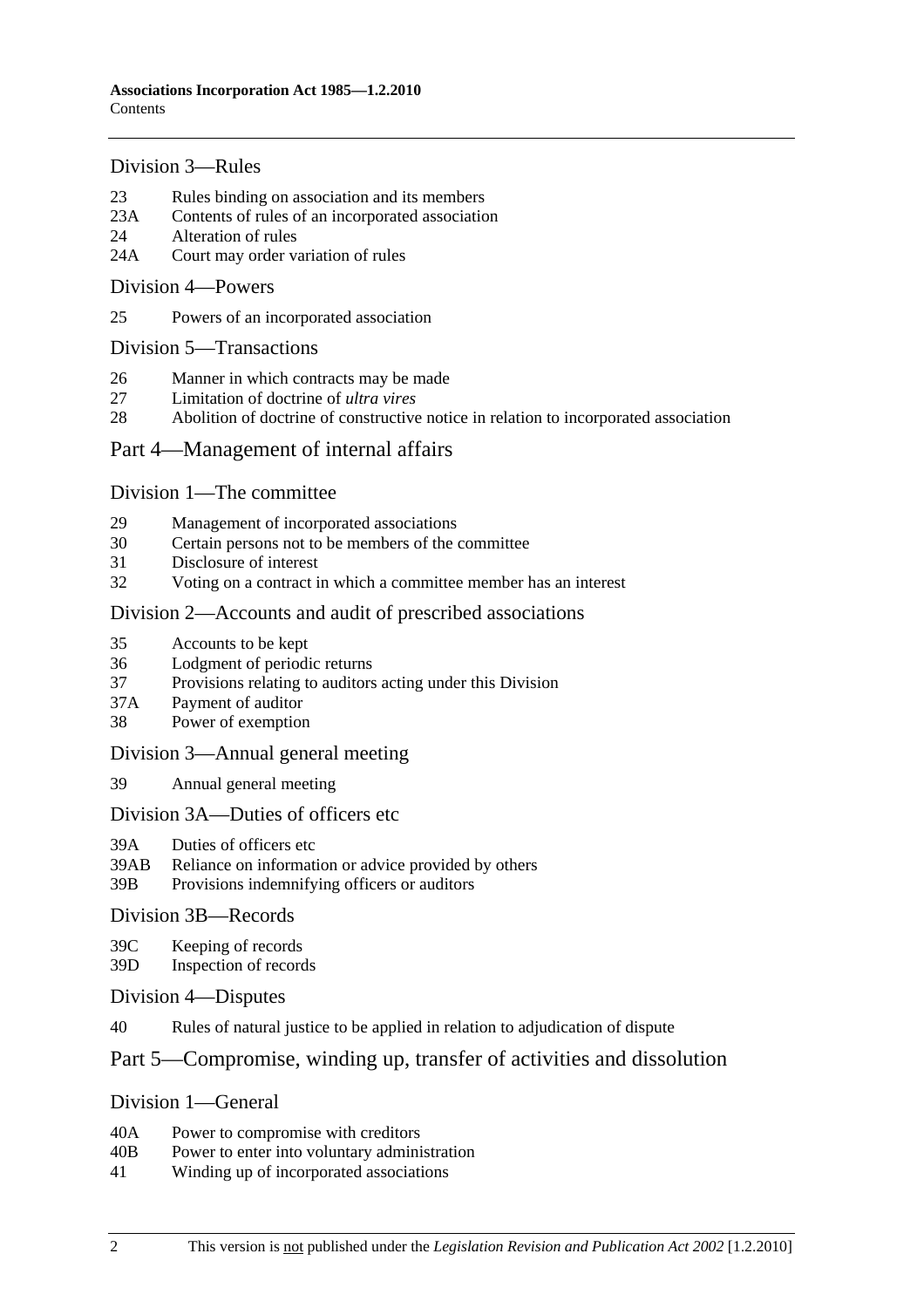- 41A Appeals from decisions of receivers, liquidators, managers etc
- 41B Reports to be submitted to liquidator
- 41C Declaration of solvency
- 41D Disclosure to creditors on voluntary winding up
- 41E Penalty for contravention of applied provisions
- 42 Power of Commission to require transfer of activities
- 43 Distribution of assets upon winding up
- 43A Application for deregistration
- 44 Defunct associations
- 44A Commission to act as representative of defunct association in certain events
- 45 Outstanding property of former association
- 46 Disposal of outstanding property
- 47 Liability of Commission and Crown as to property vested in Commission
- 48 Accounts
- 49 Removal of name from register

#### Division 2—Offences

- 49AA Interpretation and application
- 49AB Non-disclosure
- 49AC Failure to keep proper records
- 49AD Incurring debts not likely to be paid
- 49AE Powers of court
- 49AF Frauds by officers

#### Part 6—Miscellaneous

- 49A General power of exemption of the Commission
- 50 Right of appeal
- 51 Minutes
- 53 Investing or depositing money with association
- 53A Reservation of name
- 54 Name of association to be printed etc on documents
- 55 Prohibition against securing profits for members
- 56 Public officer
- 57 Penalty for non-compliance with Act or a condition imposed under Act
- 58 Falsification of books
- 58A General defence
- 59 Variation or revocation of trusts
- 60 Misrepresentation as to incorporation under this Act
- 61 Oppressive or unreasonable acts
- 62 Examination of persons concerned with associations
- 62A Orders against persons concerned with associations
- 62B Civil proceedings not to be stayed
- 62C Form and evidentiary value of books
- 62D Continuing offences
- 62E Proceedings for offences
- 63 Evidentiary provision
- 64 Service upon incorporated associations
- 65 Use of abbreviation "Inc."
- 66 Fees in respect of lodging documents
- 67 Regulations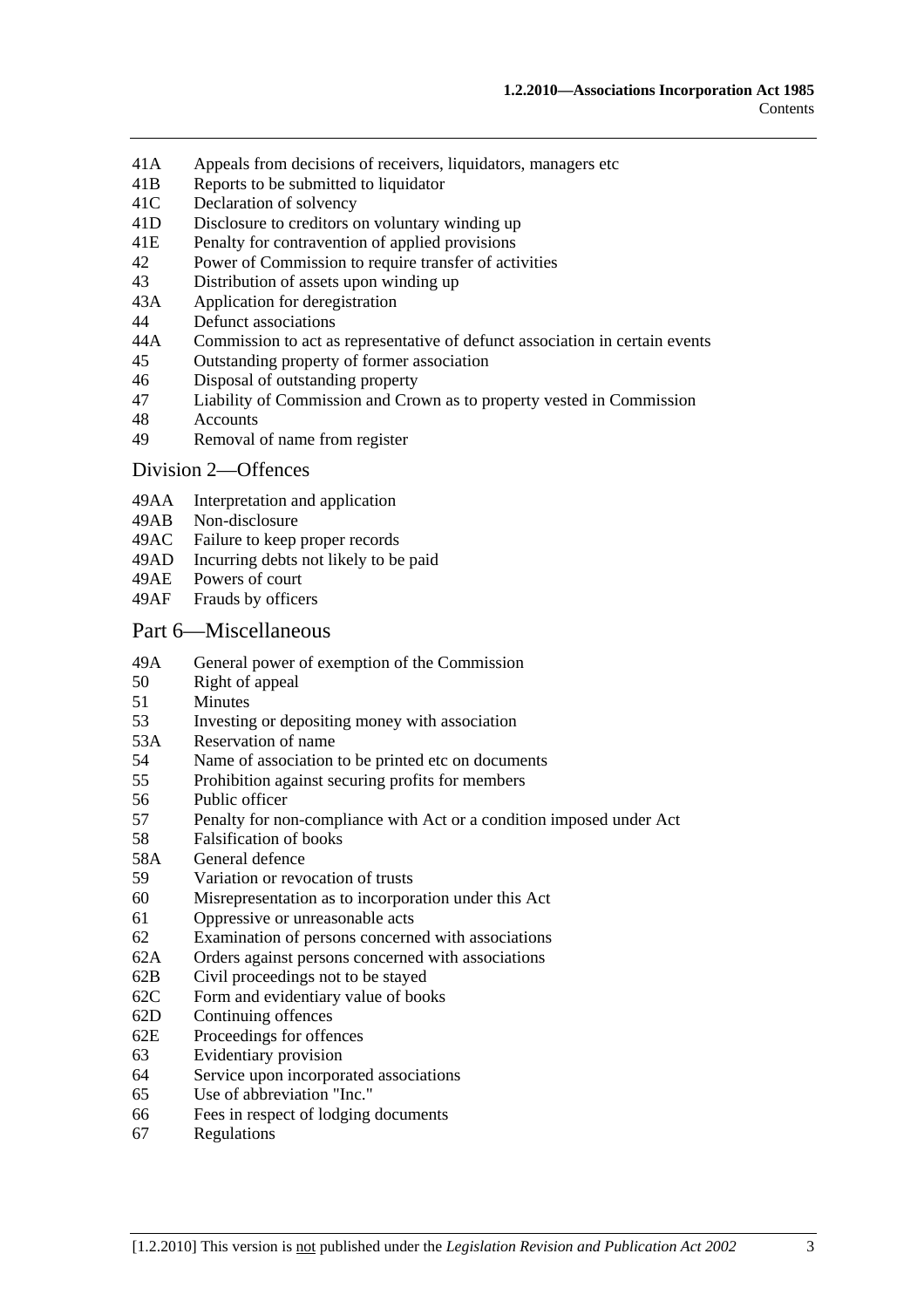## Legislative history

## **The Parliament of South Australia enacts as follows:**

## **Part 1—Preliminary**

## **1—Short title**

This Act may be cited as the *Associations Incorporation Act 1985*.

## **3—Interpretation**

(1) In this Act, unless the contrary intention appears—

*accounting records* includes invoices, receipts, orders for the payment of money, bills of exchange, cheques, promissory notes, vouchers and other documents of prime entry, and books and records which record such entries, and also includes such working papers and other documents as are necessary to explain the methods and calculations by which accounts are made up;

*accounts* of an incorporated association means—

- (a) a combination of—
	- (i) an account of receipts and payments recording the total receipts and payments based on the cash method of accounting; and
	- (ii) a statement of assets and liabilities; or
- (b) a combination of—
	- (i) an account of income and expenditure recording the total income and expenditure based on the accrual method of accounting; and
	- (ii) a balance sheet,

together with such statements, reports and notes, other than auditors' reports, as are attached to and intended to be read with the account, statement or balance sheet, as the case may be;

*association* includes society, club, institution or body;

*authorised person* means a person appointed by the Commission by instrument in writing to be an authorised person for the purposes of this Act;

*beneficiary* includes an object under a discretionary trust;

*body corporate* includes a body corporate within the meaning of section 9 of the *Corporations Act 2001* of the Commonwealth;

*books* includes any register or other record of information and any accounts or accounting records, however compiled, recorded or stored, and also includes any document;

*the Commission* means the Corporate Affairs Commission;

*domestic partner* means a person who is a domestic partner within the meaning of the *Family Relationships Act 1975*, whether declared as such under that Act or not;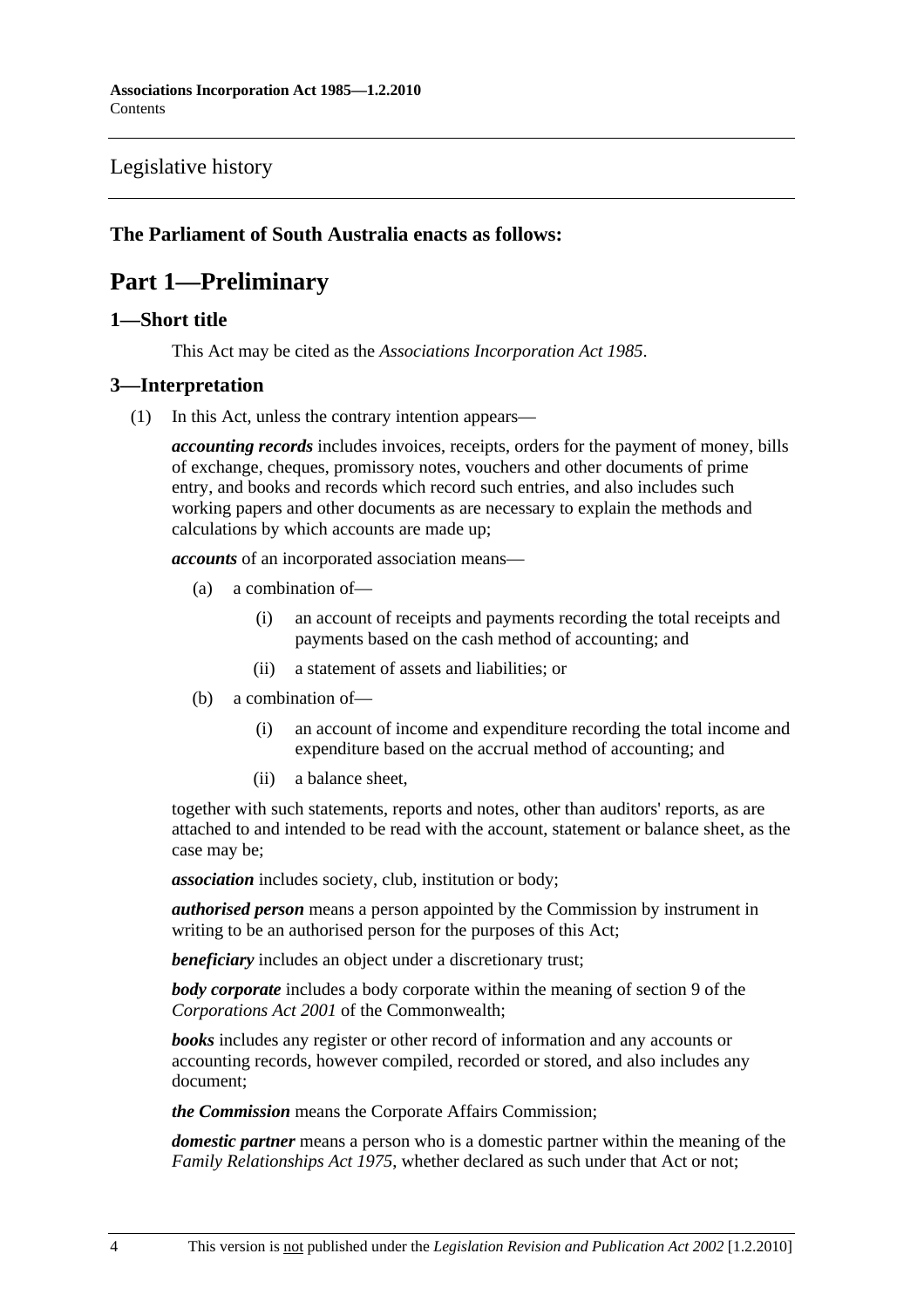*financial year*, in relation to an incorporated association, means—

- (a) in the case of an association whose rules fix a period ending on a specified day as the association's financial year—
	- (i) if such a period is fixed or varied at incorporation or during the first financial year of the association—the period not exceeding 18 months commencing on the date of incorporation and ending on the day specified;
	- (ii) if such a period is fixed or varied during any subsequent financial year—the period not exceeding 12 months commencing at the end of the last preceding financial year and ending on the day specified;
	- (iii) each succeeding period of 12 months ending on the day specified;
- (b) in the case of an association whose rules do not fix a period as the association's financial year—
	- (i) the period commencing on the date of incorporation and ending on the next succeeding 30 June;
	- (ii) each succeeding period of 12 months ending on 30 June;

*gross receipts* of an incorporated association means the total amount of the receipts of the association including any grant or subsidy paid to or on behalf of the association by the Government of the State or the Commonwealth, local government or an agency of the Crown in right of the State or the Commonwealth, but not including any money received by the association—

- (a) by way of a membership fee, subscription, levy or other fee, if any, paid by a member; or
- (b) as a devise or bequest; or
- (c) from the sale of any of the association's assets that had not been originally purchased by the association for the purpose of resale;

*incorporated association* means an association incorporated under this Act;

*insolvent under administration* means a person who—

- (a) under the *Bankruptcy Act 1966* of the Commonwealth is a bankrupt in respect of a bankruptcy from which he or she has not been discharged; or
- (b) under the law of a country other than Australia has the status of an undischarged bankrupt,

and includes—

- (c) a person who has executed a deed of arrangement under Part 10 of the *Bankruptcy Act 1966* of the Commonwealth or the corresponding provisions of the law of a country other than Australia where the terms of the deed have not been fully complied with; and
- (d) a person whose creditors have accepted a composition under Part 10 of the *Bankruptcy Act 1966* of the Commonwealth or the corresponding provisions of the law of a country other than Australia where a final payment has not been made under that composition;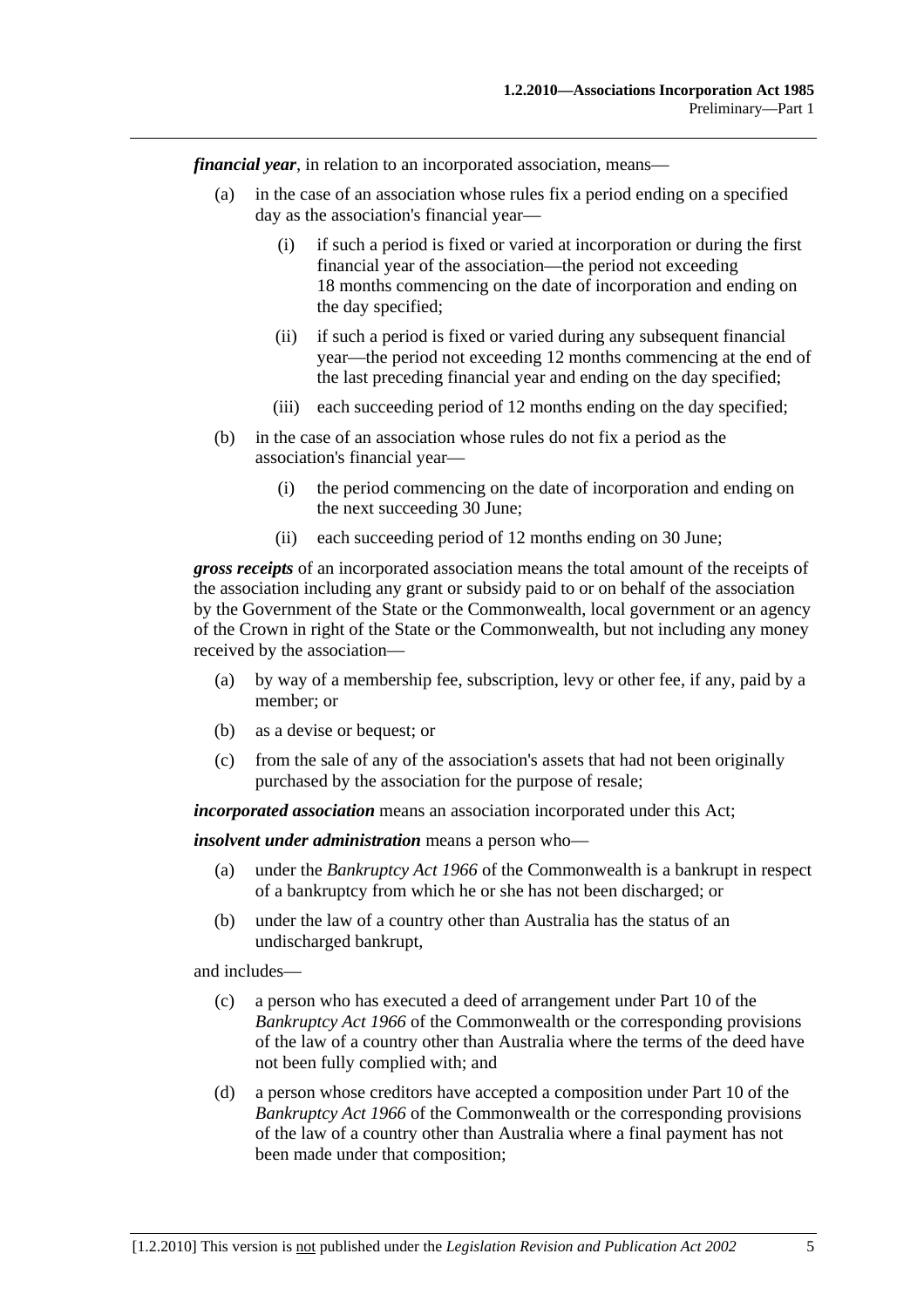*member* of an incorporated association means—

- (a) a person who is under the rules of the association a member of the association; or
- (b) a body that is under the rules of the association a member of the association;

*officer* of an incorporated association means—

- (a) any person who—
	- (i) occupies or acts in a position of—
		- (A) a member of the committee of the association; or
		- (B) the secretary, treasurer or public officer of the association; or
	- (ii) is concerned, or takes part, in the management of the affairs of the association,

by whatever name called and whether or not validly appointed to occupy or duly authorised to act in the position; or

- (b) the holder of any other office established by the rules of the association (except a patron or the holder of some other honorary office that confers no right to participate in the management of the affairs of the association); or
- (c) any person in accordance with whose directions or instructions the committee of the association is accustomed to act;

*prescribed association* means an incorporated association—

- (a) that had gross receipts in that association's previous financial year in excess of—
	- (i) \$200 000; or
	- (ii) such greater amount as is prescribed by regulation; or
- (b) that is prescribed or of a class prescribed by regulation;

*the repealed Act* means the *Associations Incorporation Act 1956* repealed by this Act;

*special resolution* of an incorporated association means—

- (a) where the rules of the association provide for the membership of the association—a resolution passed at a duly convened meeting of the members of the association if—
	- (i) at least 21 days written notice specifying the intention to propose the resolution as a special resolution has been given to all members of the association; and
	- (ii) it is passed at a meeting referred to in this paragraph by a majority of not less than three-quarters of such members of the association as, being entitled to do so, vote in person or, where proxies are allowed, by proxy, at that meeting;
- (b) where the rules of the association do not provide for the membership of the association—a resolution passed at a duly convened meeting of the members of the committee of the association if—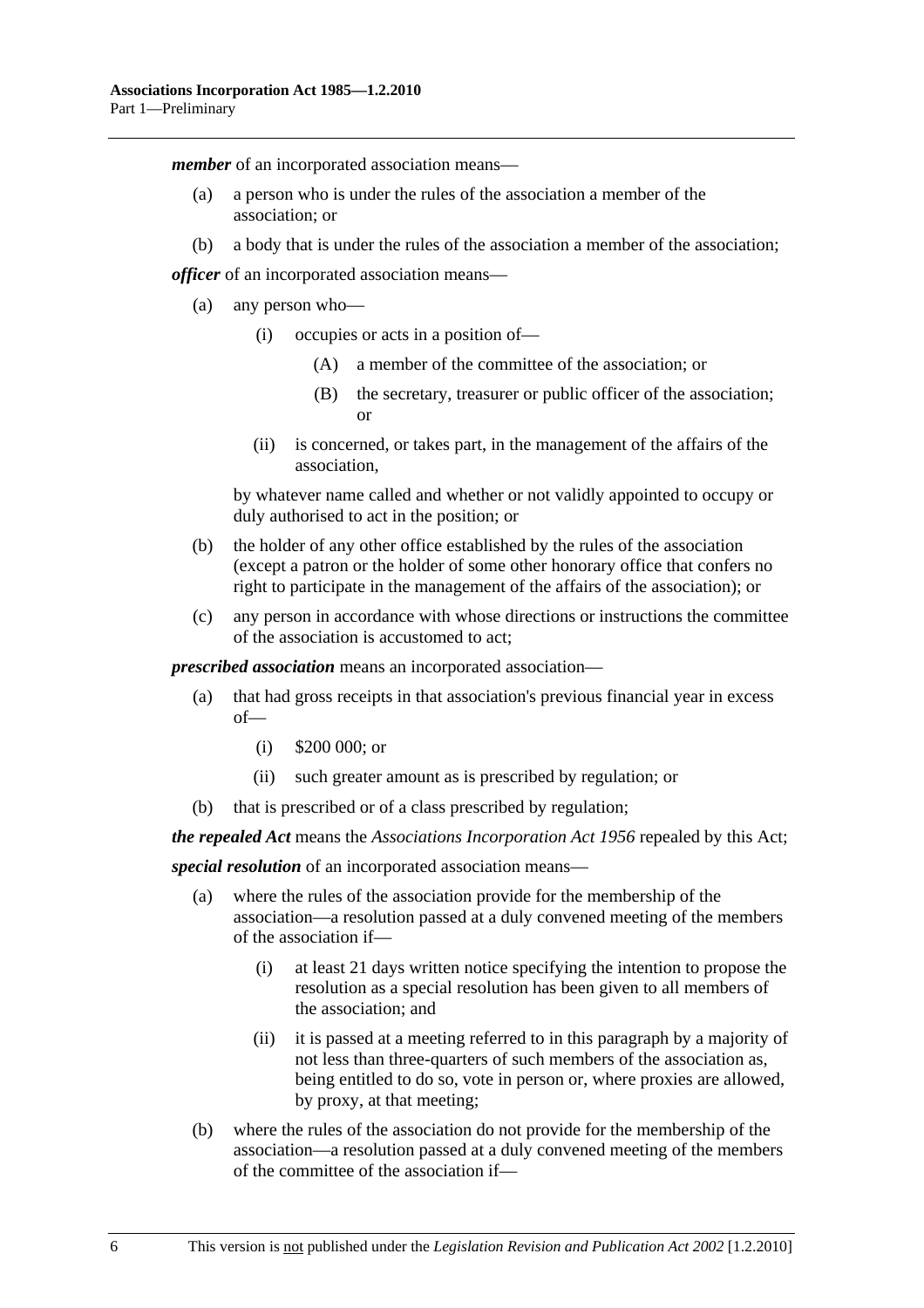- (i) at least 21 days written notice specifying the intention to propose the resolution as a special resolution has been given to all members of the committee; and
- (ii) it is passed at a meeting referred to in this paragraph by a majority of not less than three-quarters of such members of the committee as, being entitled to do so, vote in person or, where alternates are allowed, by alternates, at that meeting;

*spouse*—a person is the spouse of another if they are legally married;

*total receipts and payments* means the amount arrived at by aggregating receipts and payments in connection with all activities of the association in that association's financial year;

*transparency*, in relation to a document, means—

- (a) a developed negative or positive photograph of that document (in this definition referred to as an *original photograph*) made, on a transparent base, by means of light reflected from, or transmitted through, the document; or
- (b) a copy of an original photograph made by the use of photosensitive material (being photosensitive material on a transparent base) placed in surface contact with the original photograph; or
- (c) any one of a series of copies of an original photograph, the first of the series being made by the use of photosensitive material (being photosensitive material on a transparent base) placed in surface contact with a copy referred to in paragraph (b), and each succeeding copy in the series being made, in the same manner, from any preceding copy in the series.
- (2) Except as otherwise provided, a reference in this Act to the rules of an association is a reference to the rules relating to the constitution, powers, management and administration of the association, and the rights and liabilities of its members, but does not extend to rules, by-laws or ordinances relating to or affecting personal dress or behaviour, practices, procedures or other matters that are of a religious, ceremonial or doctrinal nature, or any other prescribed matter.
- (3) Where under the rules of an incorporated association provision is made for confirmation or approval of a resolution of the association by some other person or body, such a resolution is not to be regarded as having been duly passed until it has been confirmed or approved as required by the rules.
- (4) A provision in the rules of an association requiring confirmation or approval of a resolution or decision of the association by some other person or body is not to be regarded as oppressive or unreasonable.
- (6) For the purposes of this Act, a person is an associate of another person if—
	- (a) they are partners; or
	- (b) one is a spouse, domestic partner, parent or child of the other; or
	- (c) they are both trustees or beneficiaries of the same trust, or one is a trustee and the other is a beneficiary of the same trust; or
	- (d) one is a corporation and the other is a director of the corporation; or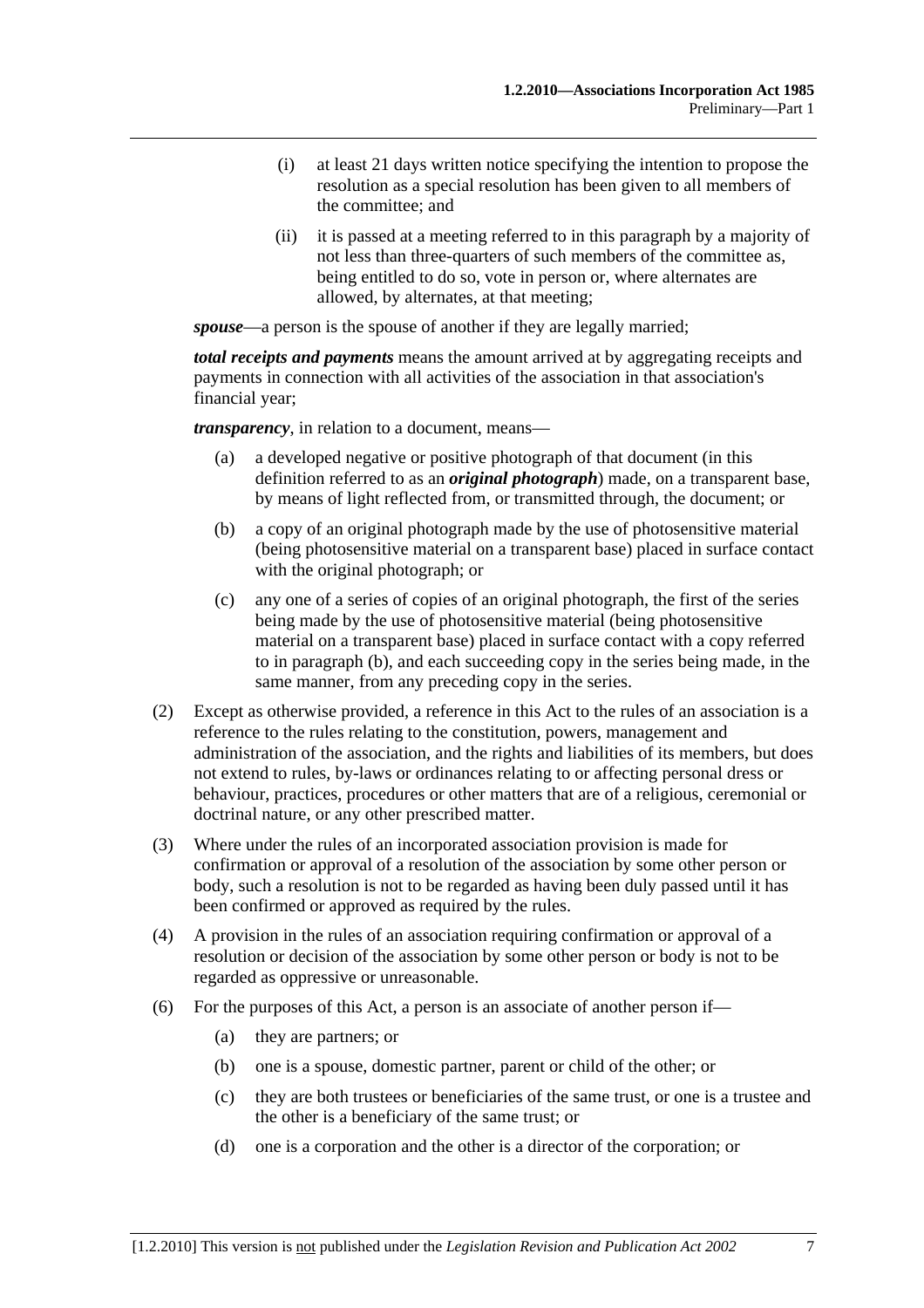- (e) one is a corporation and the other is a person who has a legal or equitable interest in five per cent or more of the share capital of the corporation; or
- (f) they are related bodies corporate within the meaning of the *Corporations Act 2001* of the Commonwealth; or
- (g) a chain of relationships can be traced between them under any one or more of the above paragraphs.

### **3A—Exclusion of operation of Corporations Act**

- (1) An incorporated association is declared to be an excluded matter for the purposes of section 5F of the *Corporations Act 2001* of the Commonwealth in relation to the whole of the Corporations legislation to which Part 1.1A of that Act applies.
- (2) Subsection (1) does not exclude the application of provisions of the *Corporations Act 2001* of the Commonwealth to incorporated associations to the extent that they relate to any matter that the regulations provide is not to be excluded from the operation of that Act.

## **4—Act binds Crown**

This Act binds the Crown.

## **Part 2—Administration**

## **Division 1—The Commission**

#### **5—Administration by the Commission**

- (1) Subject to subsection (2), the Commission is responsible for the administration of this Act.
- (2) The Commission is, in relation to the administration of this Act, subject to the control and direction of the Minister.

#### **6—Inspection of documents**

- (1) For the purposes of this Act, the Commission must keep, in such form as it thinks fit—
	- (a) a register of incorporated associations; and
	- (b) such other registers as the Commission thinks fit.
- (2) Subject to subsection (2a) a person may, on payment of the prescribed fee—
	- (a) inspect a register kept by the Commission under this Act; or
	- (b) inspect any document registered or held by the Commission under this Act (not being a document that has been destroyed or otherwise disposed of); or
	- (c) obtain from the Commission—
		- (i) a certified copy of, or extract from, an entry in a register kept under this Act or the repealed Act; or
		- (ii) a certified copy of a certificate of incorporation issued under this Act or the repealed Act; or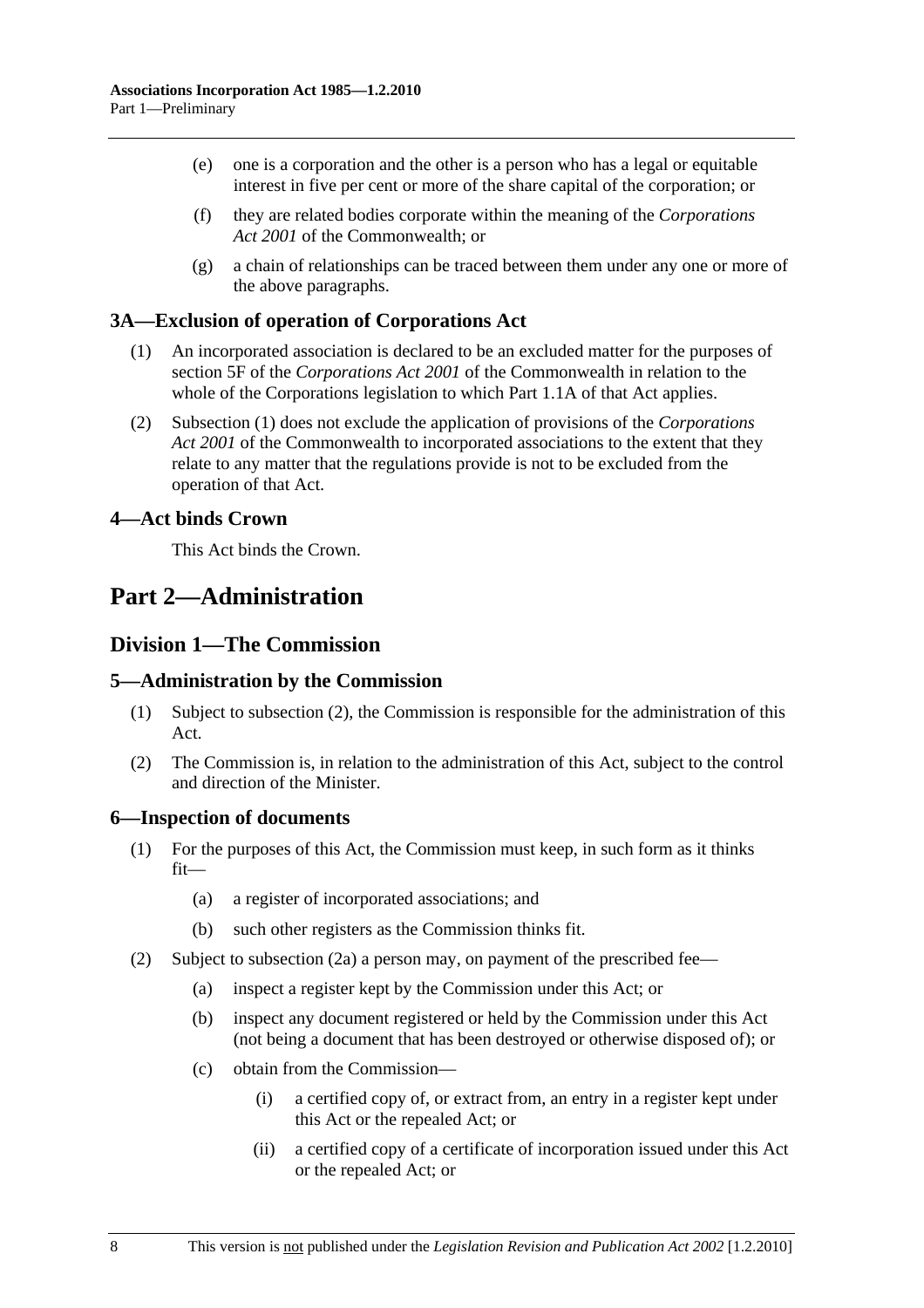- (iii) a certified copy of, or extract from, any document registered or held by the Commission under this Act, or registered or held under the repealed Act.
- (2a) The Commission may, at the request of a person whose residential address appears in a register or document that is available for inspection under this section, take any steps necessary to ensure that the person's address is not publicly disclosed under this section.
- (3) If a reproduction or transparency of a document is produced for inspection, a person is not entitled pursuant to subsection (2) to require the production of the original of that document.
- (4) The reference in subsection  $(2)(c)$  to a certificate or document includes, where a reproduction or transparency of that certificate or document has been incorporated with a register kept by the Commission, a reference to that reproduction or transparency and, where such a reproduction or transparency has been so incorporated, a person is not entitled pursuant to that subsection to a copy of, or extract from, the original of that certificate or document.

## **7—Power of Commission to refuse to register or reject document etc**

- (1) If the Commission is of the opinion that a document submitted to the Commission—
	- (a) contains matter contrary to law; or
	- (b) contains matter that, in a material particular, is false or misleading in the form or context in which it is included; or
	- (c) by reason of an omission or misdescription, has not been duly completed; or
	- (d) does not comply with the requirements of this Act; or
	- (e) contains an error, alteration or erasure,

the Commission may refuse to register or may reject the document and may request—

- (f) that the document be appropriately amended or completed and resubmitted; or
- (g) that a fresh document be submitted in its place; or
- (h) where the document has not been duly completed, that a supplementary document in the prescribed form be submitted.
- (2) The Commission may request a person who submits a document to the Commission to produce to the Commission such other document, or to furnish to the Commission such information, as the Commission thinks necessary in order to form an opinion whether it should refuse to register or should reject the document.
- (3) If a person fails to comply with a request of the Commission made pursuant to subsection (1) or (2) within 14 days after the service on the person of the request, a court of summary jurisdiction may, on an application of the Commission, order the person to comply with the Commission's request within the time specified in the order.
- (4) An order made under subsection (3) may provide that all costs of, and incidental to, the application are to be borne by the person responsible for the non-compliance.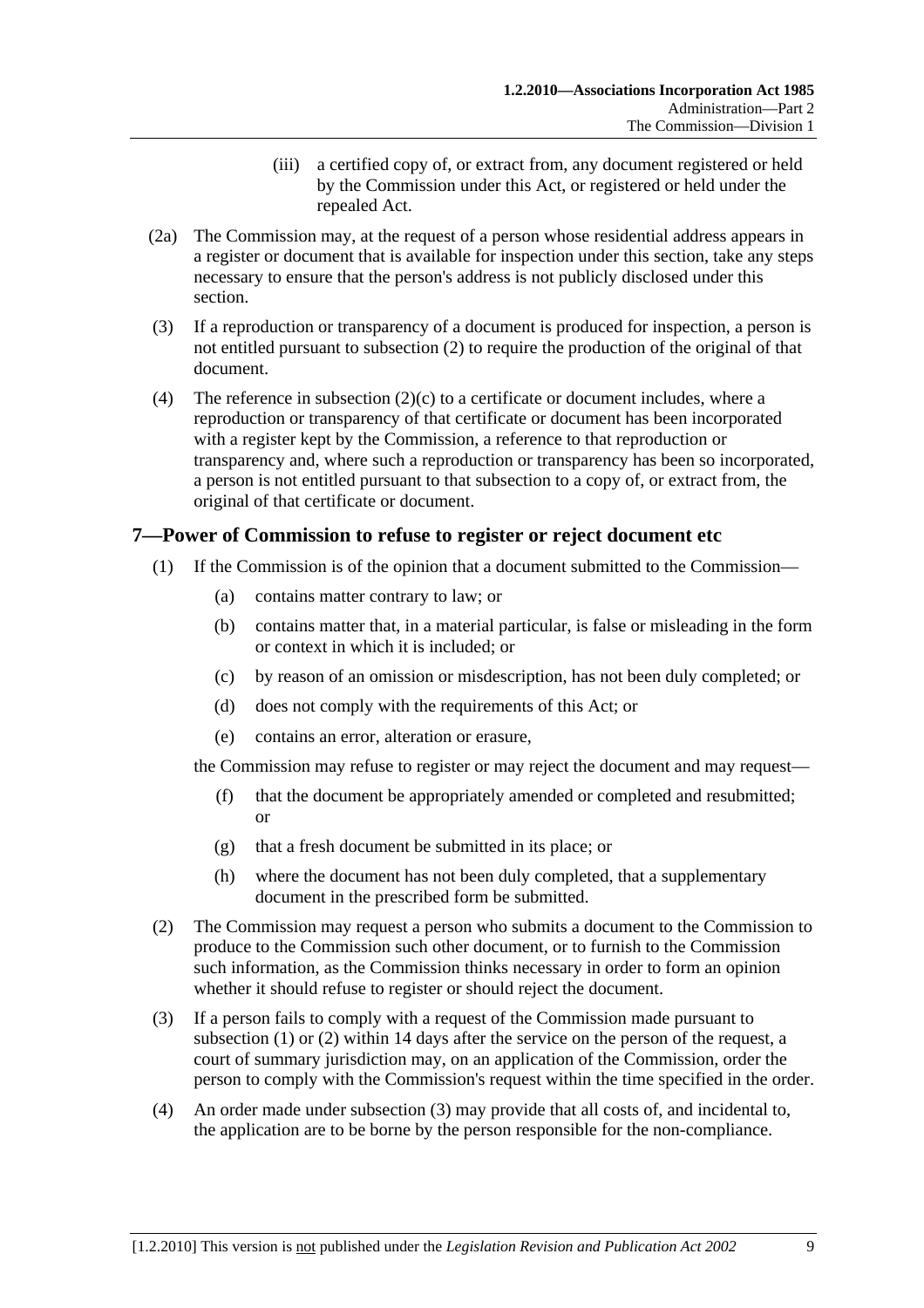(5) A person who contravenes or fails to comply with an order made under subsection (3) is guilty of an offence.

Maximum penalty:

- (a) if the offence is committed in respect of a prescribed association—\$5 000; or
- (b) in any other case—\$1 250.

#### **9—Annual report**

- (1) The Commission must, on or before 31 December in each year, deliver to the Minister a report on the administration of this Act during the period of 12 months that ended on the preceding 30 June.
- (2) The Minister must cause a copy of the report to be laid before each House of Parliament.

## **Division 2—Power of inspection etc**

### **10—Power of Commission to require production of books**

For the purpose of ascertaining whether the provisions of this Act have been or are being complied with, an authorised person may, by notice in writing, require—

- (a) any incorporated association to produce to the authorised person immediately or, if a time and place at which the books are to be produced are specified in the notice, at that time and place such books relating to affairs of the association as are specified by the authorised person; or
- (b) any person who is or has been an officer or employee of, or an agent, banker, solicitor, auditor or other person acting in any capacity for, or on behalf of, an incorporated association (including an association that is in the course of being wound up or has been dissolved) to produce to the authorised person immediately such books relating to affairs of the association as are specified by the authorised person; or
- (c) any person to produce to the authorised person immediately any books relating to affairs of an incorporated association (including an association that is in the course of being wound up or has been dissolved) that are in the custody or under the control of that person.

## **11—Power of Commission to carry out investigations in relation to books**

- (1) Subject to this Division, where an authorised person exercises a power under this Division to require another person to produce books—
	- (a) if the books are produced, the authorised person—
		- (i) may take possession of the books and may make copies of, or take extracts from, the books; and
		- (ii) may require the other person, or any person who was party to the compilation of the books, to make a statement providing any explanation that the person concerned is able to provide as to any matter relating to the compilation of the books or as to any matter to which the books relate; and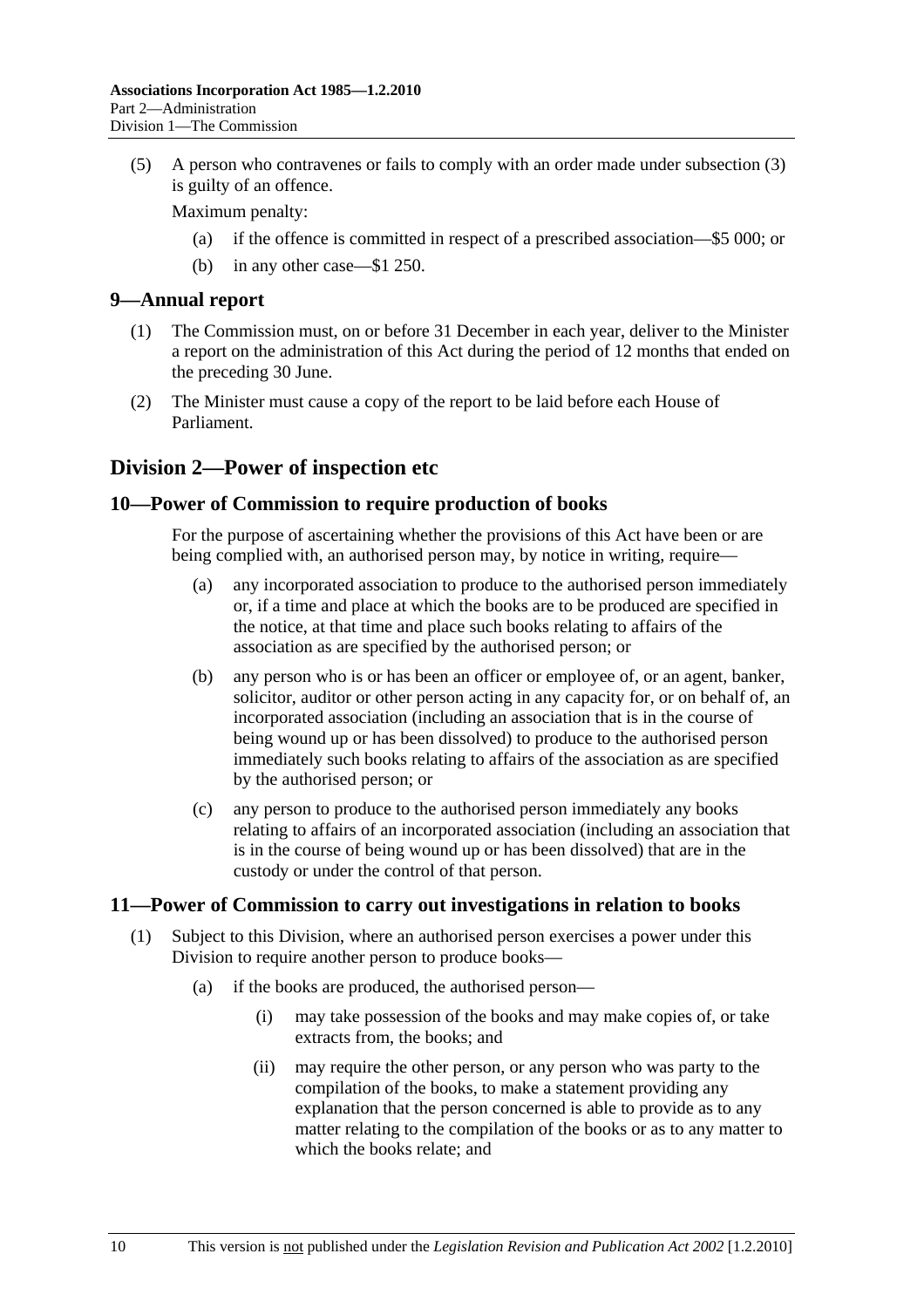- (iii) may retain possession of the books for such period as is necessary to enable the books to be inspected, and copies of, or extracts from, the books to be made or taken, by or on behalf of the Commission; and
- (iv) during that period must permit a person who would be entitled to inspect any one or more of the books if they were not in the possession of the authorised person to inspect that book or those books at any reasonable time; or
- (b) if the books are not produced, the authorised person may require the other person—
	- (i) to state, to the best of his or her knowledge and belief, where the books may be found; and
	- (ii) to identify the person who, to the best of his or her knowledge and belief, last had custody of the books and to state, to the best of his knowledge and belief, where that person may be found.
- (2) Where an authorised person exercises a power under this Division to require another person to produce books that are recorded, kept and reproduced by electronic means, the other person may comply with the requirement to produce those books by providing a printed reproduction of the information contained in the books.
- (3) Where this Division confers a power on an authorised person to require a person to produce books relating to affairs of an incorporated association, the authorised person also has power to require that person (whether or not he or she requires that person to produce books and whether or not any books are produced pursuant to such a requirement), so far as the other person is able to do so, to identify property of the association and explain the manner in which the association has kept account of that property.

## **12—Protection from liability**

A person is not subject to any liability by reason of compliance with a direction or requirement given or made under this Division.

## **13—Privileged communications**

- (1) Where—
	- (a) an authorised person makes a requirement under this Division of a duly qualified legal practitioner in respect of a book; and
	- (b) the book contains a privileged communication made by or on behalf of the legal practitioner, or to the legal practitioner, in his or her capacity as such,

the legal practitioner is entitled to refuse to comply with the requirement unless the person to whom, or by or on behalf of whom, the communication was made agrees to the legal practitioner complying with the requirement but, where the legal practitioner so refuses to comply with a requirement, he or she must immediately furnish, in writing, to the authorised person—

 (c) if he or she knows the name and address of the person to whom, or by or on behalf of whom, the communication was made—that name and address; and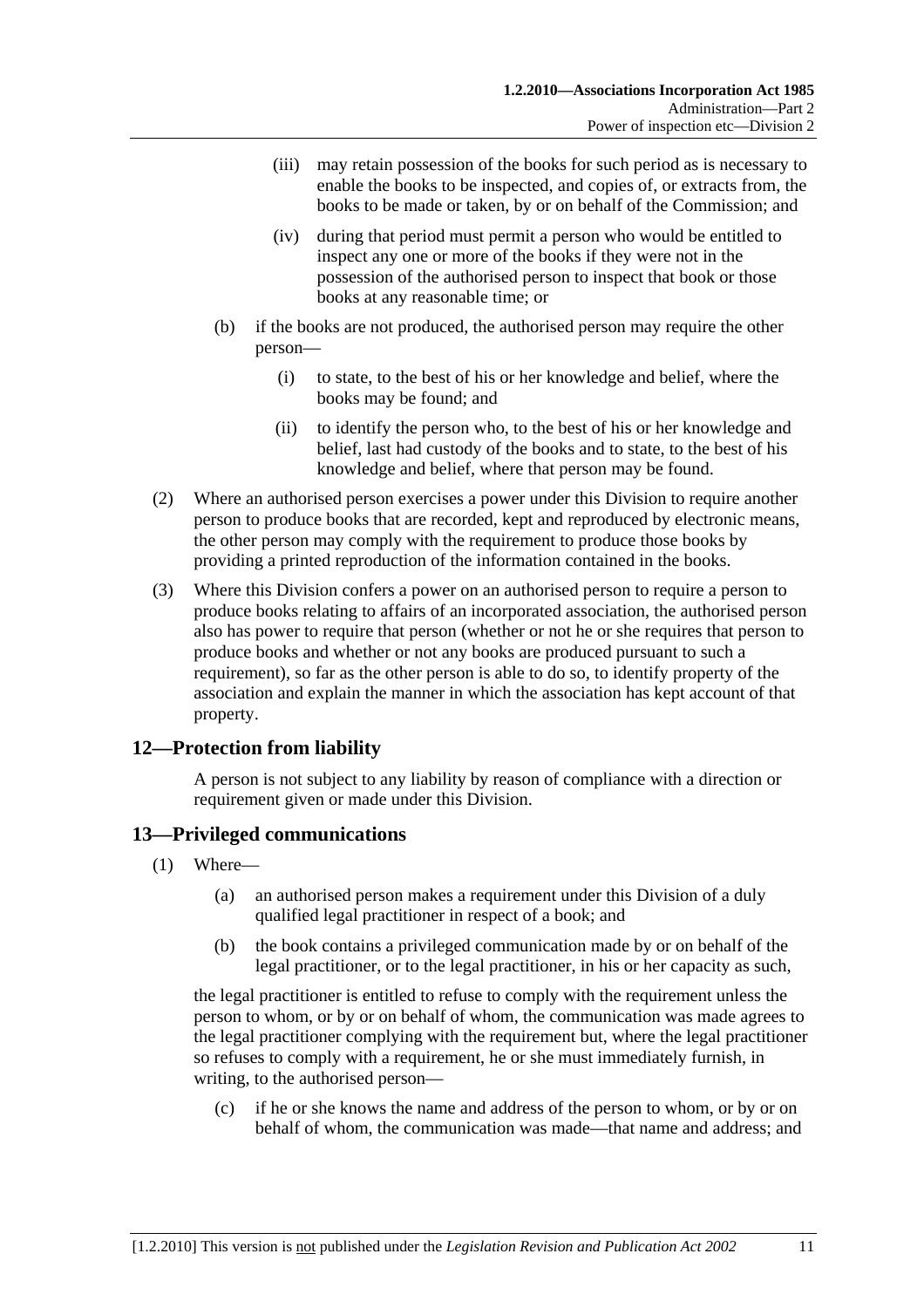(d) sufficient particulars to identify the book, or the part of the book, containing the communication.

Maximum penalty: \$5 000.

- (2) Where—
	- (a) an authorised person, acting in pursuance of this Division, requires a duly qualified legal practitioner to make a statement providing an explanation as to any matter relating to the compilation of books or as to any matter to which any books relate; and
	- (b) the legal practitioner is not able to make that statement without disclosing a privileged communication made by or on behalf of the legal practitioner, or to the legal practitioner, in his or her capacity as such,

the legal practitioner is entitled to refuse to comply with the requirement, except to the extent that he or she is able to comply with the requirement without disclosing any privileged communication referred to in paragraph (b), unless the person to whom, or by or on behalf of whom, the communication was made agrees to the legal practitioner complying with the requirement but, where the legal practitioner so refuses to comply with a requirement, he or she must immediately furnish, in writing, to the authorised person—

- (c) if he or she knows the name and address of the person to whom, or by or on behalf of whom, the communication was made—that name and address; and
- (d) if the communication was made in writing—sufficient particulars to identify the document containing the communication.

Maximum penalty: \$5 000.

## **14—Offences**

 (1) A person must not, without reasonable excuse, refuse or fail to comply with a requirement made under this Division.

Maximum penalty:

- (a) if the offence is committed in respect of a prescribed association—\$5 000; or
- (b) in any other case—\$2 500.
- (2) A person must not, in purported compliance with a requirement made under this Division, furnish information or make a statement that is false or misleading in a material particular.

Maximum penalty:

- (a) if the offence is committed in respect of a prescribed association—\$5 000; or
- (b) in any other case—\$2 500.
- (3) It is a defence to a prosecution for an offence against this section if the defendant proves that he or she believed on reasonable grounds that the information or statement was true and was not misleading.
- (4) A person must not, without reasonable excuse, obstruct or hinder the Commission or another person in the exercise of any power under this Division.

Maximum penalty:

(a) if the offence is committed in respect of a prescribed association—\$5 000; or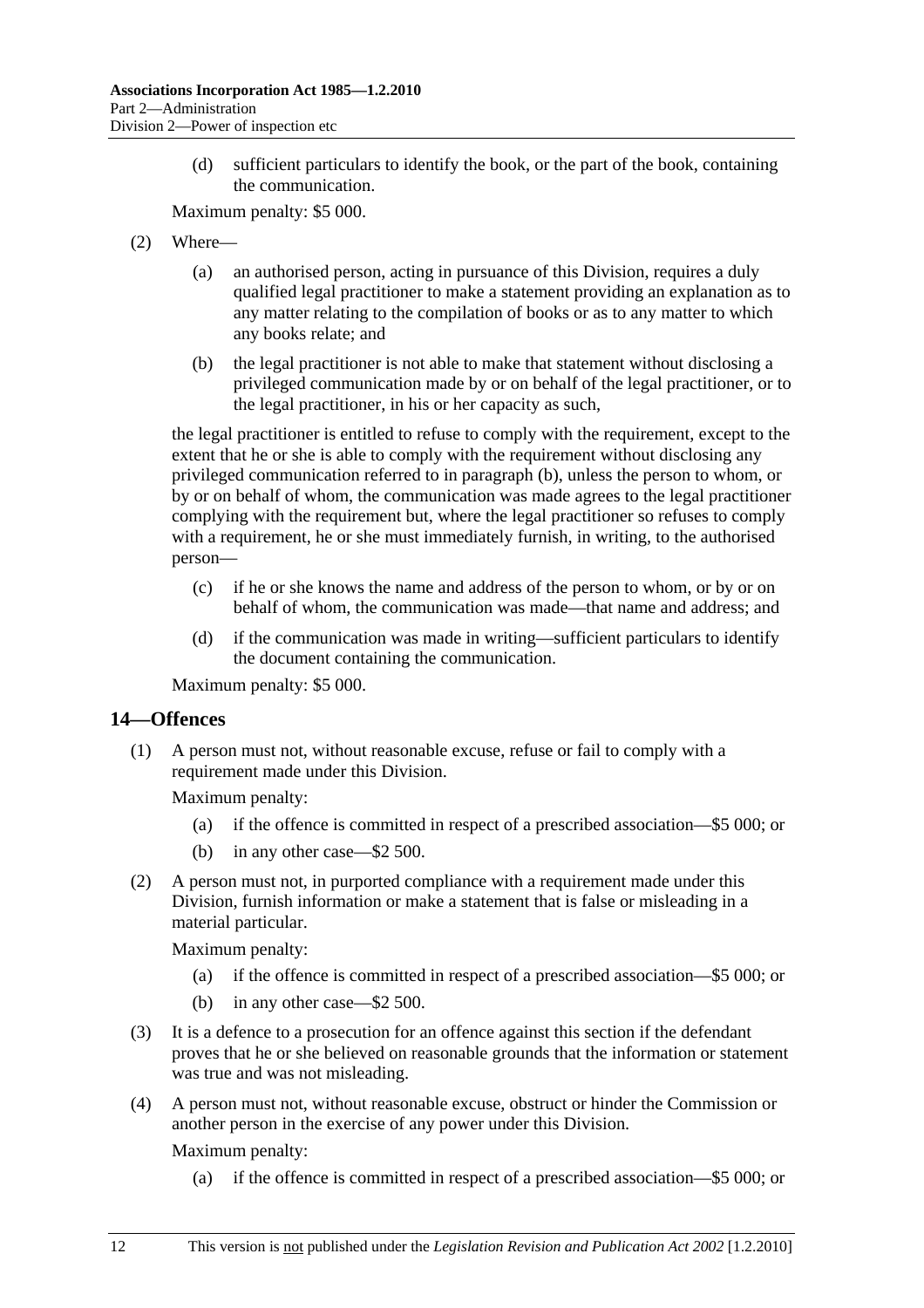(b) in any other case—\$2 500.

## **15—Self-incrimination**

- (1) A person is not excused from making a statement providing an explanation as to any matter relating to the compilation of any books or as to any matter to which any books relate pursuant to a requirement made of him or her in accordance with this Division on the ground that the statement might tend to incriminate him or her but, where the person claims before making a statement that the statement might tend to incriminate him or her, the statement is not admissible in evidence against him or her in criminal proceedings other than proceedings under section 14.
- (2) Subject to subsection (1), a statement made by a person in compliance with a requirement made under this Division may be used in evidence in any criminal or civil proceedings against that person.

## **16—Liens on books**

Where an authorised person requires the production of any books under this Division and a person has a lien on the books, the production of the books does not prejudice the lien.

#### **17—Secrecy**

 (1) An authorised person who, by reason of the authority granted to him or her pursuant to this Act, acquires information must not, except to the extent necessary to perform his or her official duties or to perform a function or exercise a power authorised by this Act, make a record of, or divulge or make use of in any other way, the information acquired.

Maximum penalty: \$10 000.

- (2) Notwithstanding subsection (1), a person is not guilty of an offence if he or she—
	- (a) produces a document to a court in the course of criminal proceedings or proceedings taken under this or any other Act; or
	- (b) divulges to a court during the course of any proceedings referred to in paragraph (a), any matter or thing coming under his or her notice in the performance of his or her official duties or in the performance of a function or exercise of a power referred to in subsection (1); or
	- (c) produces a document or divulges information to a person to whom, in the opinion of the Commission, it is in the public interest that the document be produced or the information be divulged; or
	- (d) produces a document or divulges information that is required or permitted by any other Act to be produced or divulged, as the case may be.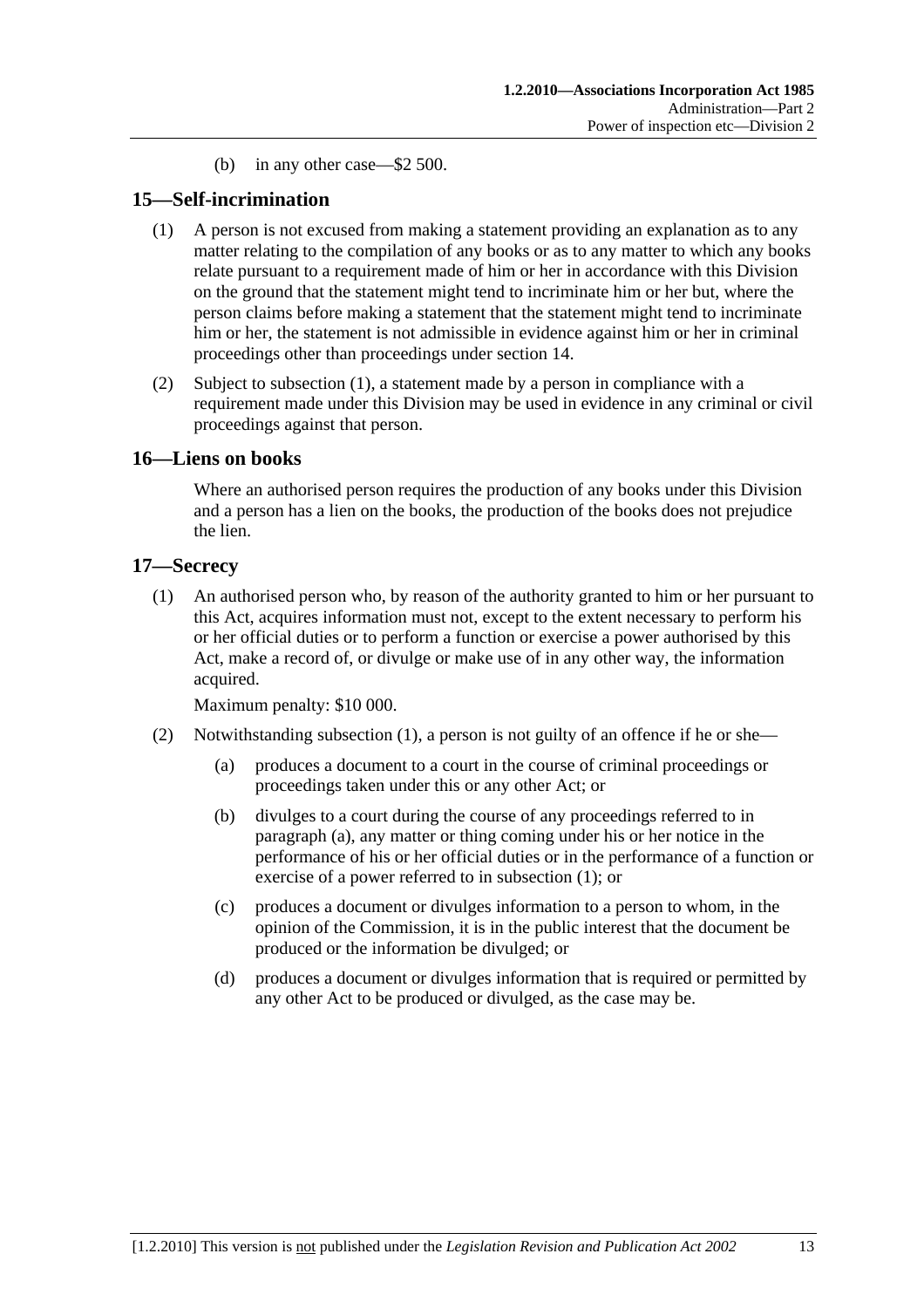# **Part 3—Incorporation of associations**

## **Division 1—Incorporation**

## **18—Eligibility for incorporation**

- (1) An association formed—
	- (a) for a religious, educational, charitable or benevolent purpose; or
	- (b) for the purpose of promoting or encouraging literature, science or the arts; or
	- (c) for the purpose of providing medical treatment or attention, or promoting the interests of persons who suffer from a particular physical, mental or intellectual disability; or
	- (d) for the purpose of sport, recreation or amusement; or
	- (e) for the purpose of establishing, carrying on, or improving a community centre, or promoting the interests of a local community or a particular section of a local community; or
	- (f) for conserving resources or preserving any part of the environmental, historical or cultural heritage of the State; or
	- (g) for the purpose of promoting the interests of students or staff of an educational institution; or
	- (h) for political purposes; or
	- (i) for the purpose of administering any scheme or fund for the payment of superannuation or retiring benefits to the members of any organisation or the employees of any body corporate, firm or person; or
	- (j) for the purpose of promoting the common interests of persons who are engaged in, or interested in, a particular business, trade or industry; or
	- (k) for any purpose approved by the Minister,

is, subject to this Act, eligible to be incorporated under this Act.

- (2) Subject to subsection (4), an association of the kind referred to in subsection (1)(i) is not, unless the Minister otherwise approves, eligible to be incorporated under this Act.
- (3) Subject to subsection (4), an association which is formed for the purpose of furthering or protecting the interests of employers or employees and which is eligible for registration under the *Industrial Relations Act (S.A.) 1972* is not, unless the Minister otherwise approves, eligible to be incorporated under this Act.
- (4) Subsections (2) and (3) do not apply to an association that was, immediately before the commencement of this Act, an association incorporated under the repealed Act.
- (5) Subject to subsection (6), an association of which—
	- (a) a principal or subsidiary object is to secure a pecuniary profit for the members of the association or any of those members; or
	- (b) a principal or subsidiary object is to engage in trade or commerce,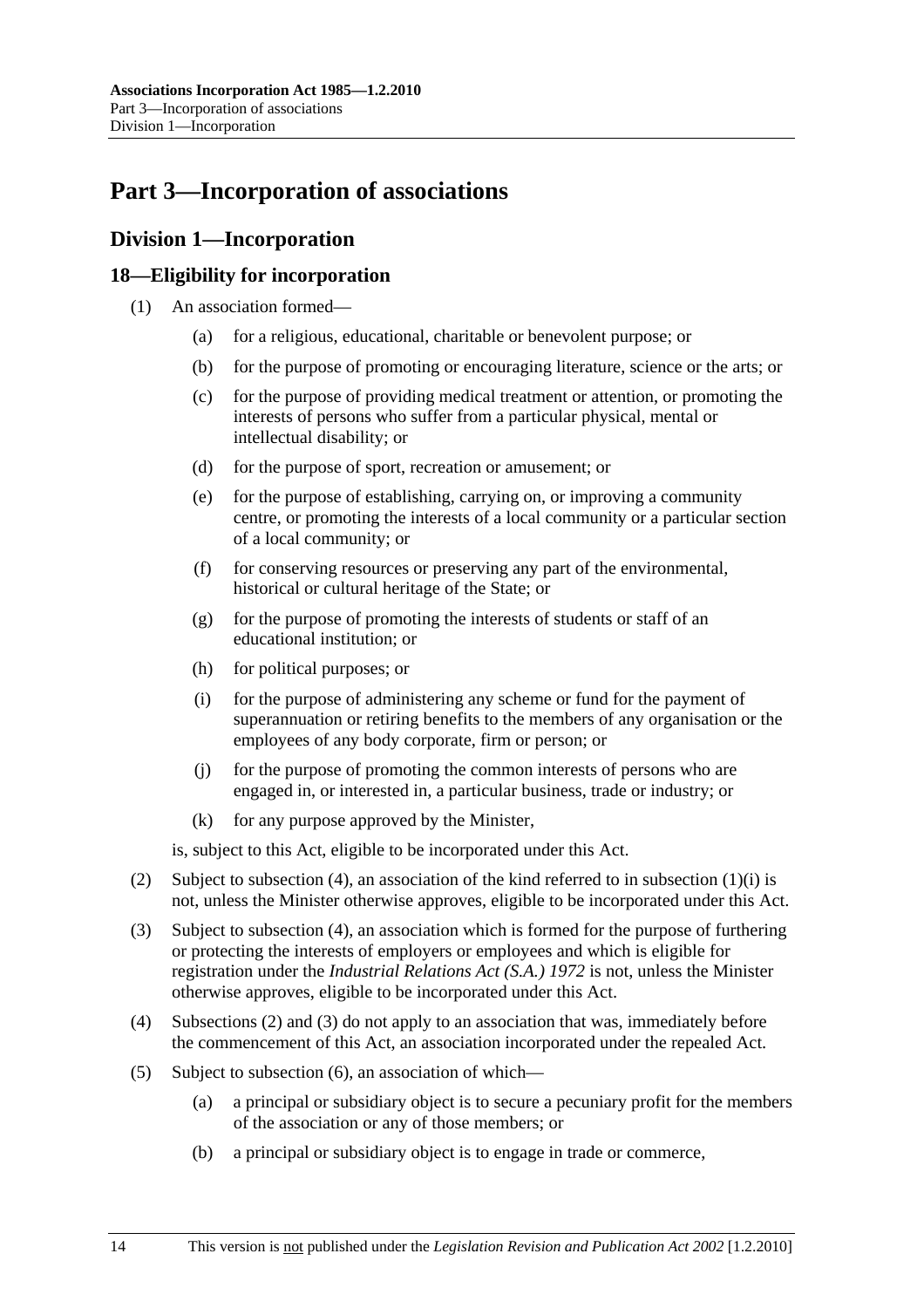is not, unless the Commission otherwise approves, eligible to be incorporated under this Act.

- (6) An association is not, for the purposes of this Act, to be regarded as having as a principal or subsidiary object the securing of a pecuniary profit for its members or any of its members or engaging in trade or commerce by reason only of any one or more of the following circumstances:
	- (a) that the association itself makes a pecuniary profit, unless that profit or any part of it is or is to be divided among or received by the members or any of them otherwise than in accordance with section 55; or
	- (b) that the association buys or sells or deals in or provides goods or services where those transactions are ancillary to the principal objects of the association and, in the case of transactions with non-members (other than spouses, domestic partners, children or parents of members), the transactions—
		- (i) are not substantial in number or value in relation to the other activities of the association; or
		- (ii) are intended to provide financial support to the association in a manner that is directly related to the objects of the association; or
		- (iii) consist in the charging of admission fees to functions organised for the promotion of the objects of the association; or
	- (c) that the association is established for the protection of a trade, business, industry or calling in which the members are engaged or interested, if the association itself does not engage or take part in any such activity; or
	- (d) that the members of the association compete for trophies or prizes in contests directly related to the objects of the association.
- (7) An approval of the Minister or the Commission under this section may be given on such conditions as the Minister or the Commission thinks fit.

## **19—Manner in which application for incorporation is to be made**

- (1) An application for the incorporation of an association must be made to the Commission in the prescribed manner and form by a person duly authorised by the association to apply for incorporation.
- (2) The application must be accompanied by—
	- (a) a copy of the rules of the association; and
	- (b) a statutory declaration made by the applicant verifying—
		- (i) that he or she is authorised by the association to apply for registration; and
		- (ii) the particulars contained in the application; and
		- (iii) that the copy of the rules of the association which accompanies the application is a true copy; and
	- (c) a copy of any instrument creating or establishing a trust—
		- (i) which is referred to in the rules of the association; or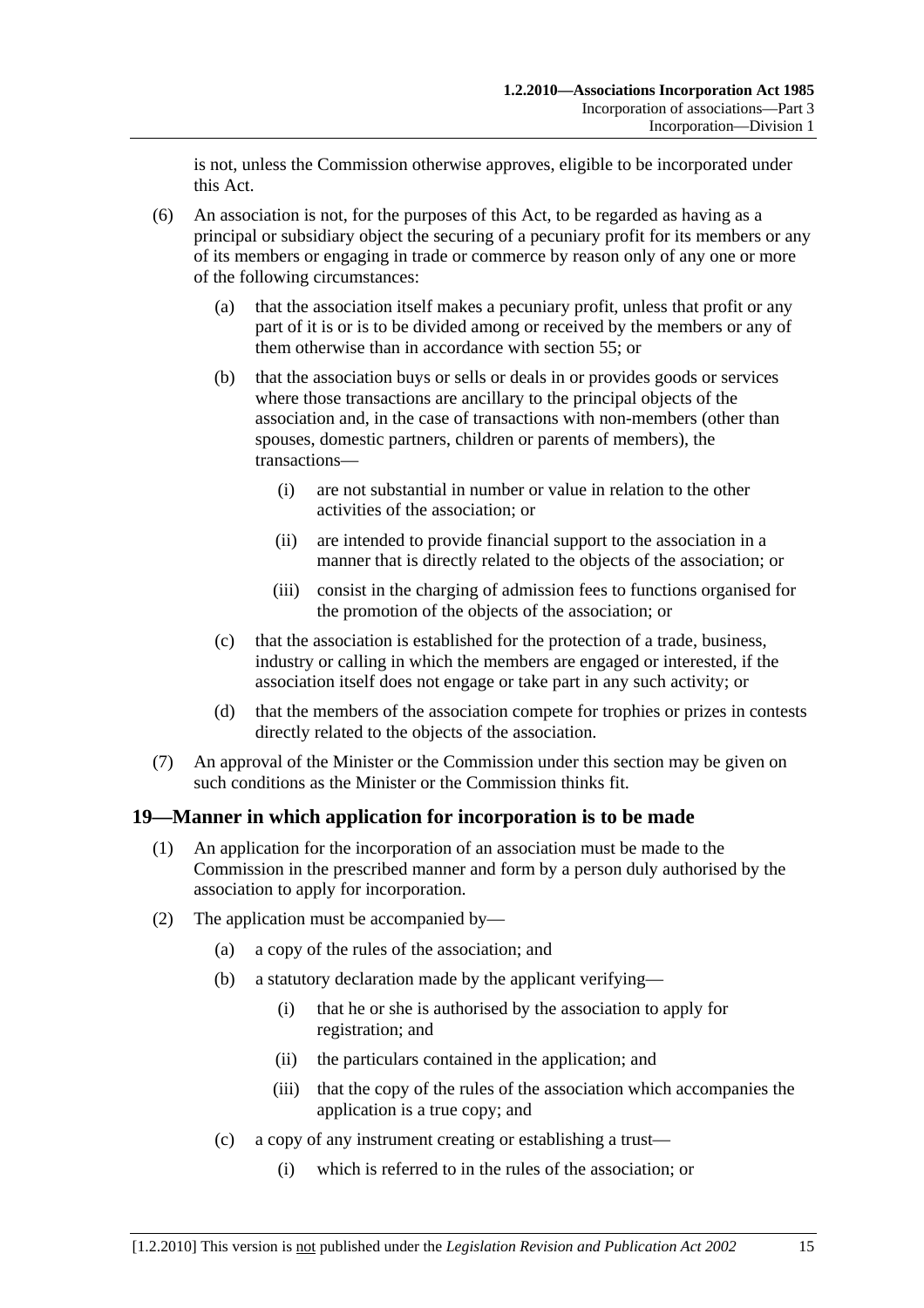- (ii) upon which any rule of the association relies for its operation; and
- (ca) a copy of the settled draft of any instrument prepared for the creation or establishment of a trust of which the association is intended to be the trustee—
	- (i) where the contemplated trust is referred to in the rules of the association; or
	- (ii) where any rule of the association relies on the contemplated trust for its operation; and
- (d) the prescribed fee.

#### **20—Incorporation of association**

- (1) If, on an application for incorporation duly made under this Part, the Commission is satisfied—
	- (a) that the association is eligible to be incorporated under this Act; and
	- (b) that the rules of the association conform with the requirements of this Act; and
	- (c) that the name of the association—
		- (i) is not such as to be misleading as to the nature, objects or purposes of the association; and
		- (ii) is not such as is likely to be confused with the name of any other body corporate or any registered business name; and
		- (iii) is not undesirable as a name for an incorporated association; and
		- (iv) conforms with any direction of the Minister relating to the names of incorporated associations,

the Commission must, subject to subsection (2), register the rules of the association and issue to the association a certificate of incorporation.

- (2) The Commission may—
	- (a) decline to incorporate an association under this Act if, in its opinion, it would be more appropriate for its activities to be carried on by a body corporate incorporated under some other Act; or
	- (b) with the consent of the Minister, decline to incorporate an association under this Act if, in its opinion, the incorporation of the association under this Act would not be in the public interest.
- (3) Upon incorporation under this section—
	- (a) the association becomes a body corporate—
		- (i) with perpetual succession and a common seal; and
		- (ii) with a corporate name as set out in the certificate of incorporation (in which the word "Incorporated" must appear as part, and at the end, of the name); and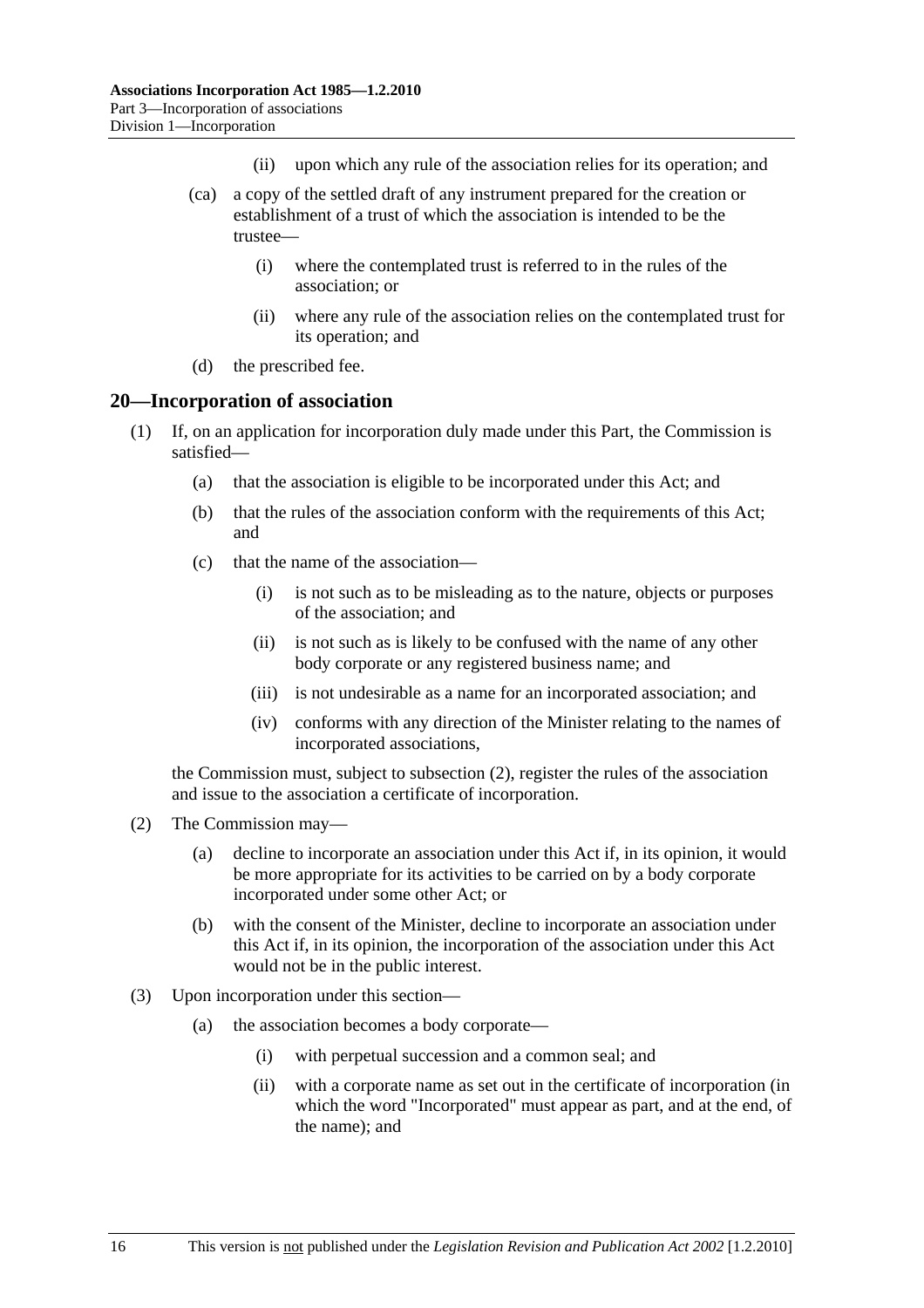- (b) all real and personal property held by any person for or on behalf of the association is vested in and held by the incorporated association (subject to any trusts that may affect that property); and
- (c) all rights and liabilities (whether certain or contingent) of the association immediately before the incorporation of the association become rights and liabilities of the incorporated association.
- (4) The Registrar-General must—
	- (a) on the application of an incorporated association in which any estate or interest in land has vested by virtue of this section; and
	- (b) on production of such duplicate instruments of title and other documents as the Registrar-General may require,

register the vesting of that estate or interest in land in the association.

## **21—Rights and liabilities of members**

- (1) Membership of an incorporated association does not confer on a member, except as may be provided by the rules of the association, any right, title or interest in any real or personal property of the association.
- (2) Except as may be provided by the rules of the association, a member of an association is not liable to contribute towards the payment of the debts and liabilities of the association or the costs, charges and expenses of a winding up of the association.
- (3) Subsection (2) does not apply in respect of debts or liabilities incurred by or on behalf of the association prior to incorporation.

## **Division 2—Amalgamation**

## **22—Amalgamation**

- (1) Any two or more incorporated associations—
	- (a) may, by special resolution passed by each association, resolve to amalgamate; and
	- (b) may apply to the Commission for amalgamation as a single incorporated association.
- (2) An application under subsection (1)—
	- (a) must be made in the prescribed form; and
	- (b) must be accompanied by a copy of the special resolution passed by each of the incorporated associations supporting the amalgamation; and
	- (c) must be accompanied by a copy of the rules of the association proposed to be formed by the amalgamation; and
	- (d) must be accompanied by a copy of any instrument creating or establishing a trust—
		- (i) which is referred to in the rules of the association proposed to be formed by the amalgamation; or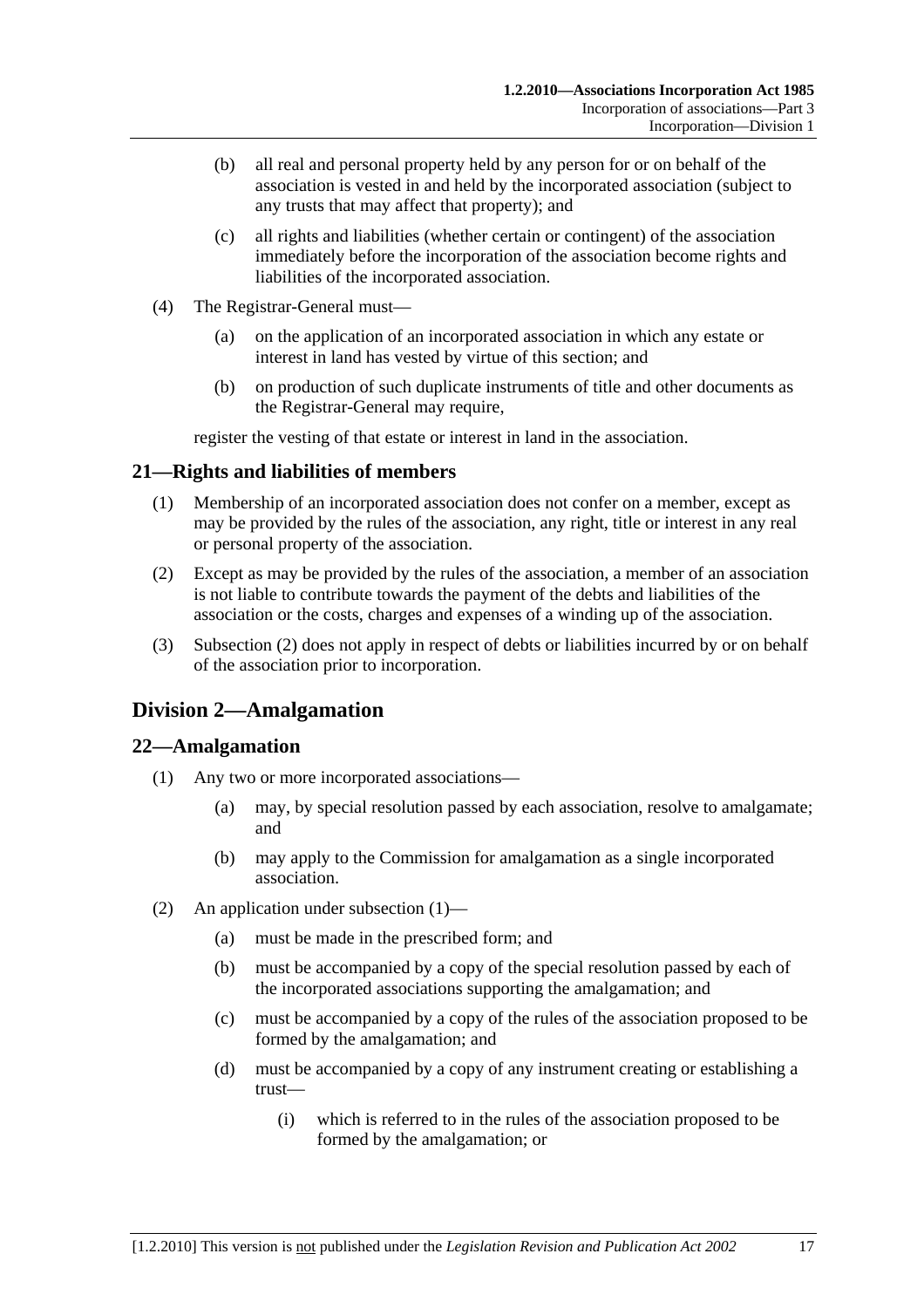- (ii) on which any rule of the association proposed to be formed by the amalgamation relies for its operation; and
- (da) must be accompanied by a copy of the settled draft of any instrument prepared for the creation or establishment of a trust of which the association proposed to be formed by the amalgamation is intended to be the trustee—
	- (i) where the contemplated trust is referred to in the rules of the association proposed to be formed by the amalgamation; or
	- (ii) where any rule of the association proposed to be formed by the amalgamation relies on the contemplated trust for its operation; and
- (e) must be accompanied by such certificates and other documents as may be prescribed; and
- (f) must be accompanied by the prescribed fee.
- (3) A party to an application under this section must, at the request of the Commission, supply it with such further documents or information as the Commission may require.
- (4) Where the Commission is satisfied—
	- (a) that the association proposed to be formed by the amalgamation is eligible to be incorporated under this Act; and
	- (b) that the rules of that association conform with the requirements of this Act; and
	- (c) that the name of that association—
		- (i) is not such as to be misleading as to the nature, objects or purposes of the association; and
		- (ii) is not such as is likely to be confused with the name of any other body corporate or any registered business name; and
		- (iii) is not undesirable as a name for an incorporated association; and
		- (iv) conforms with any direction of the Minister relating to the names of incorporated associations,

the Commission must, subject to subsection (5), register the rules of the association and issue to the association a certificate of incorporation.

- (5) The Commission may—
	- (a) decline to incorporate an association under subsection (4) if, in its opinion, it would be more appropriate for its activities to be carried on by a body corporate incorporated under some other Act; or
	- (b) with the consent of the Minister, decline to incorporate an association under subsection (4) if, in its opinion, the incorporation of the association under this Act would not be in the public interest.
- (6) Upon incorporation of an association under subsection (4)—
	- (a) the association becomes a body corporate—
		- (i) with perpetual succession and a common seal; and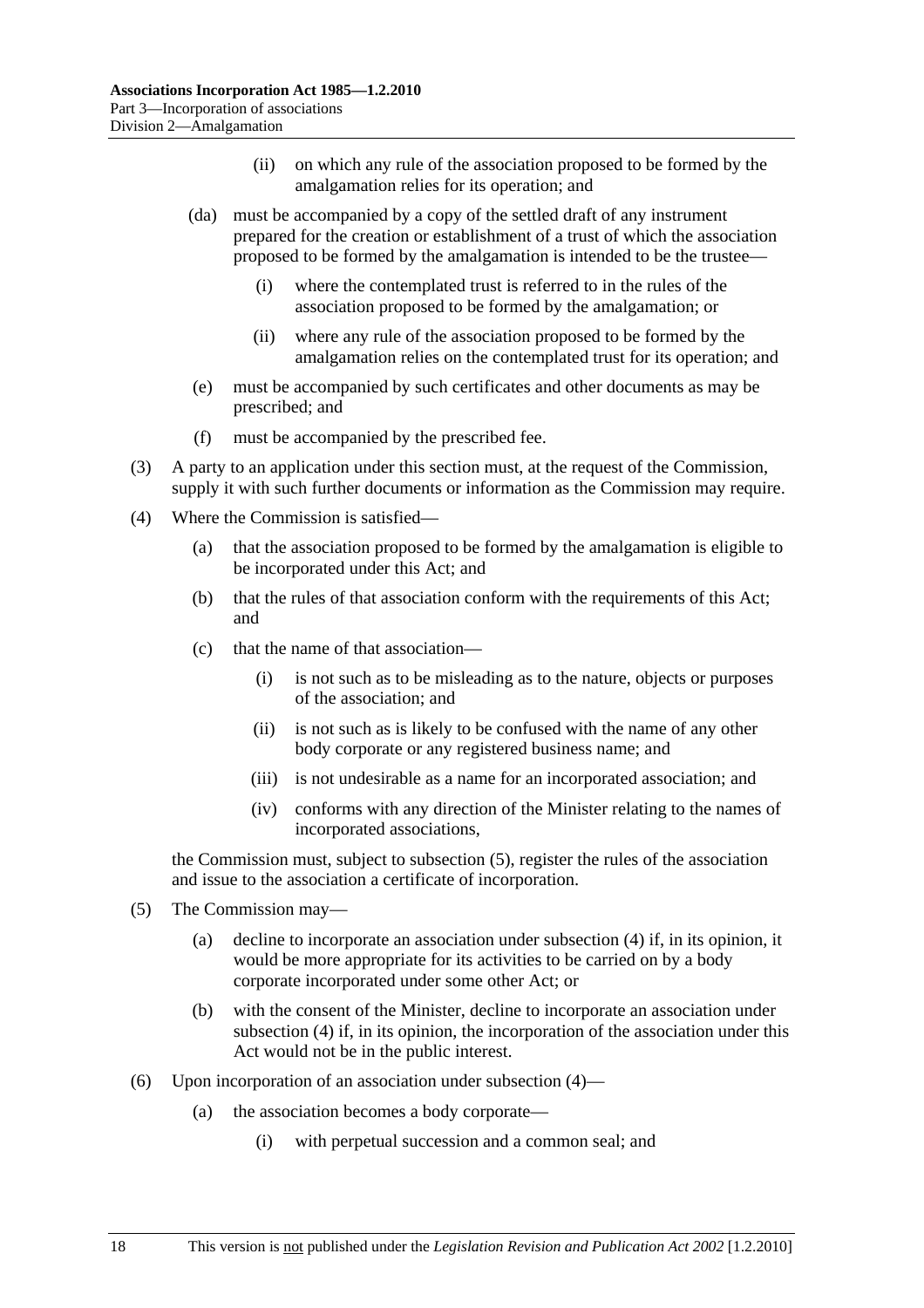- (ii) with a corporate name as set out in the certificate of incorporation (in which the word "Incorporated" must appear as part, and at the end, of the name); and
- (b) any incorporated association that was a party to the application for amalgamation is dissolved; and
- (c) the property of the associations that were parties to the application for amalgamation becomes the property of the incorporated association formed by the amalgamation (subject to any trusts that may affect that property); and
- (d) the rights and liabilities (whether certain or contingent) of the associations that were parties of the application for amalgamation become rights and liabilities of the incorporated association formed by the amalgamation.
- (7) The Registrar-General must—
	- (a) on the application of an incorporated association in which any estate or interest in land has vested by virtue of this section; and
	- (b) on production of such duplicate instruments of title and other documents as the Registrar-General may require,

register the vesting of that estate or interest in land in the association.

- (8) A reference in a will or other instrument to an association that is a party to an amalgamation under this section is, after the amalgamation, to be construed (subject to any provision in the will or other instrument to the contrary) as a reference to the association formed by the amalgamation.
- (9) Where property vests by virtue of this section in an association, the vesting of the property, and any instrument evidencing or giving effect to that vesting, are exempt from stamp duty.

## **Division 3—Rules**

## **23—Rules binding on association and its members**

- (1) The rules of an incorporated association bind the association and all members of the association.
- (2) The reference in this section to the rules of an association extends to rules, by-laws or ordinances of the association relating to any matter.

## **23A—Contents of rules of an incorporated association**

- (1) The rules of an incorporated association—
	- (a) must state the name of the association and set out its objects; and
	- (b) must not contain any provision that is contrary to or inconsistent with this Act; and
	- (c) must contain provisions that, in the opinion of the Commission, deal with the following matters with sufficient particularity and certainty having regard to the nature and objects of the association:
		- (i) membership in the case of an association that has members;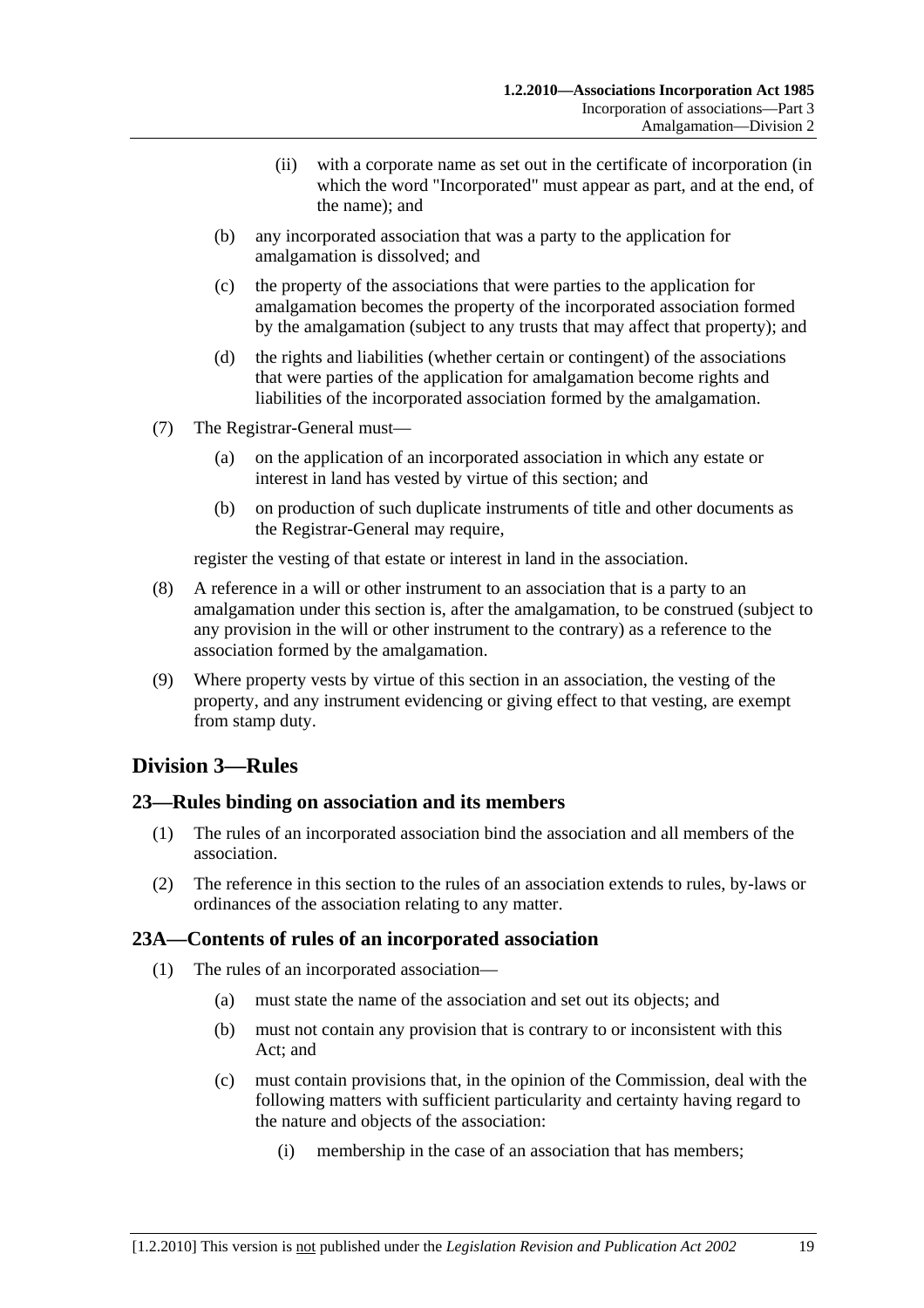- (ii) the powers, duties and manner of appointment of the committee of the association;
- (iii) the appointment of an auditor in the case of an association that is a prescribed association;
- (v) the calling of and procedure at general meetings;
- (vi) who has the management and control of the funds and other property of the association;
- (vii) the powers of the association and by whom and in what manner they may be exercised;
- (viii) the manner in which the rules of the association may be altered;
- (ix) any other matter prescribed by regulation.
- (2) This section applies only to rules, or an alteration to rules, submitted to the Commission for registration after the commencement of this section.

## **24—Alteration of rules**

- (1) An alteration to a rule of an incorporated association may be made by a special resolution of the association unless other provision is made in the rules of the association.
- (2) An incorporated association must, within one month after making an alteration to a rule, register the alteration with the Commission.

Maximum penalty: \$1 250.

- (3) An application for registration of a proposed alteration of the rules of an incorporated association—
	- (a) must be made in the prescribed form; and
	- (b) must be accompanied by a statutory declaration made by the public officer verifying the alteration; and
	- (c) must be accompanied by the prescribed fee.
- (4) Subject to subsection (5), where the Commission is satisfied that the proposed alteration conforms with the requirements of this Act, the Commission must register the alteration.
- (5) Where an alteration to the rules of an incorporated association consists of or includes an alteration to the name of the association—
	- (a) the Commission must not register the alteration unless it is satisfied that the name—
		- (i) is not such as to be misleading as to the nature, objects or purposes of the association; and
		- (ii) is not such as is likely to be confused with the name of any other body corporate or any registered business name; and
		- (iii) is not undesirable as a name for an incorporated association; and
		- (iv) conforms with any directions of the Minister as to the names of incorporated associations; and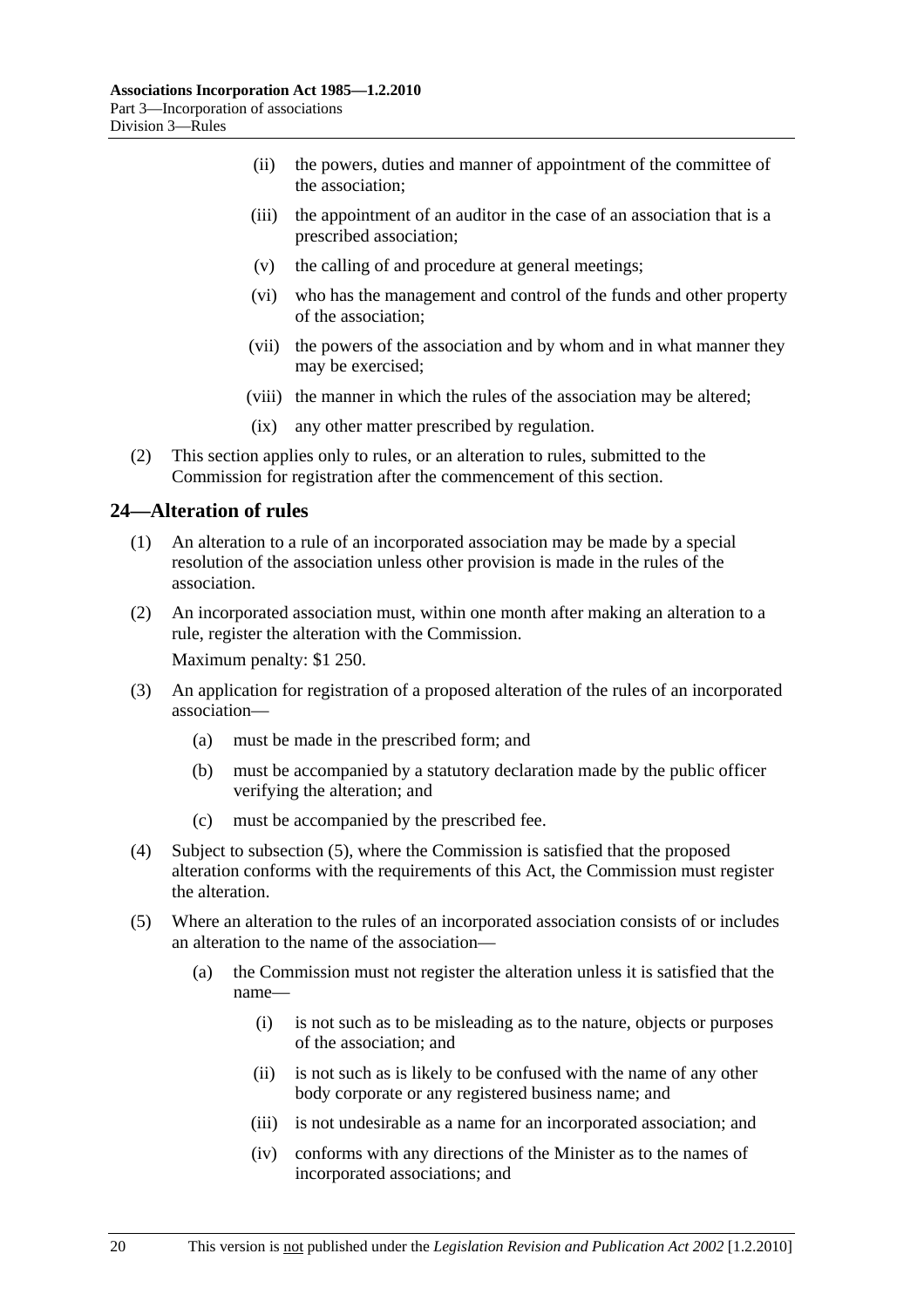- (b) the Commission must, if it registers the alteration, issue to the association a new certificate of incorporation and make an appropriate notation on the register of incorporated associations.
- (6) Subject to any provision in the rules of the association or a resolution to the contrary, an alteration to the rules of an incorporated association comes into force at the time that the alteration is passed.
- (7) Notwithstanding subsection (6), an alteration to the name of an incorporated association does not come into force until the alteration is registered by the Commission in accordance with this section.

## **24A—Court may order variation of rules**

- (1) The rules of an incorporated association may be varied, on the application of the association, by the Supreme Court.
- (2) Where the rules of the incorporated association provide for the membership of the association, a meeting of the members must be held, before an application is made under this section, to explain the purposes of the proposed application and seek the views of the members in relation to the proposed application.
- (3) Notice of an application under this section must be given as the Supreme Court directs.
- (4) The Supreme Court may, on application under this section, order that the rules of an incorporated association be varied in a manner the Court thinks fit, if it is satisfied that—
	- (a) the rules unduly limit the conduct of the association's affairs; and
	- (b) the variation of the rules—
		- (i) is consistent with the objects of the association; and
		- (ii) will not prejudice any member of the association; and
		- (iii) is justified in the circumstances of the particular case.
- (5) Before making an order under this section the Supreme Court must have regard to any views expressed by members of the association in relation to the proposed variation at a meeting held in accordance with subsection (2).
- (6) The Commission is entitled to appear and be heard in relation to an application under this section.

## **Division 4—Powers**

## **25—Powers of an incorporated association**

For the purpose of carrying out its objects, an incorporated association may, subject to this Act and its rules—

- (a) acquire, hold, deal with, and dispose of, any real or personal property; and
- (b) administer any property on trust; and
- (c) open and operate ADI accounts; and
- (d) invest its moneys—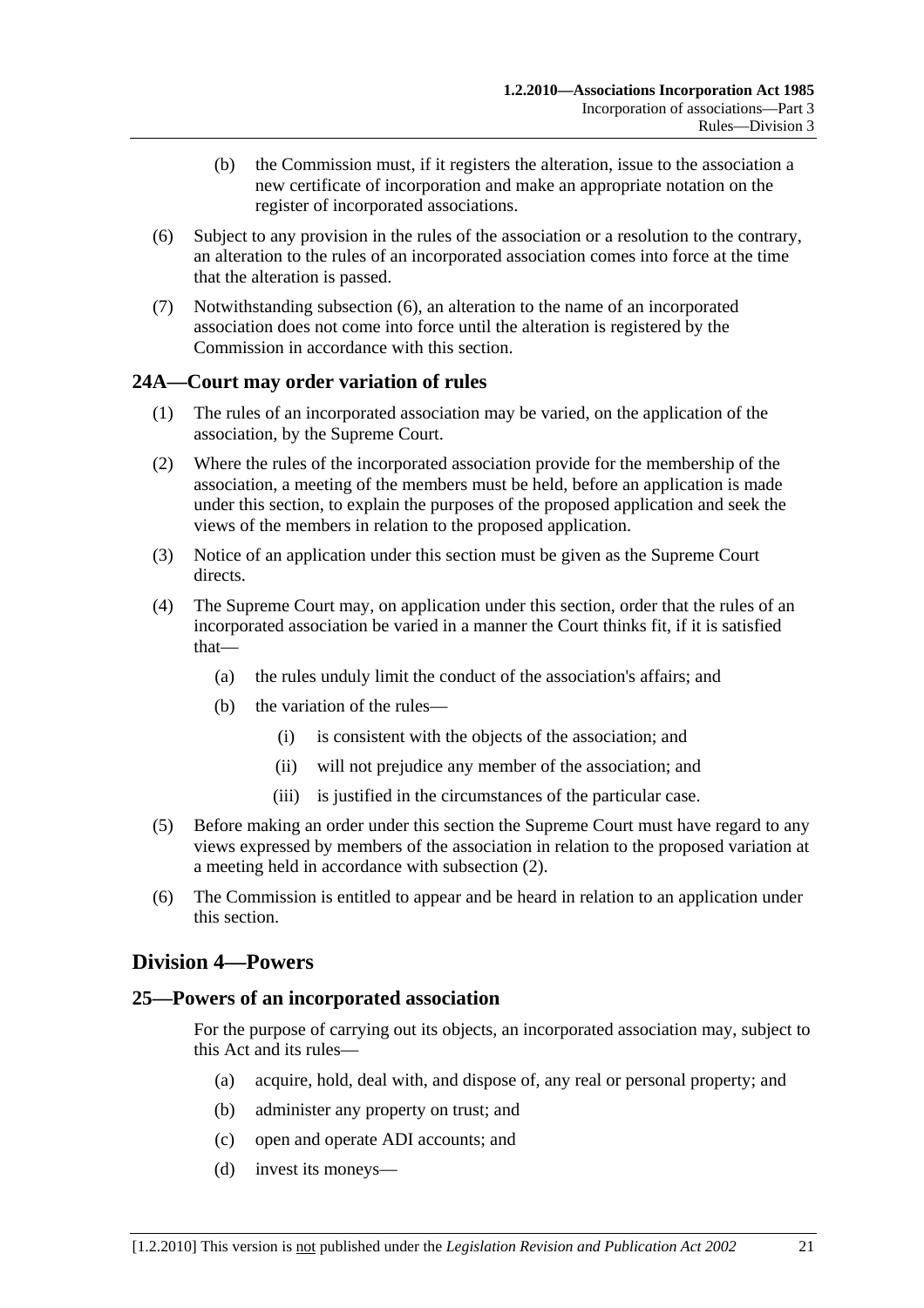- (i) in any security in which trust moneys may, by Act of Parliament, be invested; or
- (ii) in any other manner authorised by the rules of the association; and
- (e) borrow money upon such terms and conditions as the association thinks fit; and
- (f) give such security for the discharge of liabilities incurred by the association as the association thinks fit; and
- (g) appoint agents to transact any business of the association on its behalf; and
- (h) enter into any other contract it considers necessary or desirable.

## **Division 5—Transactions**

#### **26—Manner in which contracts may be made**

- (1) Contracts may be made by or on behalf of an incorporated association as follows:
	- (a) a contract which, if made between private persons, would be required to be in writing under seal may be made by the incorporated association under its common seal;
	- (b) a contract which, if made between private persons, would be required to be in writing signed by the parties to be charged may be made on behalf of the association in writing by any person acting under its authority, express or implied;
	- (c) a contract which, if made between private persons, would be valid although made by parol only may be made by parol on behalf of the association by any person acting under its authority, express or implied.
- (2) A contract may be varied or rescinded by or on behalf of an incorporated association in the same manner as it is authorised to be made.

## **27—Limitation of doctrine of** *ultra vires*

- (1) A contract made with an incorporated association is not invalid by reason of any deficiency in the capacity of the association to enter into, or carry out, the contract unless the person contracting with the association has actual notice of the deficiency.
- (2) An incorporated association that enters into a contract that would, but for the provisions of subsection (1), be invalid is empowered to carry out the contract.
- (3) This section does not prejudice an action by a member of an incorporated association to restrain the association from entering into or carrying out a transaction that lies beyond the powers conferred on the association by this Act or its rules.

## **28—Abolition of doctrine of constructive notice in relation to incorporated association**

It is not to be presumed that a person dealing with an incorporated association, or an agent of an incorporated association, has notice of the rules of the association, or of any other document registered by, or lodged with, the Commission in relation to the association.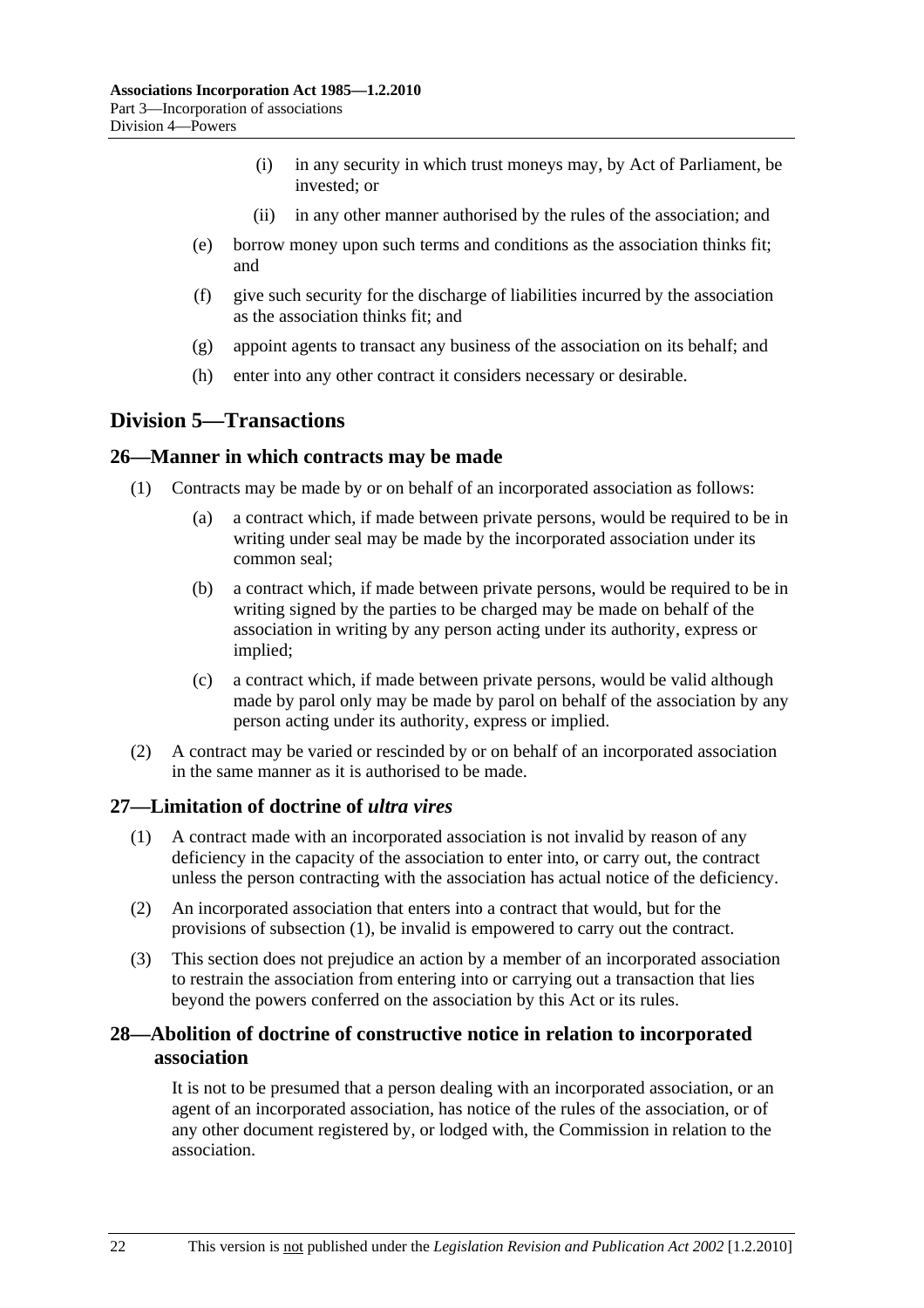# **Part 4—Management of internal affairs**

## **Division 1—The committee**

## **29—Management of incorporated associations**

- (1) Subject to this Act, the persons who have under the rules of an incorporated association power to administer the affairs of the association constitute, for the purposes of this Act, the committee of the association.
- (2) No person is to be precluded from being appointed as a member of the committee of an incorporated association by reason only of the fact that he or she is a member of a class of persons for whose benefit the association is established.
- (3) Subject to the rules of the association, no employee of an incorporated association is to be precluded by reason of that employment from being appointed as a member of the committee of the association.

## **30—Certain persons not to be members of the committee**

 (1) A person who is an insolvent under administration must not, without leave of the Commission, be a member of the committee of an incorporated association, or be in any way (whether directly or indirectly) concerned in or take part in the management of an incorporated association.

Maximum penalty: \$5 000.

- (2) A person who has been convicted within or outside the State—
	- (a) on an indictment of an offence in connection with the promotion, formation or management of a body corporate; or
	- (b) of an offence involving fraud or dishonesty punishable on conviction by imprisonment for a period of not less than three months; or
	- (c) of an indictable offence; or
	- $(d)$  of
		- (i) an offence against section 39A; or
		- (ii) an offence against a provision applied by section 41B; or
		- (iii) an offence against section 60,

must not, within a period of five years after his or her conviction or, if he or she was sentenced to imprisonment, after his or her release from prison, without leave of the Commission, be a member of the committee of an incorporated association, or be in any way (whether directly or indirectly) concerned in or take part in the management of an incorporated association.

Maximum penalty: \$5 000.

 (3) When granting leave under this section, the Commission may impose such conditions or limitations as it thinks fit and any person contravening or failing to comply with any such condition or limitation that is applicable to him or her is guilty of an offence. Maximum penalty: \$5 000.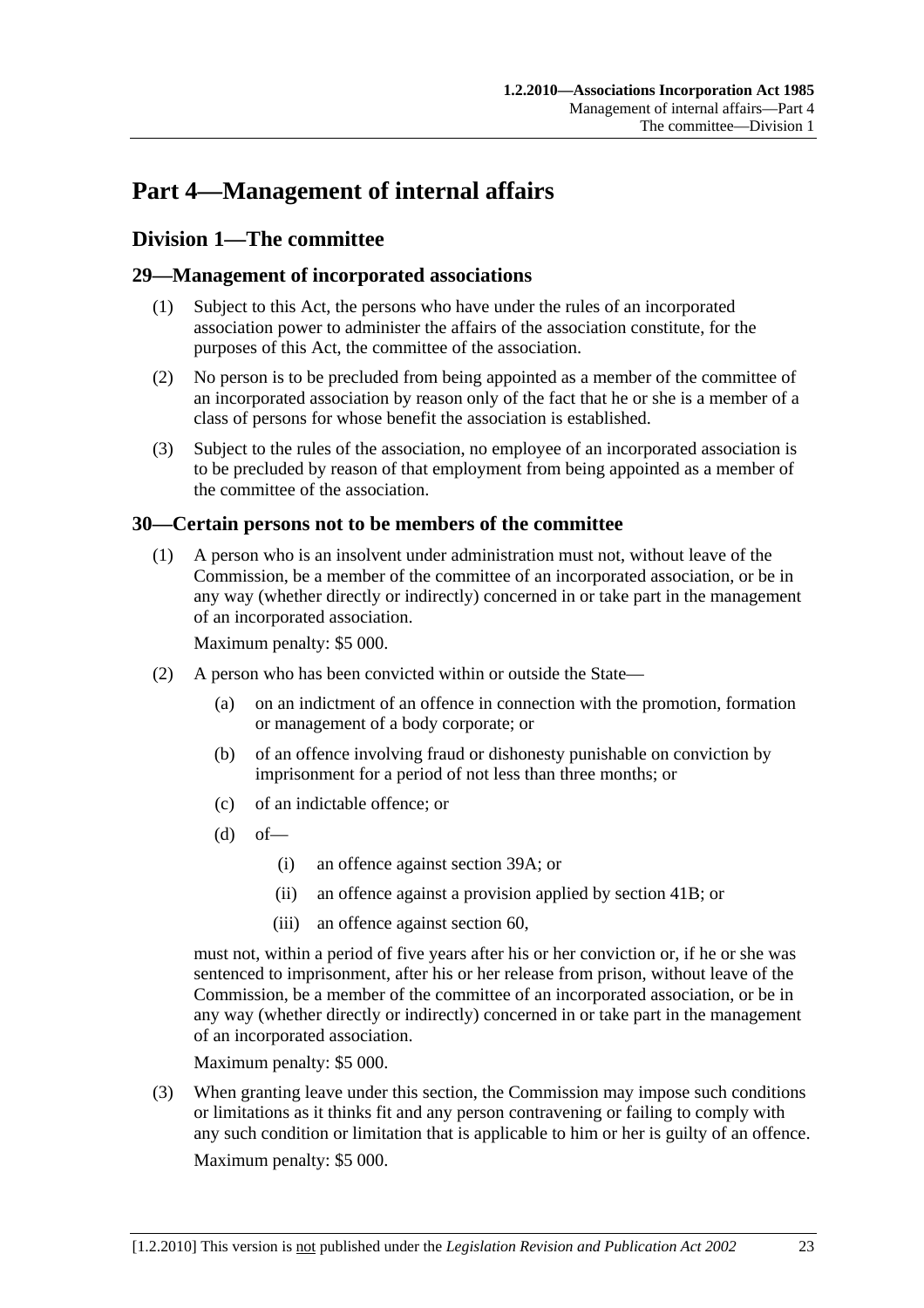(4) The Commission may, at any time, revoke leave granted by it under this section.

#### **31—Disclosure of interest**

- (1) A member of the committee of an incorporated association who has any direct or indirect pecuniary interest in a contract, or proposed contract, with the association—
	- (a) must, as soon as he or she becomes aware of his or her interest, disclose the nature and extent of his or her interest to the committee; and
	- (b) must disclose the nature and extent of his or her interest in the contract at the next annual general meeting of the association (if an annual general meeting is required to be held by the association).

Maximum penalty: \$5 000.

- (2) Subsection (1) does not apply in respect of a pecuniary interest that exists only by virtue of the fact—
	- (a) that the member of the committee is an employee of the association; or
	- (b) that the member of the committee is a member of a class of persons for whose benefit the association is established; or
	- (c) that the member of the committee has the pecuniary interest in common with all or a substantial proportion of the members of the association.
- (3) Where a member of the committee of an incorporated association discloses a pecuniary interest in a contract, or proposed contract, in accordance with this section, or his or her interest is not such as need be disclosed under this section—
	- (a) the contract is not liable to be avoided by the association on any ground arising from the fiduciary relationship between the member and the association; and
	- (b) the member is not liable to account for profits derived from the contract.

#### **32—Voting on a contract in which a committee member has an interest**

 (1) A member of the committee of an incorporated association who has any direct or indirect pecuniary interest in a contract, or proposed contract, with the association must not take part in any decision of the committee with respect to that contract (but may, subject to complying with the provisions of this Division, take part in any deliberations with respect to that contract).

Maximum penalty: \$5 000.

- (2) Subsection (1) does not apply in respect of a pecuniary interest—
	- (a) that exists only by virtue of the fact that the member of the committee is a member of a class of persons for whose benefit the association is established; or
	- (b) that the member of the committee has in common with all or a substantial proportion of the members of the association.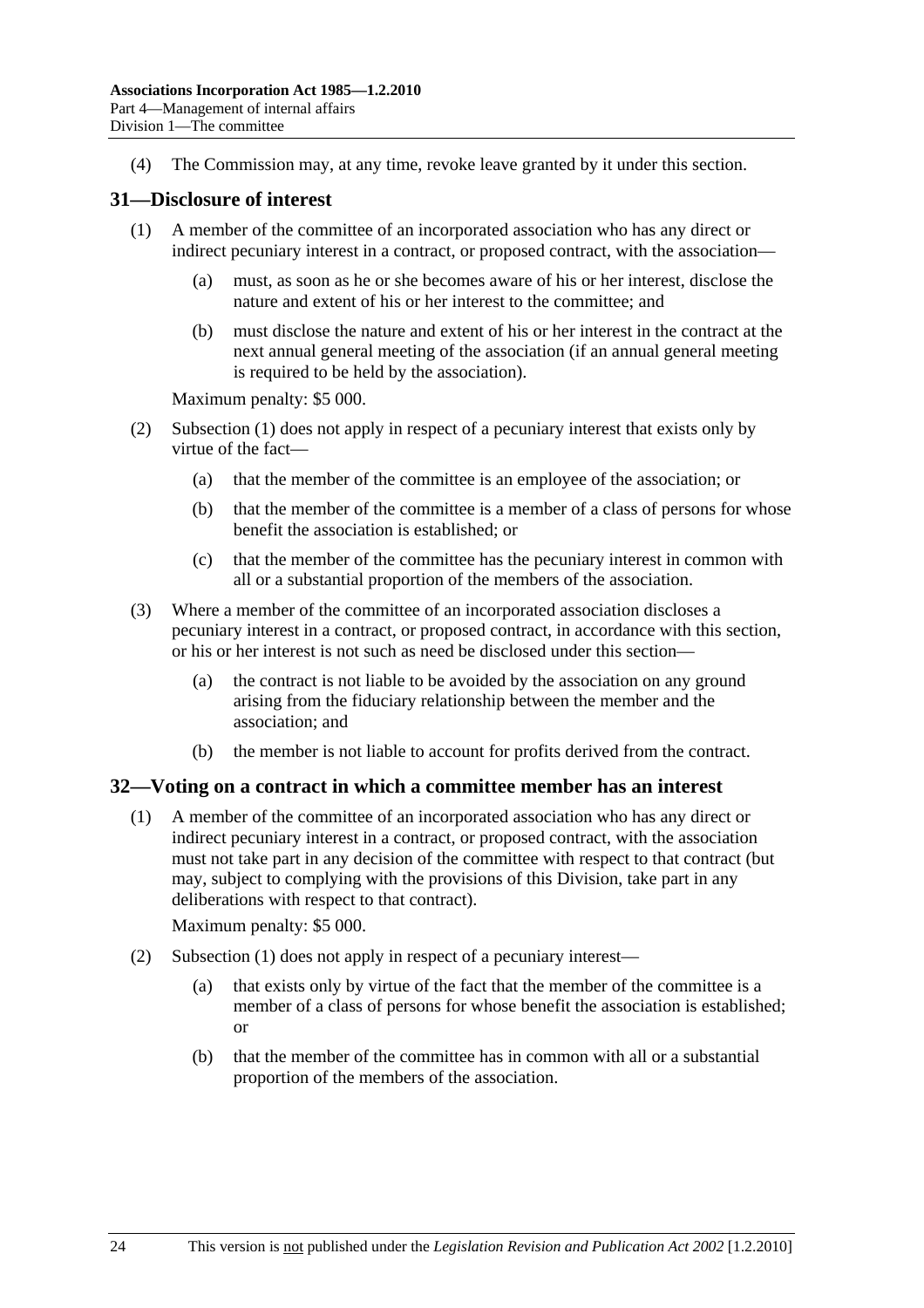## **Division 2—Accounts and audit of prescribed associations**

## **35—Accounts to be kept**

- (1) A prescribed association must keep its accounting records in such a manner as will enable—
	- (a) the preparation from time to time of accounts that present fairly the results of the operations of the association; and
	- (b) the accounts of the association to be conveniently and properly audited in accordance with this Division.

#### Maximum penalty: \$5 000.

- (2) A prescribed association must, after the end of a financial year of the association—
	- (a) cause accounts in respect of the financial year to be prepared; and
	- (b) cause the accounts to be audited by a registered company auditor, a firm of registered company auditors, a person who is a member of the Australian Society of Certified Practising Accountants or The Institute of Chartered Accountants in Australia or such other person who may be approved by the Commission as an auditor of the accounts of the association for the purposes of this Division; and
	- (c) cause to be attached to the accounts, before the auditor reports on the accounts, a statement made in accordance with a resolution of the committee of the association and signed by two or more members of the committee—
		- (i) stating whether or not—
			- (A) the accounts present fairly the results of the operations of the association for the financial year and the state of affairs of the association as at the end of the financial year; and
			- (B) the committee has reasonable grounds to believe that the association will be able to pay its debts as and when they fall due; and
		- (ii) giving particulars—
			- (A) of any body corporate that is a subsidiary of the association within the meaning of section 46 of the *Corporations Act 2001* of the Commonwealth; and
			- (B) of any trust of which the association is a trustee.

Maximum penalty: \$5 000.

- (3) A prescribed association will not be taken to have complied with subsection (2) unless the accounts prepared for a financial year are submitted to the auditor in sufficient time to enable the auditor to audit the accounts and furnish a report in respect of the accounts in accordance with section 37(3).
- (4) A person who is—
	- (a) an officer; or
	- (b) a partner, employer or employee of an officer; or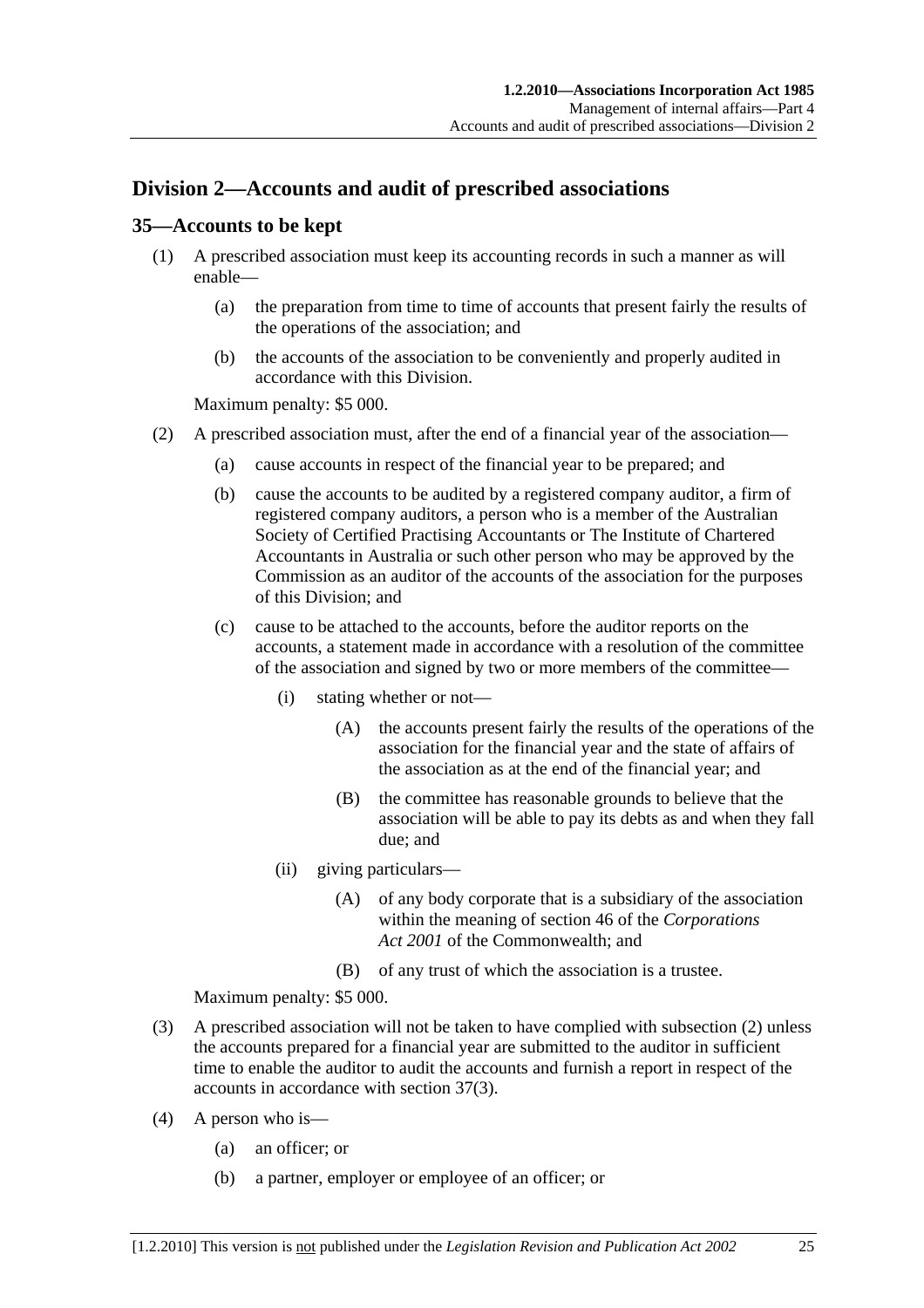- (ba) an employee; or
- (c) a partner or employee of an employee,

of a prescribed association, may not be appointed as auditor of the accounts of the association for the purposes of this section.

- (5) The committee of a prescribed association must cause a report of the committee to be made in accordance with a resolution of the committee and signed by two or more members of the committee, stating in relation to each officer of the association—
	- (a) whether or not, during the financial year to which the accounts relate—
		- (i) the officer; or
		- (ii) a firm of which the officer is a member; or
		- (iii) a body corporate in which the officer has a substantial financial interest,

has received or become entitled to receive a benefit as a result of a contract between the officer, firm or body corporate and the association, and if so the general nature of the benefit;

- (b) whether or not, during the financial year to which the accounts relate, the officer has received directly or indirectly from the association any payment or other benefit of a pecuniary value, and if so the general nature and extent of that benefit.
- (6) The committee of a prescribed association that has members must cause—
	- (a) the audited accounts including the statement prepared in accordance with subsection  $(2)(c)$ ; and
	- (b) the auditor's report on those accounts; and
	- (c) the report of the committee prepared in accordance with subsection (5),

to be laid before the members of the association at the annual general meeting of the association or, if an annual general meeting is not to be held, within five months of the end of the financial year to which the accounts relate.

 (7) A member of the committee of an association who fails to take all reasonable steps to comply with or secure compliance with this section is guilty of an offence.

Maximum penalty:

- (a) if the offence is committed with intent to deceive or defraud the association, creditors of the association or creditors of any other person or for any fraudulent purpose—\$20 000 or imprisonment for four years; or
- (b) in any other case—\$5 000.

#### **36—Lodgment of periodic returns**

 (1) A prescribed association must lodge with the Commission such periodic returns, containing accounts and other information relevant to the affairs of the association, as the regulations may require.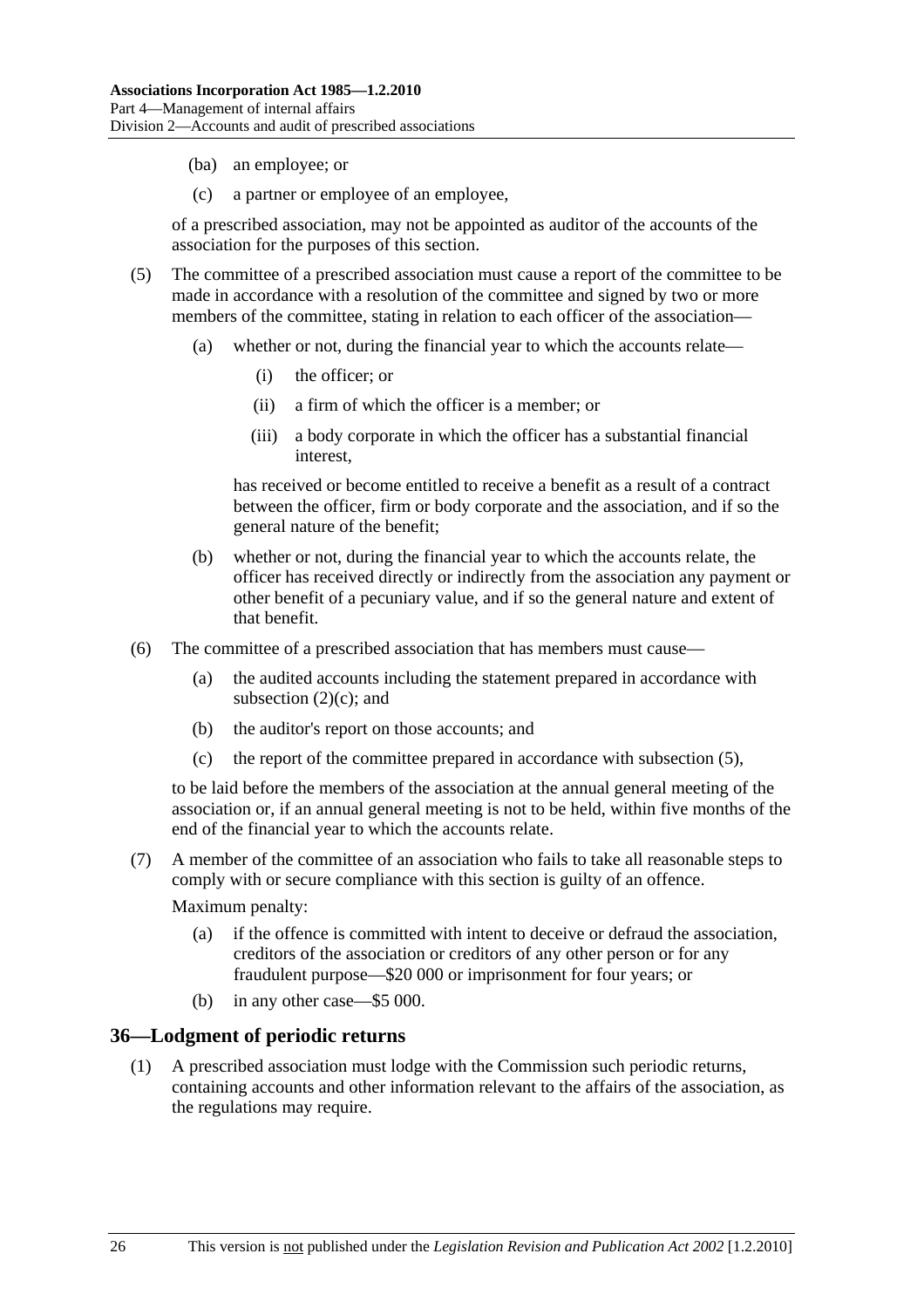- (2) The requirements of the regulations in relation to periodic returns and the accounts and other information to be contained in them may vary according to the various classes of associations to which the regulations are expressed to apply but no such regulation may require the disclosure of the identity of members of the association.
- (3) If a prescribed association fails to comply with subsection (1), the association is guilty of an offence.

Maximum penalty: \$5 000.

### **37—Provisions relating to auditors acting under this Division**

- (1) An auditor of a prescribed association has a right of access at all reasonable times to the accounting records and other records of the association and is entitled to require from any officer of the association such information and explanations as he or she desires for the purposes of an audit.
- (2) An officer of a prescribed association must not, without lawful excuse—
	- (a) refuse or fail to allow an auditor of the association access, for the purposes of this Division, to any accounting records and other records of the association in his or her custody or control; or
	- (b) refuse or fail to give any information or explanation as and when required by the auditor; or
	- (c) otherwise hinder, obstruct or delay an auditor in the performance of his or her duties or the exercise of his or her powers as auditor.

Maximum penalty: \$1 250.

- (3) The auditor of a prescribed association must furnish to the committee of the association, in sufficient time to enable the committee to comply with section 35(6), a report that states—
	- (a) in respect of accounts consisting of an account of income and expenditure and a balance sheet, whether or not the auditor is satisfied that these accounts are drawn up so as to present fairly—
		- (i) the results of the association's activities for the association's financial year; and
		- (ii) the financial state of the association at the end of the association's financial year; and
	- (b) in respect of accounts consisting of an account of receipts and payments and a statement of assets and liabilities, whether or not the auditor is satisfied that these accounts present fairly—
		- (i) the results of the association's activities for the association's financial year; and
		- (ii) the financial state of the association at the end of the association's financial year,

notwithstanding that the accounts may not have been prepared on the accrual method of accounting; and

(c) whether the auditor has examined the accounts and auditors' reports of—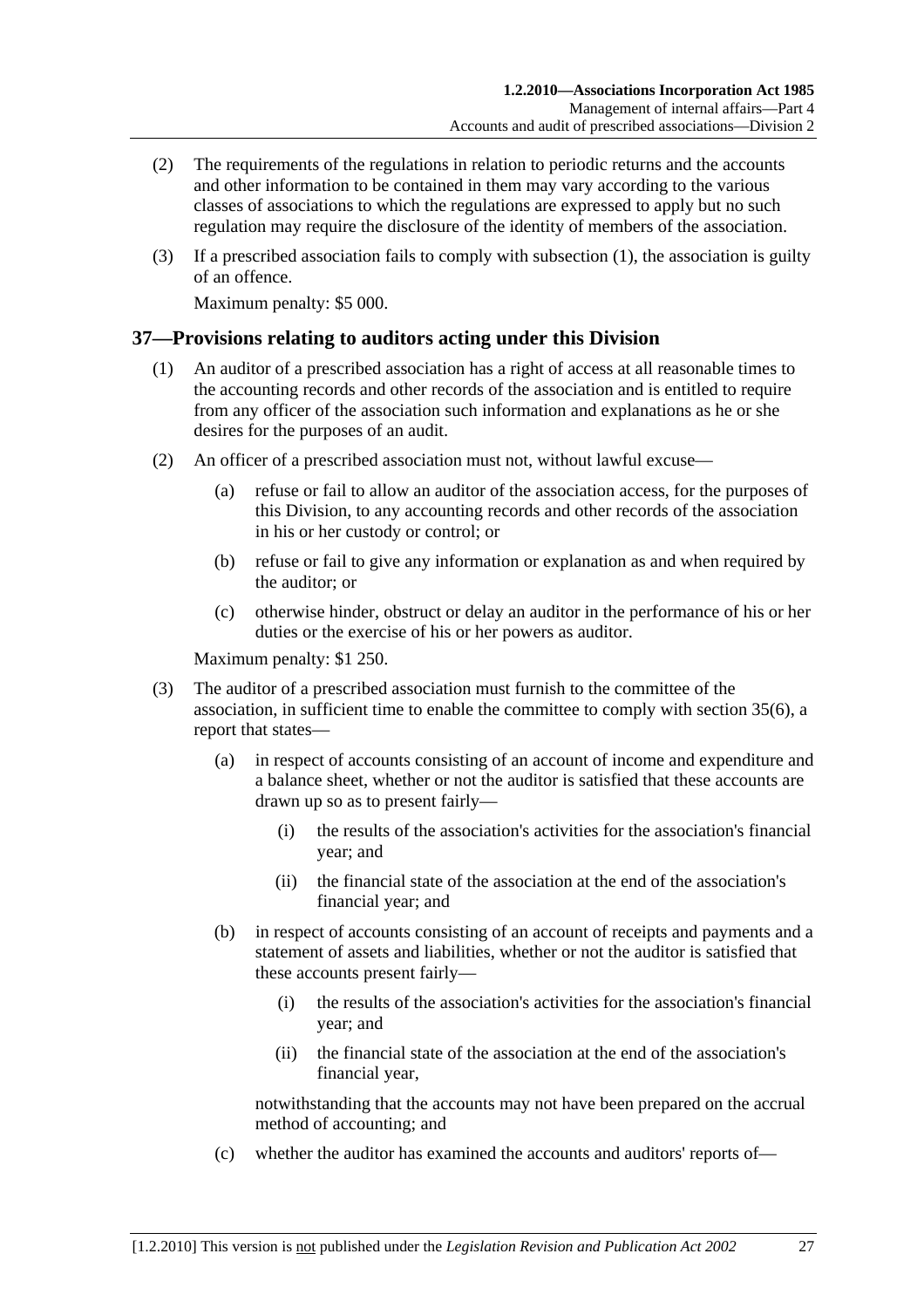- (i) each body corporate that is a subsidiary of the association within the meaning of section 46 of the *Corporations Act 2001* of the Commonwealth; and
- (ii) each trust of which the association is a trustee,

and the conclusions drawn from the examination; and

- (e) whether the auditor has obtained all of the information and explanations that he or she required from the association.
- (4) If, in the course of performing his or her duties, an auditor of a prescribed association is satisfied that—
	- (a) it is likely that there has been a contravention of, or failure to comply with, a provision of this Act or a rule of the association; or
	- (b) there is a deficiency in relation to the accounts or information in respect of the activities of the association that, in the auditor's opinion, will not be adequately dealt with by bringing the matter to the notice of the committee of the association,

the auditor must immediately report the matter to the Commission by notice in writing.

- (5) If an auditor is removed or dismissed as auditor of a prescribed association, the auditor must immediately report the matter of his or her removal or dismissal and the circumstances of the removal or dismissal to the Commission by notice in writing.
- (6) An auditor of a prescribed association is not, in the absence of malice on his or her part, liable to any action for defamation in respect of any statement that he or she makes, orally or in writing, in the course of performing his or her duties as an auditor under this Act.
- (7) In subsection (6)—

*auditor* includes a person who has been removed or dismissed as the auditor of a prescribed association.

 (8) Subsection (6) does not limit or affect any right, privilege or immunity that an auditor has, apart from that subsection, as a defendant in an action for defamation.

## **37A—Payment of auditor**

The reasonable fees and expenses of an auditor of a prescribed association are payable by the association.

#### **38—Power of exemption**

- (1) The Commission may, on the written application of an incorporated association to which this Division applies, or on its own motion, exempt an association from the obligation to comply with one or more provisions of this Division.
- (2) An exemption under subsection (1) may be granted upon such conditions as the Commission thinks fit and may, at any time, by instrument in writing, be varied or revoked by the Commission.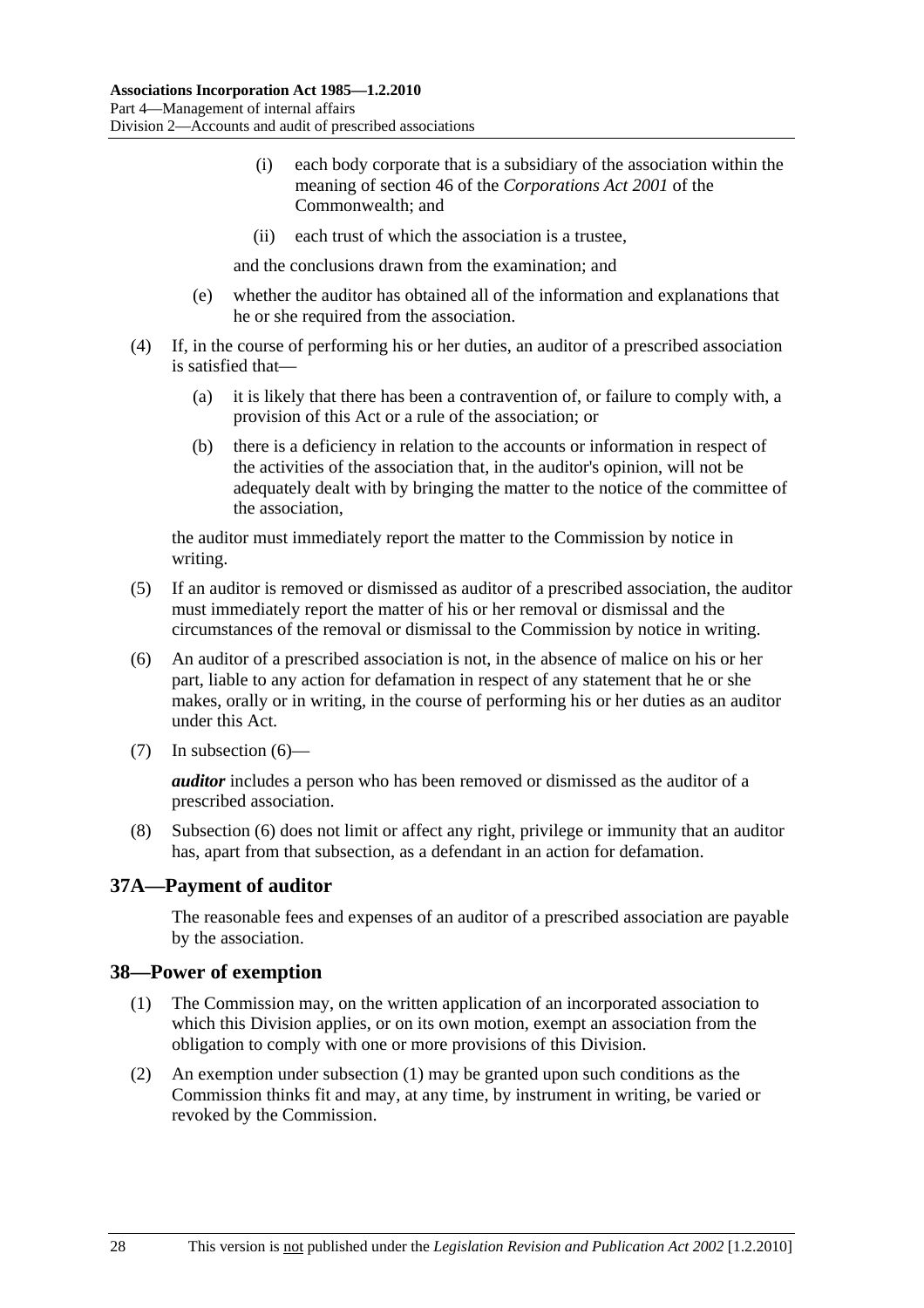## **Division 3—Annual general meeting**

## **39—Annual general meeting**

- (1) Subject to this section, a prescribed association must hold an annual general meeting within five months after the end of the financial year of the association.
- (2) A prescribed association may hold its first annual general meeting at any time within the period of 18 months after its incorporation.
- (4) The Commission may, on the written application of a prescribed association, or on its own motion, exempt an association from the obligation to comply with a requirement of this section.
- (5) An exemption under subsection (4) may be granted upon such conditions as the Commission thinks fit and may, at any time, by instrument in writing, be varied or revoked by the Commission.
- (6) This section does not apply to an incorporated association where the rules of the association do not provide for the membership of the association.

## **Division 3A—Duties of officers etc**

### **39A—Duties of officers etc**

 (1) An officer of an incorporated association must not, in the exercise of his or her powers or the discharge of the duties of his or her office, commit an act with intent to deceive or defraud the association, members or creditors of the association or creditors of any other person or for any fraudulent purpose.

Maximum penalty: \$20 000 or imprisonment for four years.

 (2) An officer or employee of an incorporated association, or former officer or employee of an incorporated association, must not make improper use of information acquired by virtue of his or her position in the association so as to gain, directly or indirectly, any pecuniary benefit or material advantage for himself or herself or any other person, or so as to cause a detriment to the association.

Maximum penalty: \$20 000 or imprisonment for four years.

 (3) An officer or employee of an incorporated association must not make improper use of his or her position as such an officer or employee so as to gain, directly or indirectly, any pecuniary benefit or material advantage for himself or herself or any other person, or so as to cause a detriment to the association.

Maximum penalty: \$20 000 or imprisonment for four years.

 (4) An officer of a prescribed association must at all times act with reasonable care and diligence in the exercise of his or her powers and the discharge of the duties of his or her office.

Maximum penalty: \$1 250.

 (5) A person who contravenes a provision of this section is liable to the association for any profit made by him or her and for any damage suffered by the association as a result of that contravention.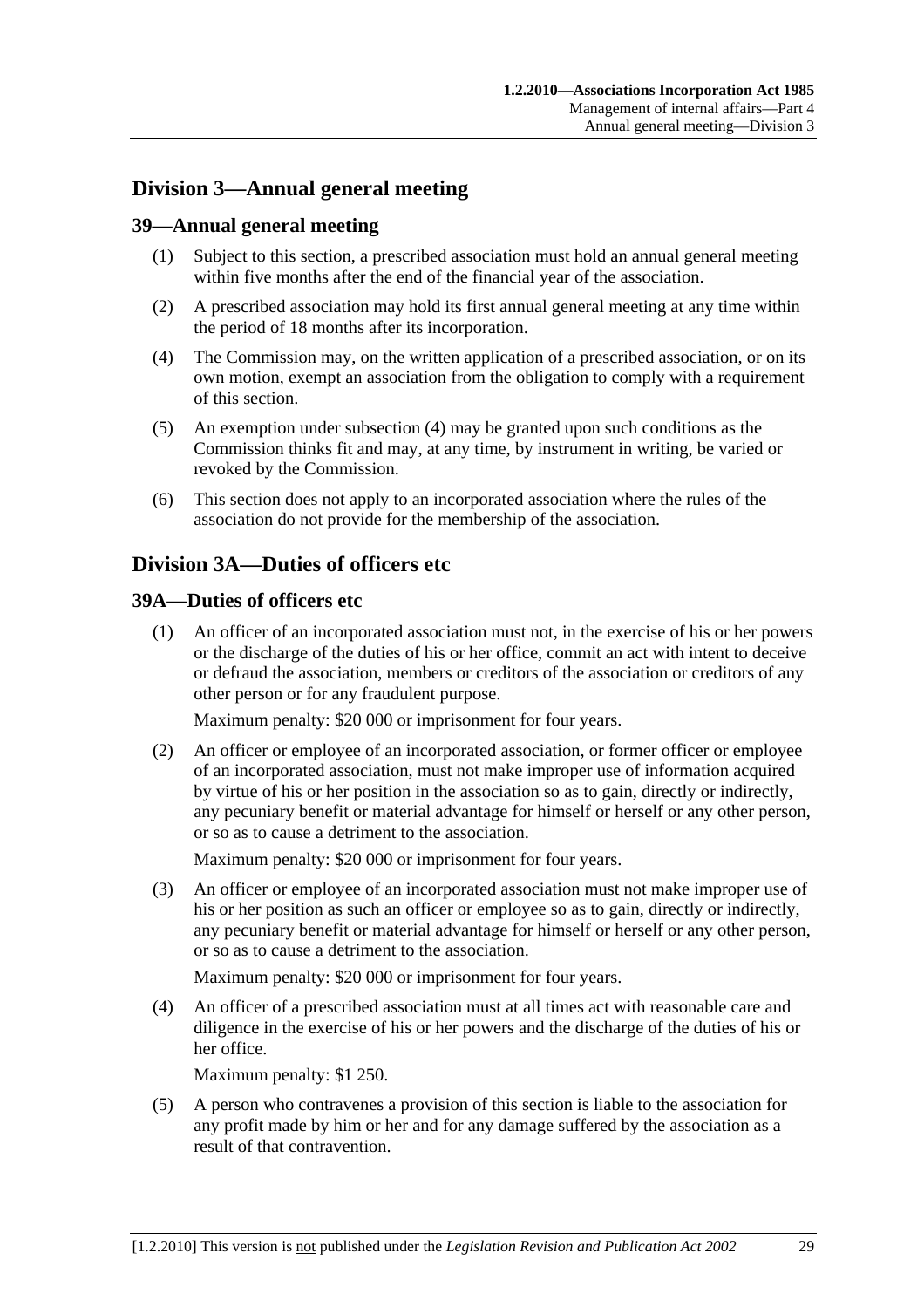## **39AB—Reliance on information or advice provided by others**

If an officer of an incorporated association—

- (a) relies on information, or professional or expert advice, given or prepared  $by-$ 
	- (i) an employee of the association whom the officer believes on reasonable grounds to be reliable and competent in relation to the matters concerned; or
	- (ii) a professional adviser or expert in relation to matters that the officer believes on reasonable grounds to be within the person's professional or expert competence; or
	- (iii) another officer of the association in relation to matters within that officer's authority; or
	- (iv) a subcommittee of officers on which the officer did not serve in relation to matters within the subcommittee's authority; and
- (b) the reliance was made—
	- (i) in good faith; and
	- (ii) after making an independent assessment of the information or advice, having regard to the officer's knowledge of the association and the complexity of the structure and operations of the association; and
- (c) the reasonableness of the officer's reliance on the information or advice arises in proceedings brought to determine whether an officer has performed a duty under this Act or an equivalent general law duty,

the officer's reliance on the information or advice is, in the absence of proof to the contrary, taken to be reasonable.

#### **39B—Provisions indemnifying officers or auditors**

- (1) Any provision, whether contained in the rules of an incorporated association or in a contract with the association or otherwise, exempting any officer or auditor of the association from, or indemnifying him or her against, any liability to the association that by law would otherwise attach to him or her in respect of any negligence, default, breach of duty or breach of trust of which he or she may be guilty in relation to the association, is void.
- (2) Notwithstanding anything in this section, an incorporated association may, pursuant to its rules or otherwise, indemnify an officer or auditor against any liability incurred by him or her in defending any proceedings, whether civil or criminal, in which judgment is given in his or her favour or in which he or she is acquitted.
- (3) Subsection (1) does not apply in respect of a contract of insurance.

## **Division 3B—Records**

#### **39C—Keeping of records**

 (1) An incorporated association must keep such accounting records as correctly record and explain the transactions of the association and the financial position of the association.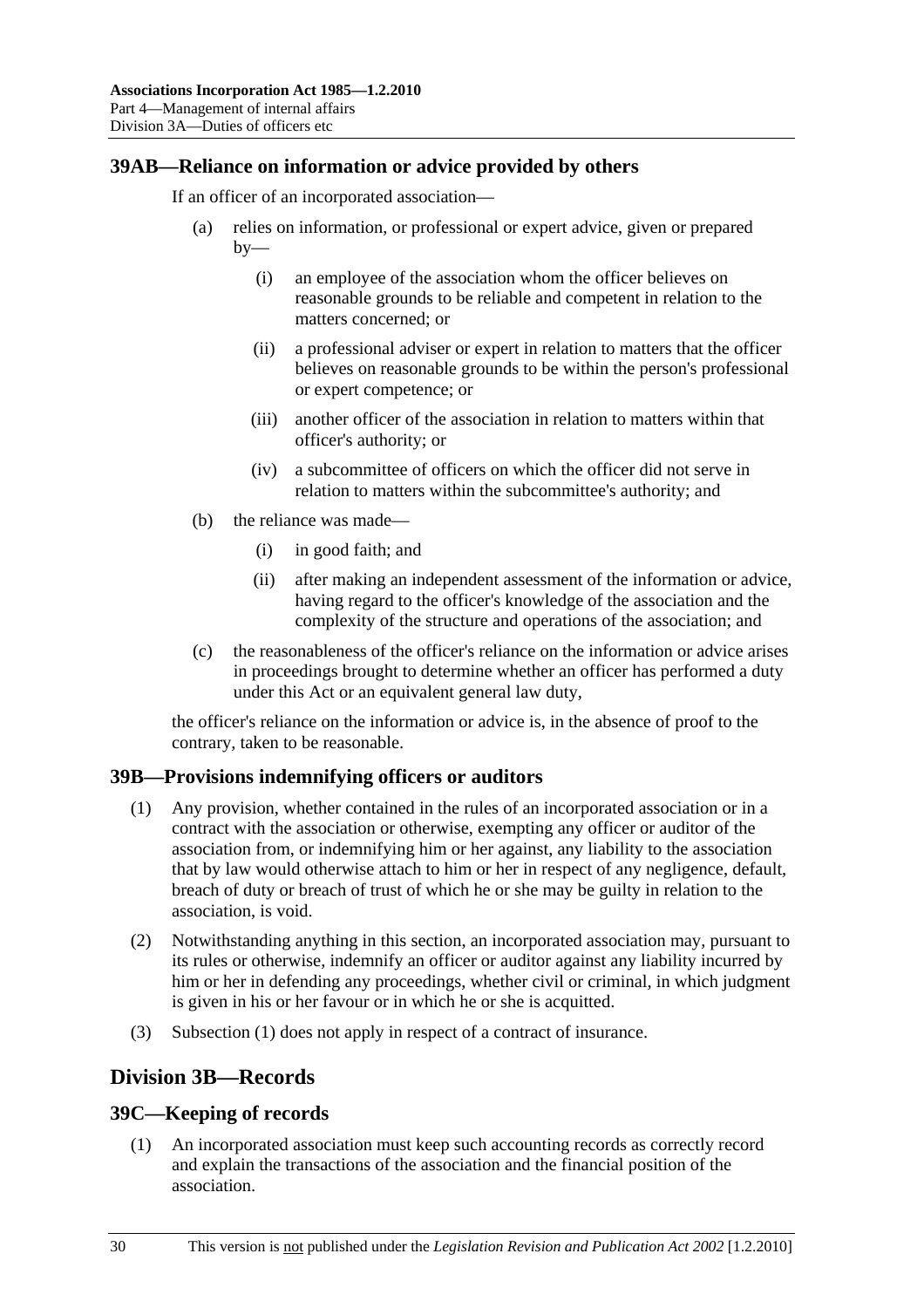- (2) The accounting records must be kept at the place at which the association is situated or established within the State or in the custody of an officer of the association in accordance with its rules or a resolution of the committee of the association.
- (3) If an incorporated association fails to comply with subsection (1), the association and any officer of the association who is in default are each guilty of an offence.

Maximum penalty:

- (a) if the offence is committed in respect of a prescribed association—\$2 500; or
- (b) in any other case—\$1 250.

#### **39D—Inspection of records**

- (1) A member of an incorporated association may apply to the District Court for an order authorising an inspection of the association's books on behalf of the member by a person authorised under this Act to audit the accounts of a prescribed association or a legal practitioner.
- (2) If the Court is satisfied that—
	- (a) the member is acting in good faith; and
	- (b) the inspection is for a proper purpose,

the Court may make an order authorising a person authorised under this Act to audit the accounts of a prescribed association or a legal practitioner, at a time specified in the order, to inspect and make copies of or take extracts from the association's books.

 (3) The Court may, on an application under this section, make such further or other orders as it thinks fit, including an order for costs.

## **Division 4—Disputes**

#### **40—Rules of natural justice to be applied in relation to adjudication of dispute**

Where the committee of an incorporated association exercises any power of adjudication that it may have in relation to a dispute between its members, or a dispute between itself and members of the association, the rules of natural justice must be observed.

## **Part 5—Compromise, winding up, transfer of activities and dissolution**

## **Division 1—General**

#### **40A—Power to compromise with creditors**

An incorporated association is declared to be an applied Corporations legislation matter for the purposes of Part 3 of the *Corporations (Ancillary Provisions) Act 2001* in relation to Part 5.1 of the *Corporations Act 2001* of the Commonwealth, subject to the following modifications:

 (a) the modifications necessary to give effect to this section and the succeeding provisions of this Part; and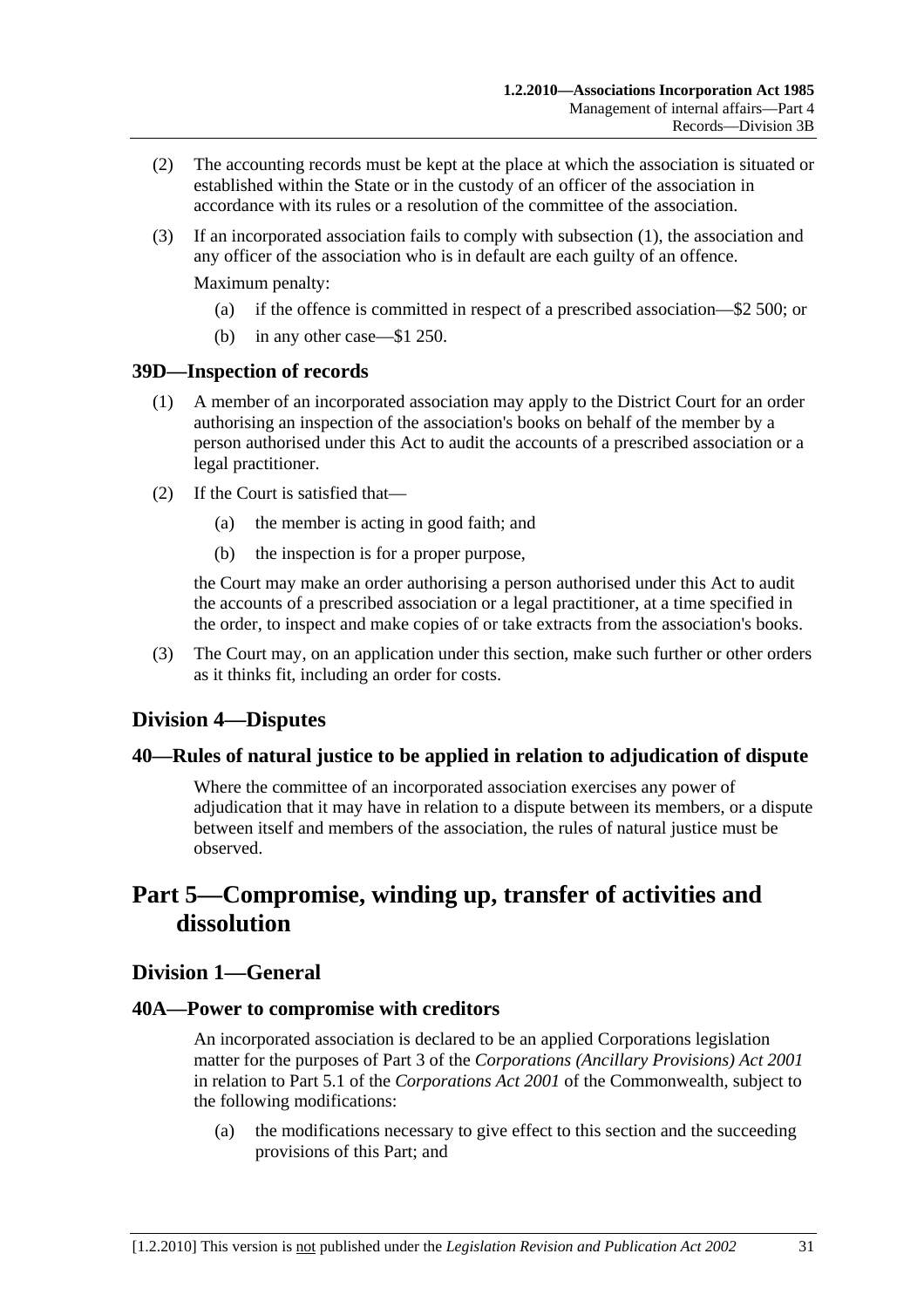(b) such other modifications (within the meaning of Part 3 of *Corporations (Ancillary Provisions) Act 2001*) as may be prescribed by the regulations.

### **40B—Power to enter into voluntary administration**

An incorporated association is declared to be an applied Corporations legislation matter for the purposes of Part 3 of the *Corporations (Ancillary Provisions) Act 2001* in relation to the provisions of Part 5.3A and Division 3 of Part 5.9 of the *Corporations Act 2001* of the Commonwealth, subject to the following modifications:

- (a) the modifications necessary to give effect to this section and the succeeding provisions of this Part; and
- (b) such other modifications (within the meaning of Part 3 of *Corporations (Ancillary Provisions) Act 2001*) as may be prescribed by the regulations.

### **41—Winding up of incorporated associations**

- (1) Subject to the succeeding provisions of this Part, an incorporated association may be wound up—
	- (a) by the Supreme Court; or
	- (b) voluntarily; or
	- (c) on the certificate of the Commission issued with the consent of the Minister.
- (2) An incorporated association is declared to be an applied Corporations legislation matter for the purposes of Part 3 of the *Corporations (Ancillary Provisions) Act 2001* in relation to the provisions of Parts 5.4B, 5.5, 5.6, Divisions 1 and 2 of Part 5.7B, Division 3 of Part 5.9 and Part 5A.1 of the *Corporations Act 2001* of the Commonwealth, subject to the following modifications:
	- (a) the modifications necessary to give effect to this section and the succeeding provisions of this Part; and
	- (b) such other modifications (within the meaning of Part 3 of *Corporations (Ancillary Provisions) Act 2001*) as may be prescribed by the regulations.
- (3) The grounds on which an incorporated association may be wound up by the Supreme Court are as follows:
	- (a) that the association has by a special resolution resolved that it be wound up by the Court; or
	- (b) that—
		- (i) the association has not commenced any activity or function; and
		- (ii) more than one year has elapsed since the date of its incorporation; or
	- (c) that the association is unable to pay its debts; or
	- (d) that members of the committee of the association have acted in the affairs of the association in their own interests rather than in the interests of the members as a whole, or in any other manner whatsoever that appears to be unfair or unjust to other members; or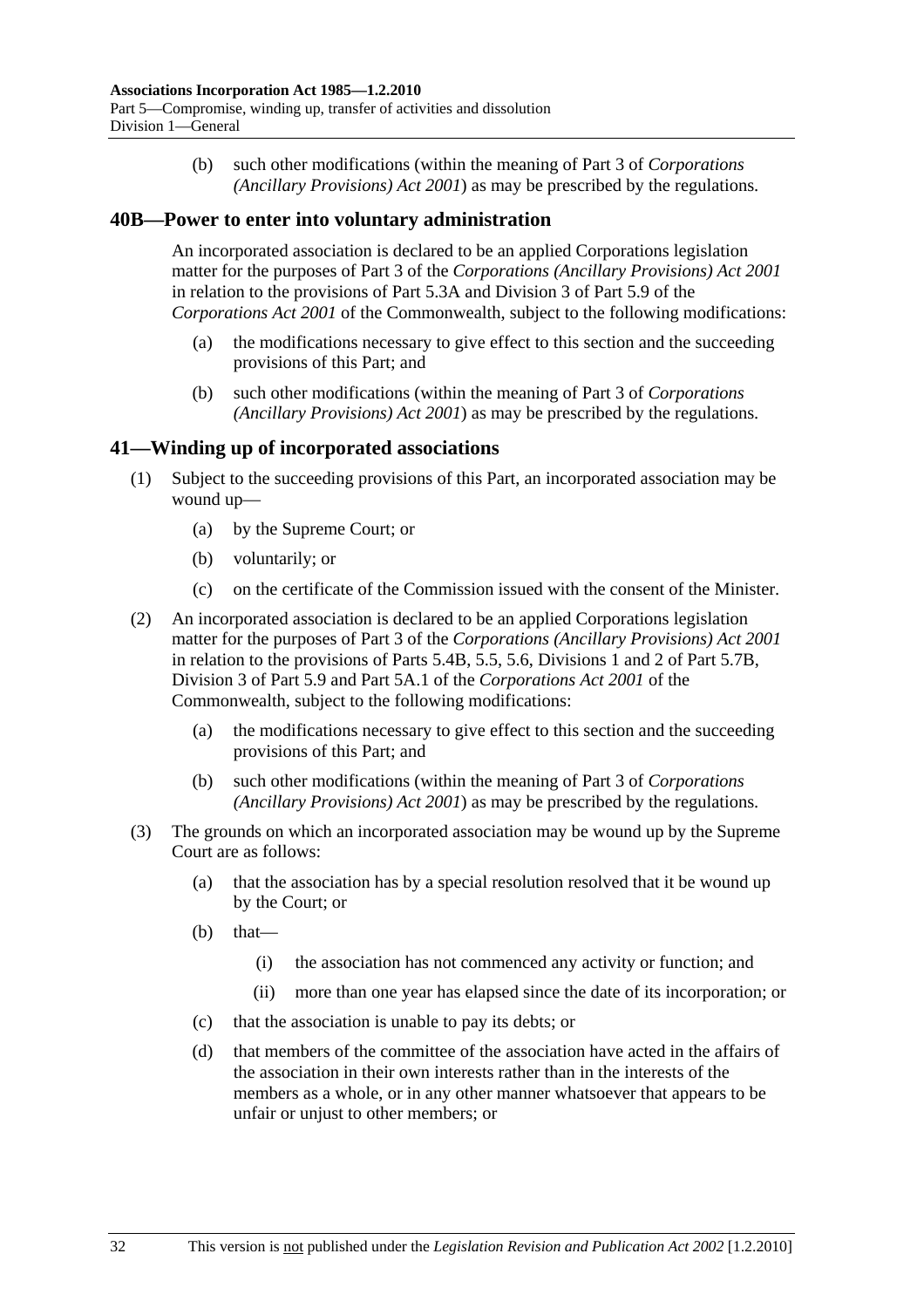- (e) that affairs of the association are being conducted in a manner that is oppressive or unfairly prejudicial to, or unfairly discriminatory against, a member or members or in a manner that is contrary to the interests of the members as a whole; or
- (f) that an act or omission, or a proposed act or omission, by or on behalf of the association was or would be oppressive or unfairly prejudicial to, or unfairly discriminatory against, a member or members or was or would be contrary to the interests of the members as a whole; or
- (g) that the Court is of the opinion that it is just and equitable that the association be wound up.
- (4) For the purposes of subsection (3), if—
	- (a) a creditor, by assignment or otherwise, to whom the association is indebted in a sum exceeding \$1 000 then due, has served on the association a demand, signed by or on behalf of the creditor, requiring the association to pay the sum so due and the association has, for three weeks after service of the demand, failed to pay the sum or secure or compound for it to the reasonable satisfaction of the creditor; or
	- (b) execution or other process issued on a judgment, decree or order of any court in favour of a creditor of the association is returned unsatisfied in whole or in part; or
	- (c) the Court, after taking into account any contingent and prospective liabilities of the association, is satisfied that the association is unable to pay its debts,

the association is to be taken to be unable to pay its debts.

- (5) Where an application has been filed with the Court for the winding up of an incorporated association on the ground that it is unable to pay its debts, the association is not, without the permission of the Court, entitled to resolve that it be wound up voluntarily.
- (6) Subject to subsection (5), an incorporated association may, by a special resolution, resolve that it be wound up voluntarily.
- (7) The grounds on which the Commission may issue a certificate for the winding up of an incorporated association are as follows:
	- (a) that the association has contravened or failed to comply with a condition imposed in relation to the association by the Commission or the Minister under this Act;
	- (b) that the incorporation of the association has been obtained by mistake or fraud;
	- (c) that the association has, after notice by the Commission of any breach of this Act or the rules of the association, failed, within the time referred to in the notice, to remedy the breach;
	- (d) that the association has not, within three months of notice being given by the Commission under section 42, requested the Commission to transfer its undertaking to another body corporate;
	- (e) that the association is defunct.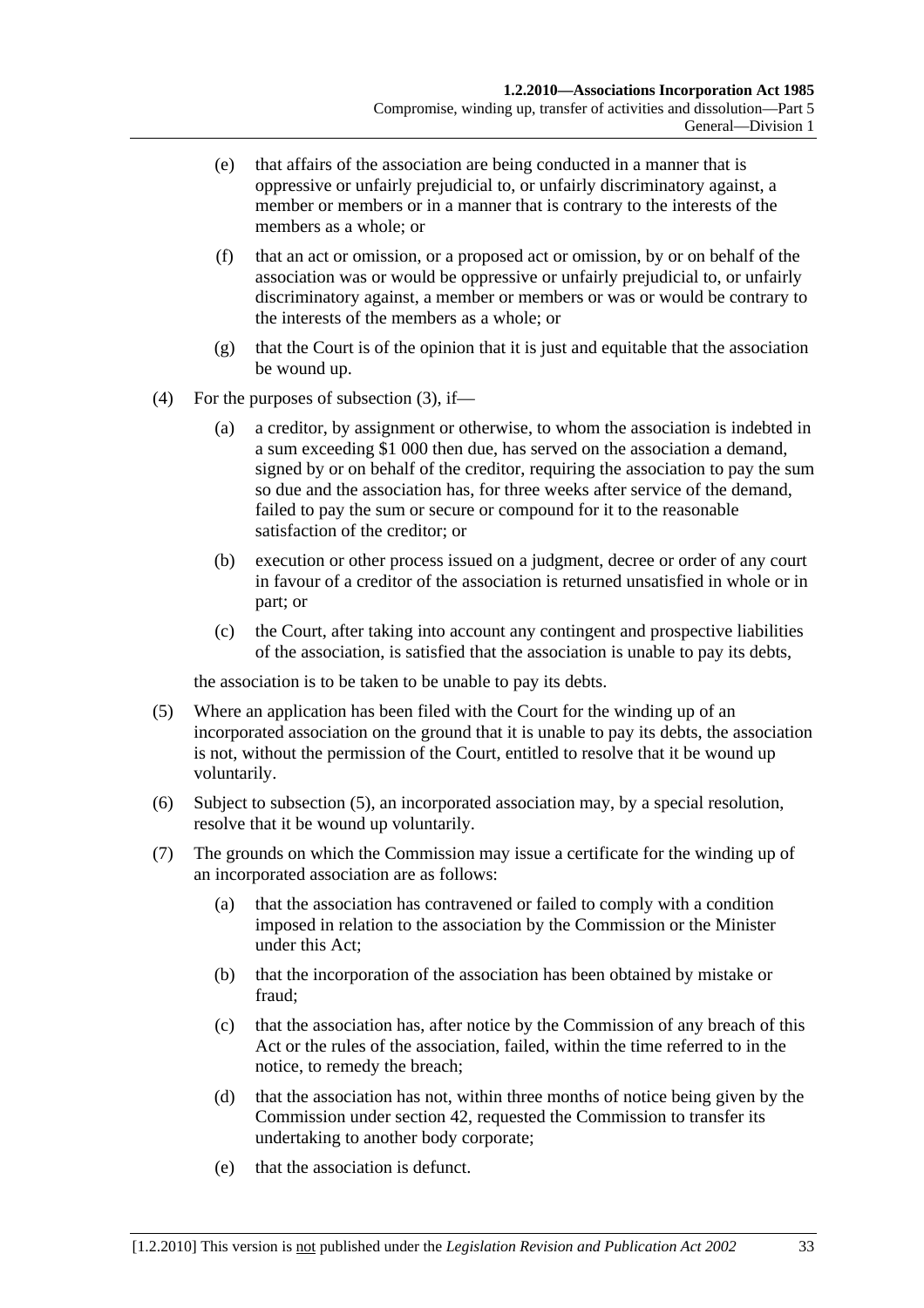- (8) For the purposes of this Act, the winding up of an incorporated association on the certificate of the Commission commences on application to the Supreme Court by the Commission and lodgment with the Court of a copy of the certificate and is to proceed as if the association had by special resolution resolved that it be wound up by the Court.
- (9) The Supreme Court may, on an order being made for the winding up of an incorporated association by the Court (including a winding up on the certificate of the Commission), if the Commission nominates a person who is not a registered company liquidator for appointment as the liquidator of the association, appoint the person so nominated as the liquidator of the association.
- (10) The Commission may, in relation to the voluntary winding up of an incorporated association, approve the appointment of a person who is not a registered company liquidator as the liquidator of the association.
- (11) The reasonable costs of a winding up are payable out of the property of the association.

## **41A—Appeals from decisions of receivers, liquidators, managers etc**

- (1) A person aggrieved by an act, omission or decision of—
	- (a) a person administering a compromise or arrangement;
	- (b) a receiver, or a receiver and manager, of property of an incorporated association;
	- (c) a liquidator or provisional liquidator of an incorporated association,

may appeal to the Supreme Court in respect of that act, omission or decision.

 (2) The Court may, on an appeal pursuant to subsection (1), confirm, reverse or modify the act or decision, or remedy the omission, as the case may be, and make such orders and give such directions as it thinks fit.

## **41B—Reports to be submitted to liquidator**

- (1) Where an incorporated association is wound up by the Supreme Court—
	- (a) the members of the committee of the association (as at the date the order for winding up was made or any earlier date specified by the liquidator) must submit a report to the liquidator in the prescribed form within 14 days after the making of the winding up order; and
	- (b) any officer or former officer of the association who has received notice in writing from the liquidator must submit a report to the liquidator, containing the information specified in the notice, within 14 days of service of the notice.
- (2) A liquidator must, within seven days after receiving a report under this section, lodge a copy of that report with the Supreme Court and the Commission.
- (3) On application by a committee or person required to submit a report under this section, the liquidator may, if satisfied that special reasons exist, extend the time for submitting that report.
- (4) The liquidator must, as soon as practicable, notify the Commission of any extension of time granted under subsection (3).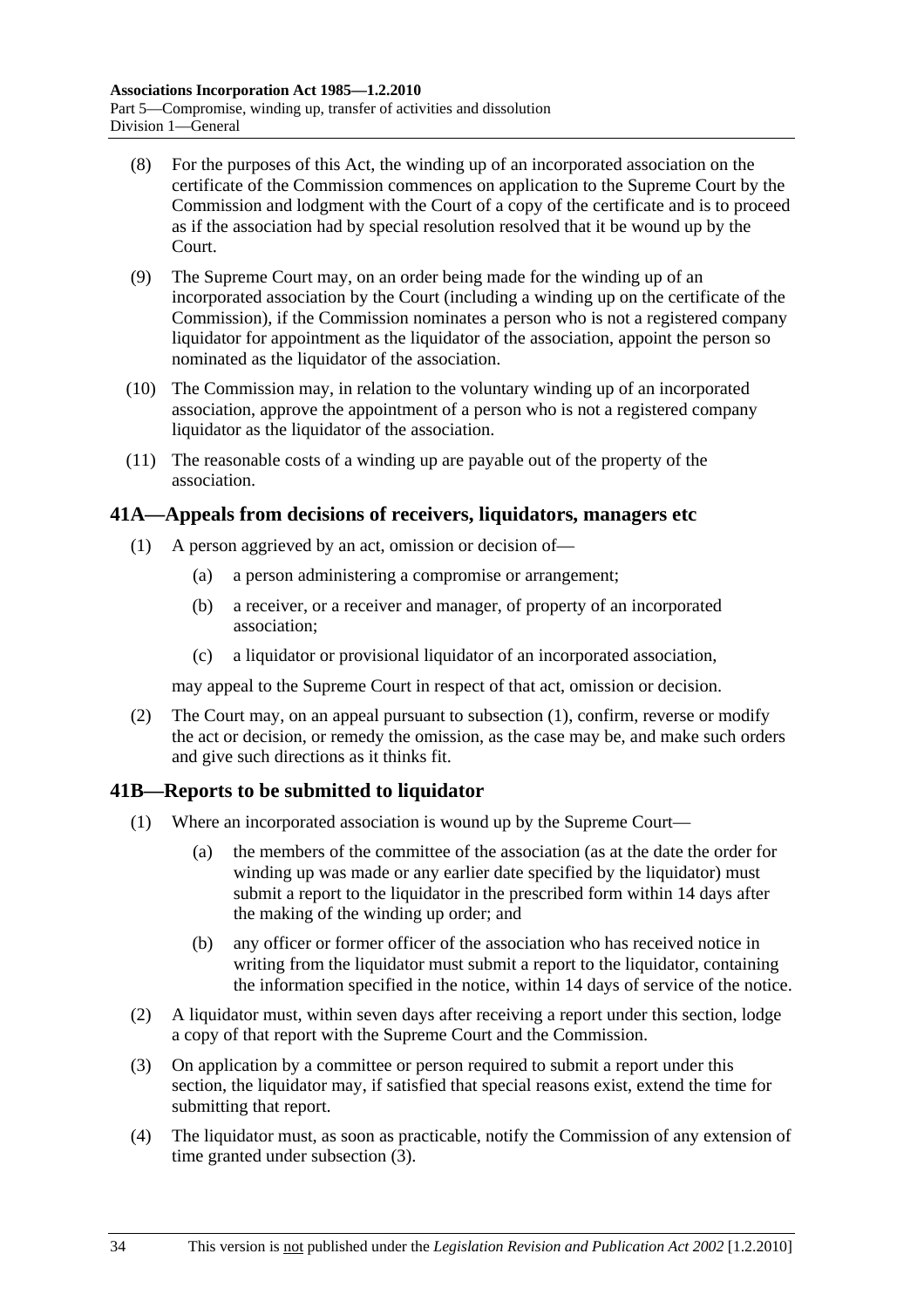(5) A person who fails to comply with a requirement of subsection (1), (2) or (4) is guilty of an offence.

Maximum penalty: \$5 000.

 (6) The liquidator must reimburse a person who has made a report under this section, out of the property of the association, for the reasonable costs of making the report.

## **41C—Declaration of solvency**

- (1) Where it is proposed to wind up an incorporated association voluntarily, a majority of the members of the committee may make a written declaration to the effect that they have made an inquiry into the affairs of the association and that, at a meeting of the committee, they have formed the opinion that the association will be able to pay its debts in full within a period not exceeding 12 months after the commencement of the winding up.
- (2) A declaration made under this section must be made and lodged with the Commission before the date on which notices of the meeting at which the resolution for winding up is to be proposed are sent out, or at a later date approved by the Commission.
- (3) A statement showing the affairs of the association, in the form prescribed by the regulations, must be attached to a declaration under this section.
- (4) A declaration under this section has no effect unless—
	- (a) the resolution for voluntary winding up is passed within the period of five weeks after the making of the declaration or within any further period approved by the Commission (whether approved before or after the end of that five week period); and
	- (b) the other requirements of this section have been complied with.
- (5) A member of the committee who makes a declaration under this section (including a declaration that has no effect in accordance with subsection (4)) without having reasonable grounds for the opinion stated in the declaration is guilty of an offence.

Maximum penalty: \$5 000 or imprisonment for one year.

 (6) If the association is voluntarily wound up within the period of five weeks after the making of the declaration or a further period approved by the Commission under subsection (4)(a) but its debts are not paid or provided for in full within the period stated in the declaration, it will be presumed, unless the contrary is shown, that a member of the committee who made the declaration did not have reasonable grounds for his or her opinion.

## **41D—Disclosure to creditors on voluntary winding up**

- (1) Where a meeting of creditors of an incorporated association is to be held in accordance with Division 3 of Part 5.5 of the *Corporations Act 2001* of the Commonwealth, as it applies to the incorporated association by virtue of this Part, the committee of the association must—
	- (a) cause to be laid before the meeting of creditors a report in the form prescribed by the regulations, and verified by all members of the committee, as to the affairs of the association, made up to the latest practicable date before the notices of the meeting of creditors were sent; and
	- (b) appoint a member of the committee to attend the meeting of creditors.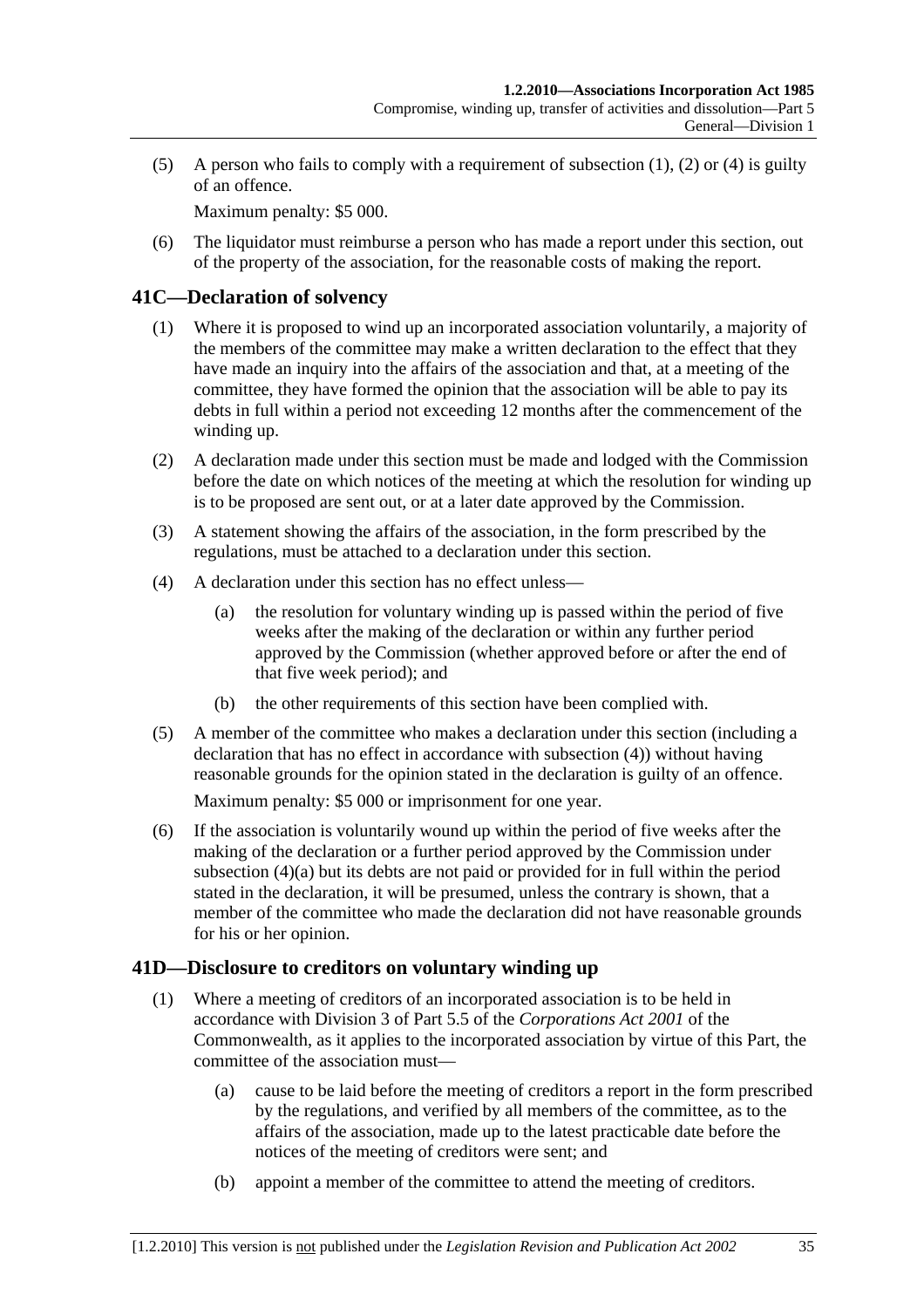- (2) A member of the committee appointed under subsection (1)(b) must attend the meeting of creditors and disclose to the meeting the affairs of the association and the circumstances leading up to the proposed winding up.
- (3) The committee must, not later than seven days after the report referred to in subsection (1)(a) is laid before the meeting of creditors, lodge a copy of the report with the Commission.
- (4) If a committee or a committee member fails to comply with a requirement of this section, each committee member or that particular committee member (as the case may be) is guilty of an offence.

Maximum penalty: \$5 000.

### **41E—Penalty for contravention of applied provisions**

A person who contravenes or fails to comply with a provision of the *Corporations Act 2001* of the Commonwealth, as it applies to an incorporated association by virtue of this Part, is guilty of an offence.

Maximum penalty: \$5 000 or imprisonment for 1 year.

### **42—Power of Commission to require transfer of activities**

- (1) Where the Commission is of the opinion—
	- (a) that an incorporated association has ceased to be an association eligible to be incorporated under this Act; or
	- (b) that the undertaking or operations of an incorporated association are being carried on by a body corporate incorporated under some other Act, or would more appropriately be carried on by such a body corporate,

it may give notice to the association under this section.

- (2) If, within three months of the date of a notice under subsection (1), the incorporated association requests the Commission to transfer its undertaking to a body corporate specified in the request, the Commission may, by instrument published in the Gazette, order that the undertaking of the association be transferred accordingly.
- (3) On the date specified in the order under subsection (2)—
	- (a) the incorporated association is dissolved; and
	- (b) the property of the association becomes the property of the body corporate referred to in the order; and
	- (c) the rights and liabilities of the association (whether certain or contingent) become rights and liabilities of the body corporate referred to in the order.
- (4) The Registrar-General must—
	- (a) on the application of a body corporate in which any estate or interest in real property has vested by virtue of this section; and
	- (b) on production of such duplicate instruments of title and other documents as the Registrar-General may require,

register the vesting of that estate or interest in land in the body corporate.

 (5) The vesting of property in a body corporate by virtue of this section, and any instrument evidencing or giving effect to that vesting, are exempt from stamp duty.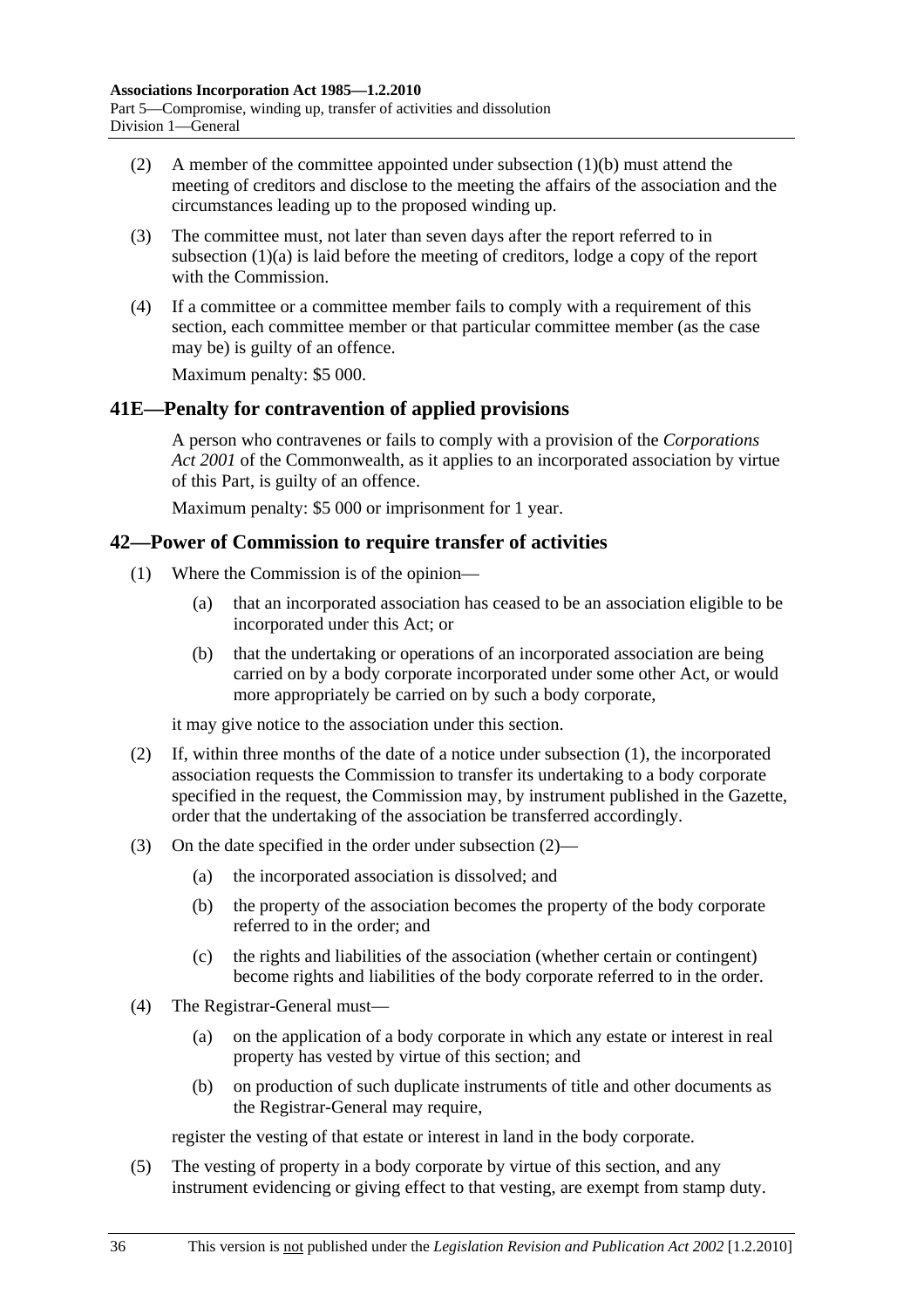### **43—Distribution of assets upon winding up**

- (1) Subject to subsection (1a), it is not lawful to distribute among members, former members or associates of members or former members of an incorporated association any surplus assets available for distribution at the completion of the winding up of the association under this Part.
- (1a) The surplus assets of an incorporated association may, with the consent of the Commission, be distributed among the members of the association if each of the members of the association is also an incorporated association that has identical or similar aims and objects.
- (2) Subject to this section and any order of the Supreme Court, the surplus assets of an incorporated association are, on a winding up of the association, to be distributed in accordance with—
	- (a) the rules of the association; or
	- (b) where there are no valid rules of the association governing distribution of the surplus assets—a special resolution of the association.
- (3) The Supreme Court may, on the application of the Commission, a liquidator or a member of an incorporated association, determine how surplus assets of the association are to be distributed on a winding up.
- (4) The Court must, in determining how the surplus assets of an association are to be distributed, have regard to the objects of the association and any relevant provisions of the rules of the association.
- (5) In this section—

*surplus assets*, in relation to the winding up of an incorporated association, means those assets that remain after the liabilities of the association have been discharged and the costs and expenses of the winding up have been paid.

## **43A—Application for deregistration**

- (1) A person authorised by a special resolution of an incorporated association that has surplus assets of a value not exceeding the prescribed amount may apply to the Commission, in the form prescribed by the regulations, for deregistration of the association.
- (2) Where it is impracticable for an incorporated association to authorise a person to make an application under this section because the association no longer has an active membership, the Commission may accept an application signed by not less than two people each of whom is—
	- (a) an officer of the association; or
	- (b) a member of the association; or
	- (c) a person who, in the opinion of the Commission, has a proper interest in the application.
- (3) An application under this section must be accompanied by—
	- (a) a declaration in the prescribed form stating that the association has no liabilities and is not a party to any legal proceedings; and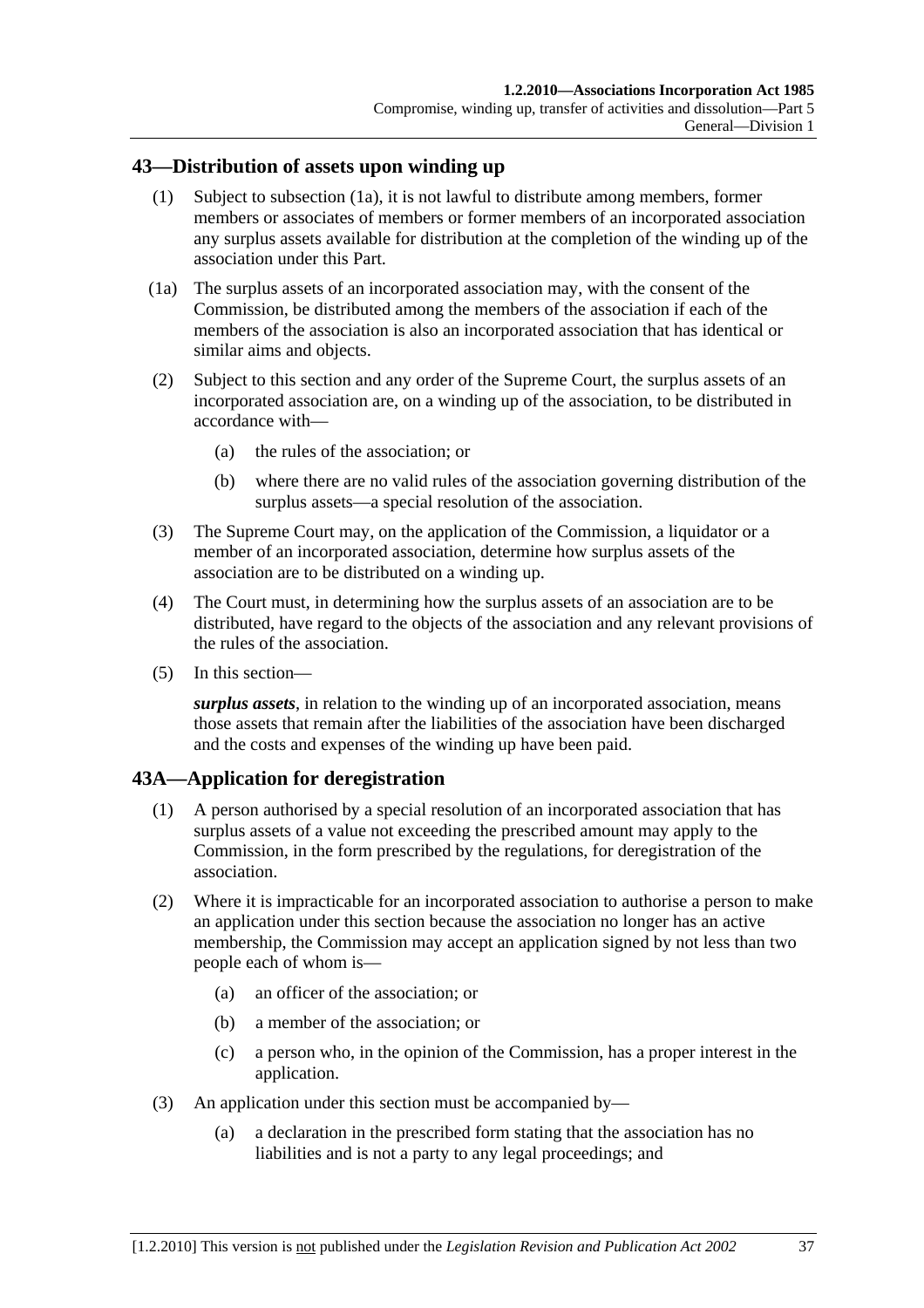- (b) a statement setting out the proposed manner of distributing the association's surplus assets (or, where distribution has already occurred, setting out the basis on which that distribution was made); and
- (c) any other prescribed material; and
- (d) the prescribed fee.
- (4) A party to an application under this section must, at the request of the Commission, supply it with such further documents or information as the Commission may require.
- (5) Where an incorporated association making an application under this section does not have any valid rules governing the distribution of surplus assets on deregistration, the two people making an application under subsection (2) may request that the Commission approve the manner or proposed manner of distribution.
- (6) The Commission must, in approving a manner of distribution of surplus assets of an incorporated association, have regard to the objects of the association and any relevant provisions of the rules of the association.
- (7) Within one month of the receipt of an application under this section, the Commission must publish a notice, in a newspaper circulating generally throughout the State, setting out the prescribed particulars of the application and inviting members of the public to make written submissions to the Commission, within one month of the date of publication of the notice, in relation to the application.
- (8) In relation to an incorporated association that has not distributed its surplus assets, the Commission may, but is not obliged to, after the expiration of one month from the date of publication of the notice under subsection (7), approve the application for deregistration of the association if satisfied that—
	- (a) the proposed manner of distribution of surplus assets is consistent with the requirements under section 43 in relation to distribution of assets upon winding up or with an approval of the Commission; and
	- (b) no member of the public will suffer undue hardship as a result of deregistration of the association.
- (9) In relation to an incorporated association that has distributed its surplus assets, the Commission must, after the expiration of one month from the date of publication of the notice under subsection (7) or after the receipt of evidence satisfactory to the Commission as to the manner of distribution of surplus assets (whichever is the later), approve the application for deregistration of the association if satisfied that—
	- (a) the manner of distribution of surplus assets was consistent with the requirements under section 43 in relation to distribution of assets upon winding up or with an approval of the Commission; and
	- (b) no member of the public will suffer undue hardship as a result of deregistration of the association.
- (10) Within one month of an application under this section being approved, the Commission must publish a notice in the Gazette advising members of the public that the association named in the notice was deregistered under this section on the date specified in the notice.
- (11) On publication of a notice in the Gazette under subsection (10), the association named in the notice will be taken to be dissolved.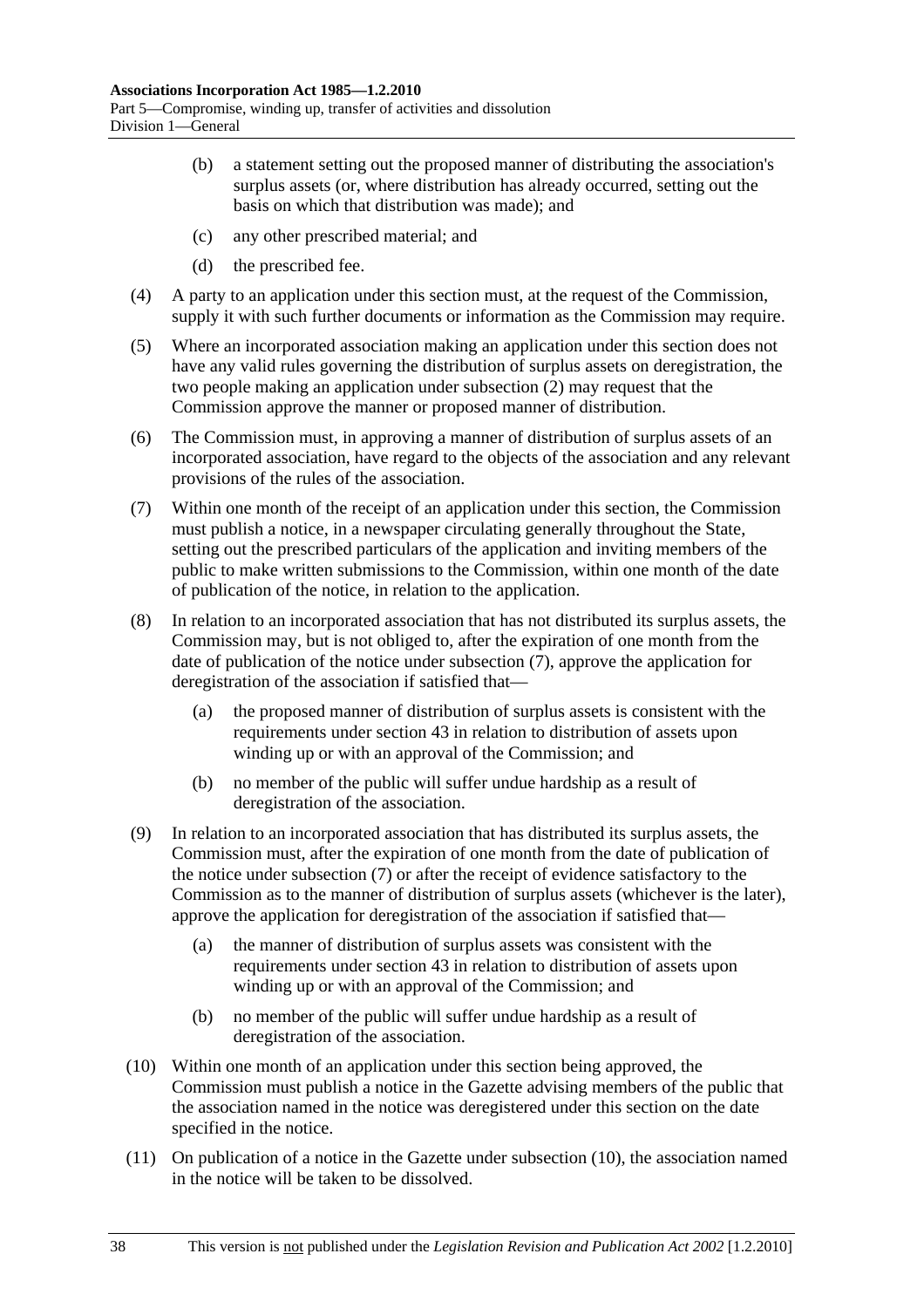#### (12) In this section—

*prescribed amount* means—

- (a) \$5 000; or
- (b) if a greater amount is prescribed by regulation, that amount;

*surplus assets*, in relation to the deregistration of an incorporated association, means those assets that remain after the liabilities of the association have been discharged and the costs and expenses of deregistration have been paid.

### **44—Defunct associations**

- (1) Where the Commission is of the opinion that an incorporated association is defunct, it may, by notice served upon the association or, where service cannot reasonably be effected in accordance with this Act, by notice published in a daily newspaper circulating generally throughout the State, require the association to show good cause why the association should not be dissolved.
- (2) If, upon the expiration of one month from giving notice under subsection (1), the Commission is satisfied that the incorporated association should be dissolved, it may, by notice published in the Gazette, cancel the incorporation of the association, whereupon the incorporated association is dissolved.
- (3) If the Commission is satisfied that an incorporated association was dissolved as a result of an error on the part of the Commission, the Commission may reinstate the association as an incorporated association after which the association is to be taken to have continued in existence as if it had not been dissolved and any property which may have vested in the Commission under section 45 is revested in the association.

## **44A—Commission to act as representative of defunct association in certain events**

- (1) Where, after an association has been dissolved (whether before or after the commencement of this Act), it is proved to the satisfaction of the Commission—
	- (a) that the association, if it still existed, would be legally or equitably bound to carry out, complete or give effect to some dealing, transaction or matter; and
	- (b) that, in order to carry out, complete or give effect to that dealing, transaction or matter, some purely administrative act, not being of a discretionary kind, should have been done by or on behalf of the association, or should be done by or on behalf of the association if the association still existed,

the Commission may, as representing the association or its liquidator under the provisions of this section, do that act or cause that act to be done.

 (2) The Commission may execute or sign any relevant instrument or document adding a memorandum stating that it has done so pursuant to this section, and any such execution or signature has the same force, validity and effect as if the association, if it still existed, had duly executed the instrument or document.

## **45—Outstanding property of former association**

 (2) Any estate or interest in outstanding property of an association that is dissolved under this Act vests in the Commission.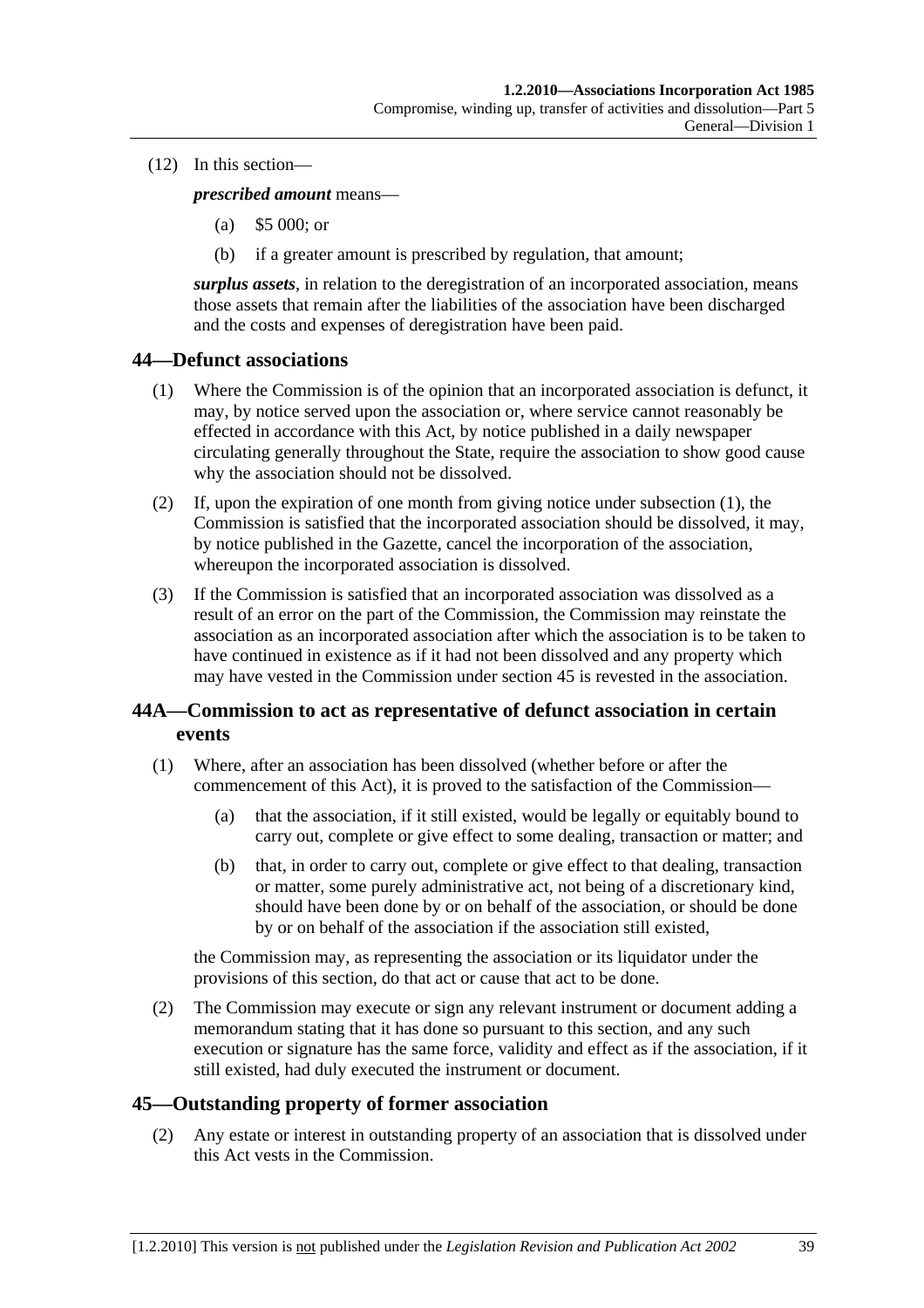(3) In this section—

*outstanding property*, in relation to an association, means any property, whether within or outside the State, which was vested in the association, to which the association was entitled, or over which the association had a disposing power, at the time that the association was dissolved but which was not got in, realised upon or otherwise disposed of or dealt with at that time.

## **46—Disposal of outstanding property**

- (1) Upon proof to the satisfaction of the Commission that there is vested in it by force of section 45 any estate or interest in property, whether solely or together with any other person, of a beneficial nature and not merely held in trust, the Commission may get in, sell or otherwise dispose of or deal with that estate or interest, or any part of that estate or interest, as it sees fit.
- (2) The power of the Commission under subsection (1) to sell or otherwise dispose of or deal with any such estate or interest may be exercised, either solely or together with any other person, by public auction, public tender or private contract and in such manner, for such consideration and upon such terms and conditions as the Commission thinks fit, and includes power to rescind any contract and resell or otherwise dispose of or deal with that property as the Commission thinks expedient, and power to make, execute, sign and give such contracts, instruments and documents as the Commission thinks necessary.
- (3) There is payable to the Commission in respect of the exercise of the powers conferred upon the Commission by subsections (1) and (2), out of any income derived from, or the proceeds of sale or other disposition of, the estate or interest concerned, such commission as is prescribed.
- (4) The Commission may apply any moneys received by it in the exercise of any power conferred on it by this section in defraying the costs and expenses of and incidental to the exercise of that power and pay the remainder (if any) of the moneys to the Treasurer.
- (5) The Treasurer must pay all moneys paid to him or her under this section into the Consolidated Account.
- (6) A person making a claim in respect of any money paid to the Treasurer under subsection (4) may apply to the Supreme Court for an order of payment of an amount to him or her and the Court, if satisfied that an amount should be paid to him or her, must make an order for the payment accordingly.
- (7) On the making of an order under subsection (6) for payment of an amount to a person or where the Treasurer is otherwise of the opinion that an amount should be paid to a person out of moneys paid to the Treasurer under this section, the Treasurer must pay that amount to that person out of moneys lawfully available for that purpose.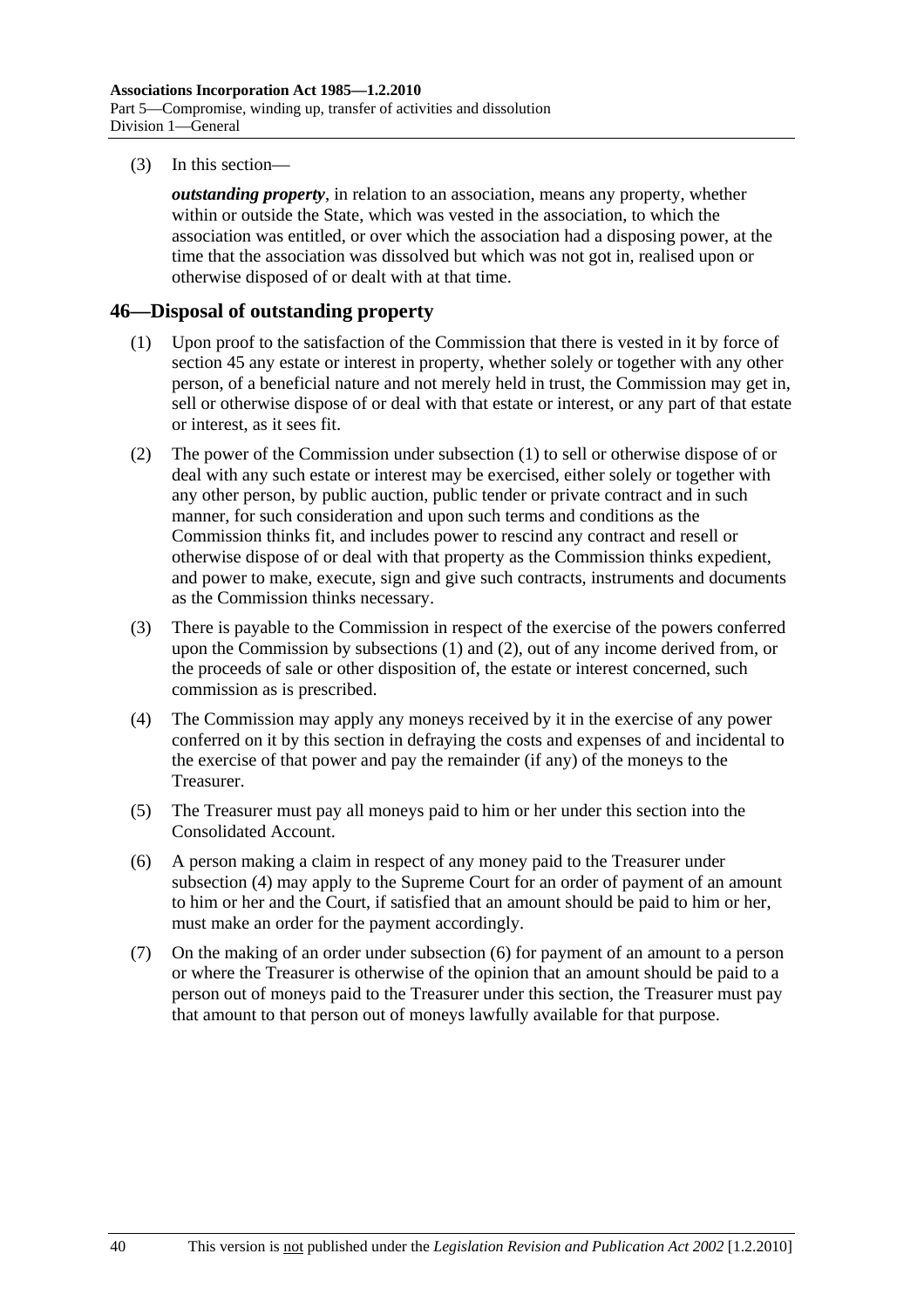## **47—Liability of Commission and Crown as to property vested in Commission**

Property vested in the Commission by operation of section 45 is liable and subject to all charges, claims and liabilities imposed on or affecting that property by reason of any laws as to rates, taxes, charges or any other matter or thing to which the property would have been liable or subject had the property continued in the possession, ownership or occupation of the association, but there is not to be imposed, on the Commission or the Crown, any duty, obligation or liability whatsoever to do or suffer any act or thing required by any such law to be done or suffered by the owner or occupier other than the satisfaction or payment of any such charges, claims or liabilities out of the property of the association so far as it is, in the opinion of the Commission, properly available for and applicable to such a payment.

### **48—Accounts**

The Commission must—

- (a) keep a record of any property coming into its possession or under its control or to its knowledge vested in it by force of section 45 and of its dealings with that property; and
- (b) keep accounts of all moneys arising from those dealings and of how they have been disposed of; and
- (c) keep all accounts, vouchers, receipts and papers relating to that property and those moneys.

#### **49—Removal of name from register**

On the dissolution of an incorporated association, its name is to be removed from the register of incorporated associations.

## **Division 2—Offences**

## **49AA—Interpretation and application**

- (1) This Division applies to an incorporated association—
	- (a) that is being or has been wound up;
	- (b) that has been in the course of being wound up, where the winding up has been stayed or terminated;
	- (c) of which a provisional liquidator has been appointed;
	- (d) that is or has been under administration;
	- (e) that has executed a deed of arrangement (even if the deed has since been terminated);
	- (f) that is defunct or is unable to pay its debts.
- (2) For the purposes of this Division, an incorporated association will be taken to be defunct if, and only if, the Commission has served or published notice in respect of the association under section 44(1).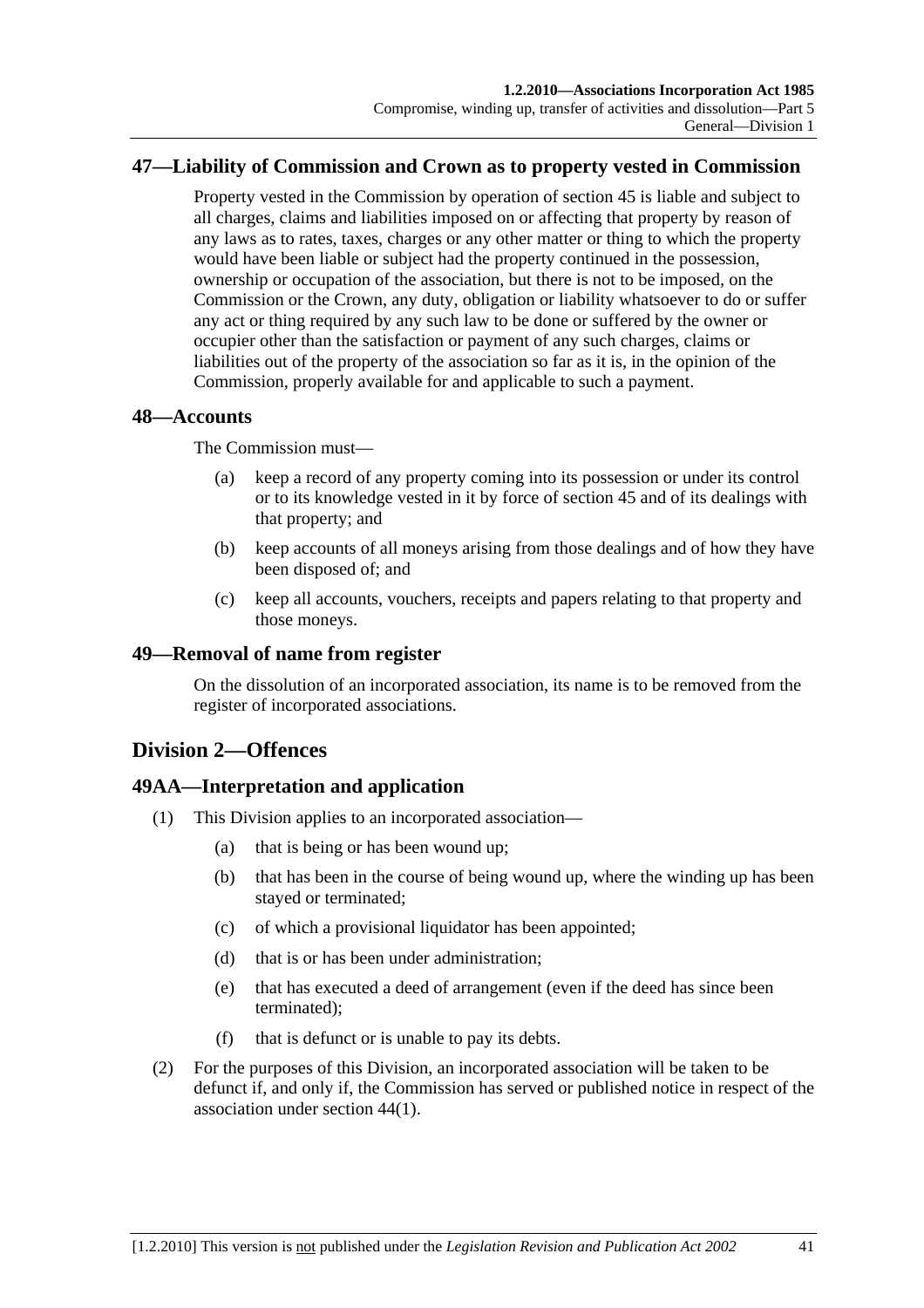- (3) For the purposes of this Division, an incorporated association will be taken to be unable to pay its debts if, and only if, execution or other process issued on a judgement, decree or order of any court in favour of a creditor of the association is returned unsatisfied in whole or in part.
- (4) In this Division—

*appropriate officer* means—

- (a) in relation to an incorporated association that is being, has been or has been being wound up—the liquidator;
- (b) in relation to an incorporated association of which a provisional liquidator has been appointed—the provisional liquidator;
- (c) in relation to an incorporated association that is or has been under administration—the administrator;
- (d) in relation to an incorporated association that has executed a deed of arrangement—the deed's administrator;
- (e) in relation to an incorporated association that is defunct or is unable to pay its debts—the Commission;

#### *relevant day* means—

- (a) in relation to an incorporated association that has been wound up or is being or has been being wound up—
	- (i) if, because of the application of Division 1A of Part 5.6 of the *Corporations Act 2001* of the Commonwealth, as applied by virtue of this Part, the winding up is taken to have begun on the day when an order that the association be wound up was made—the day on which the application for the order was filed;
	- (ii) otherwise—the day on which the winding up is taken, because of Division 1A of Part 5.6 of the *Corporations Act 2001* of the Commonwealth, as applied by virtue of this Part, to have begun;
- (b) in relation to an incorporated association of which a provisional liquidator has been appointed—the day on which the provisional liquidator was appointed;
- (c) in relation to an incorporated association that is or has been under administration—the day on which the administration began;
- (d) in relation to an incorporated association that has executed a deed of arrangement—the day on which the deed was executed;
- (e) in relation to an incorporated association that is defunct—the day on which notice was served or published under section 44(1);
- (f) in relation to an incorporated association that is unable to pay its debts—the day on which execution or other process was first returned unsatisfied in whole or in part in respect of the association.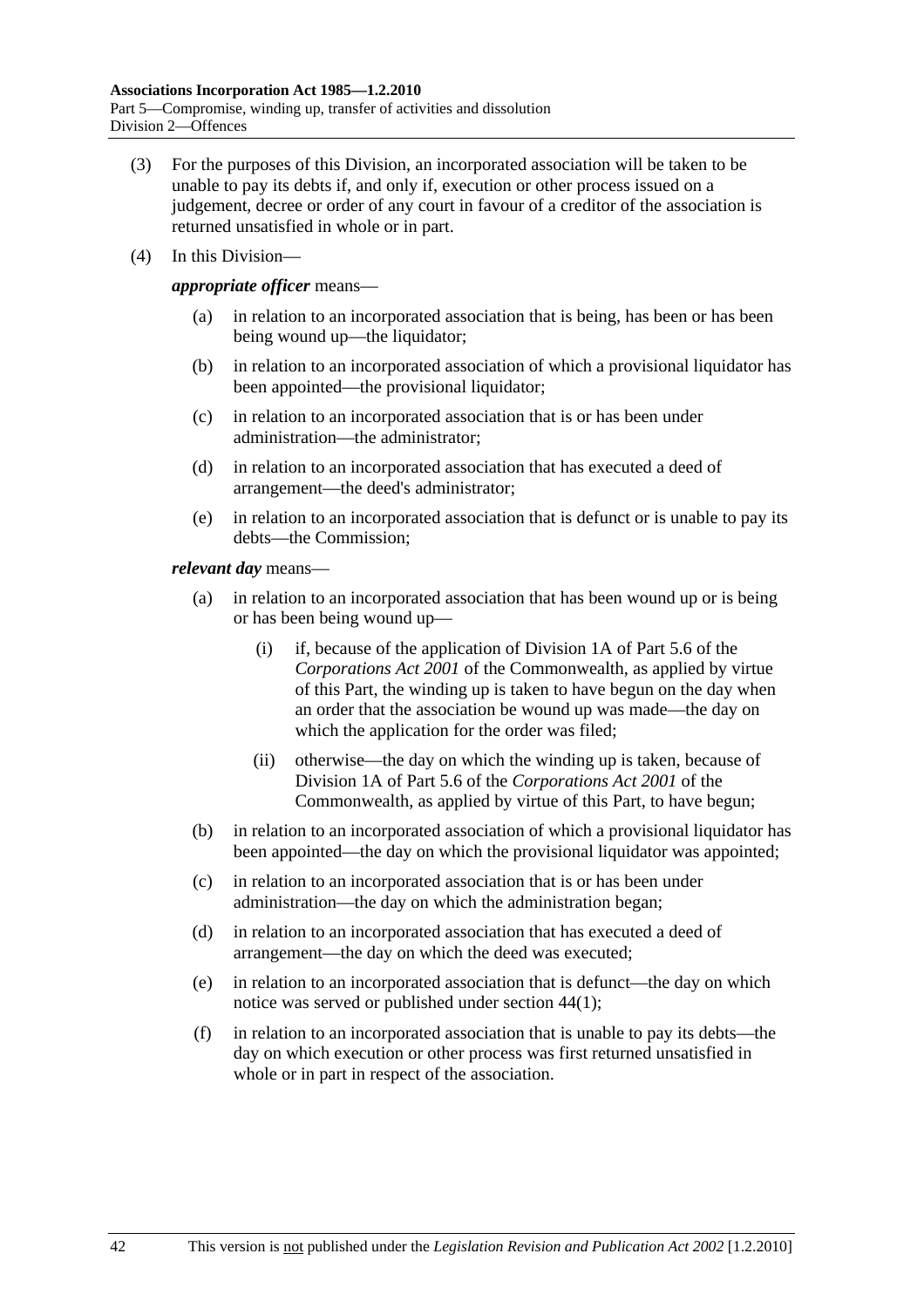### **49AB—Non-disclosure**

- (1) An officer or former officer of an incorporated association to which this Division applies who—
	- (a) does not, to the best of the person's knowledge and belief, fully and truly disclose to the appropriate officer—
		- (i) all the property of the association; and
		- (ii) how, to whom, for what consideration and when the association disposed of any part of its property, except such part as has been disposed of in accordance with the rules of the association; or
	- (b) does not deliver up to the appropriate officer, or as the appropriate officer directs—
		- (i) all the property of the association in the person's custody or under the person's control and that the person is required by law to deliver up; or
		- (ii) all documents in the person's custody or under the person's control belonging to the association and that the person is required by law to deliver up; or
	- (c) has, within five years before the relevant day or at any time on or after that day—
		- (i) fraudulently concealed or removed any part of the association's property to the value of \$100 or more; or
		- (ii) concealed a debt due to or from the association; or
		- (iii) fraudulently parted with, altered or made any omission in, or been privy to fraudulent parting with, altering or making an omission in, a document affecting or relating to affairs of the association; or
		- (iv) by a false representation or other fraud, obtained on credit for or on behalf of the association, property that the association has not subsequently paid for; or
		- (v) fraudulently pawned, pledged or disposed of property of the association that has been obtained on credit and has not been paid for; or
	- (d) fraudulently makes any material omission in a statement relating to the affairs of the association; or
	- (e) knowing or believing that a false debt has been proved by a person, fails for a period of one month to inform the appropriate officer of the knowledge or belief; or
	- (f) prevents the production of any document affecting or relating to the affairs of the association; or
	- (g) within five years before the relevant day, or at any time on or after that day, has attempted to account for any part of the association's property by making entries in the association's documents showing fictitious transactions, losses or expenses; or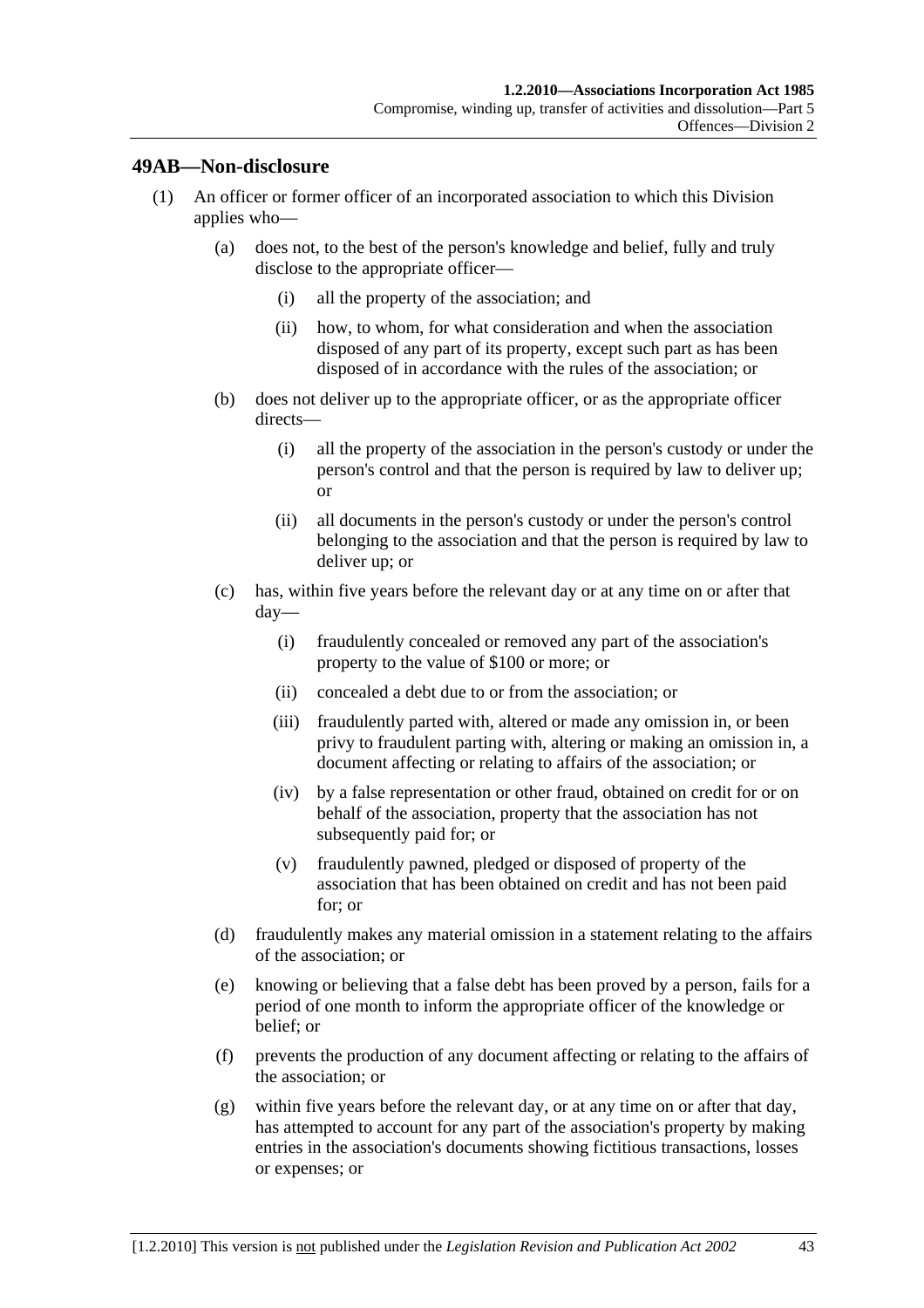(h) within five years before the relevant day, or at any time on or after that day, has been guilty of any false representation or other fraud for the purpose of obtaining the consent of the association's creditors or any of them to an agreement relating to the association's affairs or to the winding up,

commits an offence.

Maximum penalty: \$10 000 or two years imprisonment.

 (2) If a person pawns, pledges or disposes of property in circumstances that amount to an offence under subsection  $(1)(c)(v)$ , a person who takes in pawn or pledge or otherwise receives the property knowing it to be pawned, pledged or disposed of in those circumstances commits an offence.

Maximum penalty: \$10 000 or two years imprisonment.

## **49AC—Failure to keep proper records**

- $(1)$  If—
	- (a) a provision of section 39C was not complied with, in respect of a incorporated association to which this Division applies, during the whole or any part of the period of two years immediately preceding the relevant day or the period between the incorporation of the association and the relevant day, whichever is the shorter; and
	- (b) the incorporated association was at any time during that period, or became at a later time, an incorporated association to which this Division applies,

a member of the committee of the association who failed to take all reasonable steps to secure compliance by the association with the provision throughout that period and any other officer of the association who is in default each commit an offence.

Maximum penalty:

- (a) if the offence is committed in respect of a prescribed association—\$5 000 or one year imprisonment; or
- (b) in any other case—\$5 000.
- (2) It is a defence to proceedings against a person under this section if it is proved that the person had reasonable grounds to believe and did believe that a competent and reliable person was charged with the duty of seeing that the requirements of section 39C were complied with and was in a position to discharge that duty.
- (3) A person who has been convicted of an offence under section 39C(3) constituted by a particular act, omission or course of conduct (including a course of omissions) is not liable to be prosecuted for, or convicted of, an offence under this section constituted by the same act, omission or course of conduct during the same period or any part of it.

## **49AD—Incurring debts not likely to be paid**

- (1) Where—
	- (a) an incorporated association has incurred a debt; and
	- (b) immediately before the time when the debt was incurred—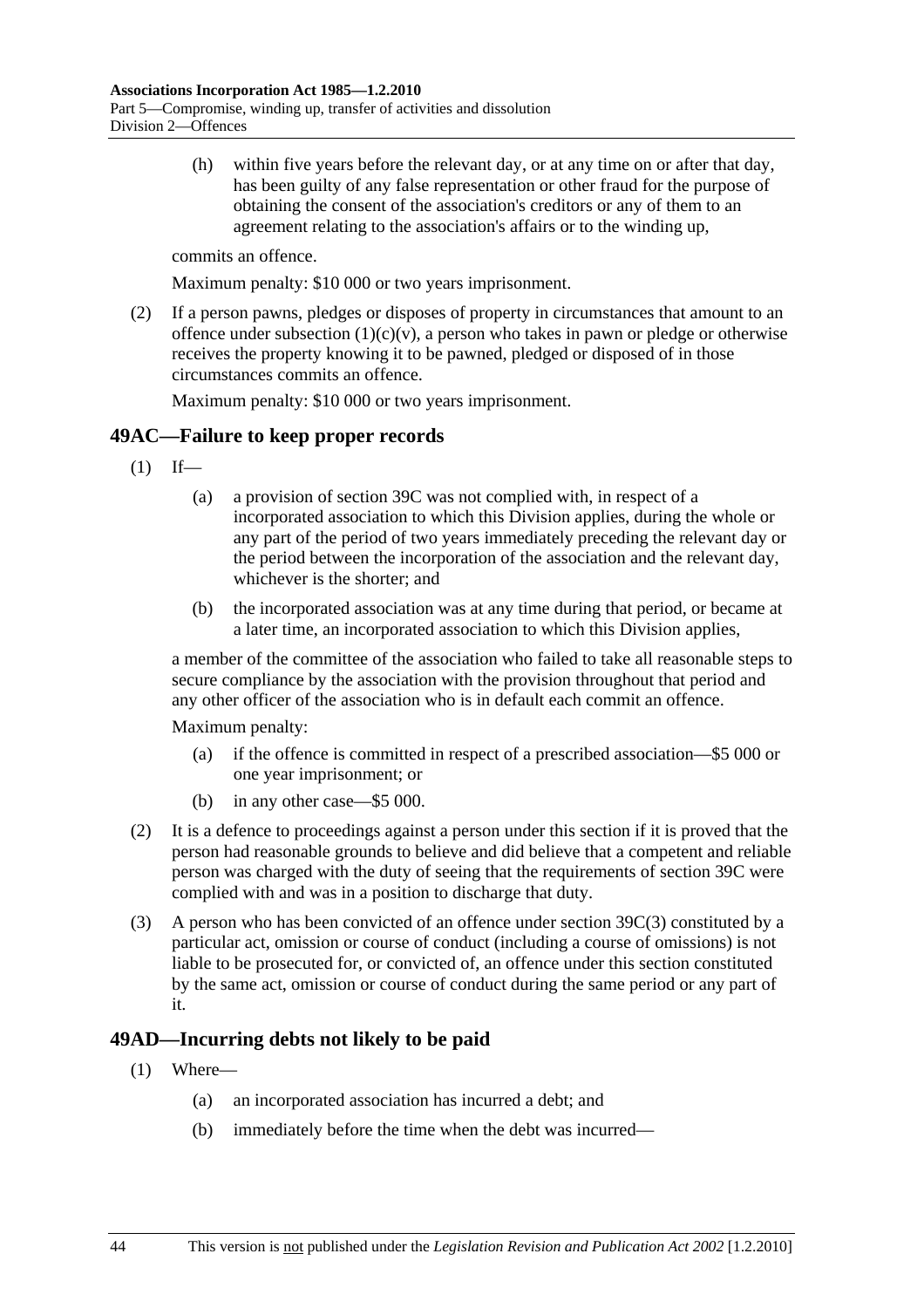- (i) there were reasonable grounds to expect that the incorporated association will not be able to pay all its debts as and when they become due; or
- (ii) there were reasonable grounds to expect that, if the incorporated association incurs the debt, it will not be able to pay all its debts as and when they become due; and
- (c) the incorporated association was, at the time when the debt was incurred, or becomes, at a later time, an incorporated association to which this Division applies,

a person who was a member of the committee of the association, or took part in the management of the association, at the time when the debt was incurred commits an offence.

Maximum penalty: \$5 000 or one year imprisonment.

- (2) In any proceedings against a person under subsection (1) it is a defence if proved—
	- (a) that the debt was incurred without the person's express or implied authority or consent; or
	- (b) that at the time when the debt was incurred, the person did not have reasonable cause to expect—
		- (i) that the incorporated association would not be able to pay all its debts as and when they became due; or
		- (ii) that, if the incorporated association incurred that debt, it would not be able to pay all its debts as and when they became due.
- (3) Where—
	- (a) an incorporated association has done an act (including the making of a contract or the entering into of a transaction) with intent to defraud creditors of the association or of any other person or for any other fraudulent purpose; and
	- (b) the incorporated association was at the time when it does the act, or becomes at a later time, an incorporated association to which this Division applies,

a person who was knowingly concerned in the doing of the act with that intent or for that purpose commits an offence.

Maximum penalty: \$10 000 or two years imprisonment.

- (4) A certificate issued by a court stating that a person specified in the certificate—
	- (a) was convicted of an offence under subsection (1) in relation to a debt specified in the certificate incurred by an incorporated association so specified; or
	- (b) was convicted of an offence under subsection (3) in relation to an incorporated association specified in the certificate,

is, in any proceedings, *prima facie* evidence of the matters stated in the certificate.

 (5) A document purporting to be a certificate issued under subsection (4) will, unless the contrary is established, be deemed to be such a certificate and to have been duly issued.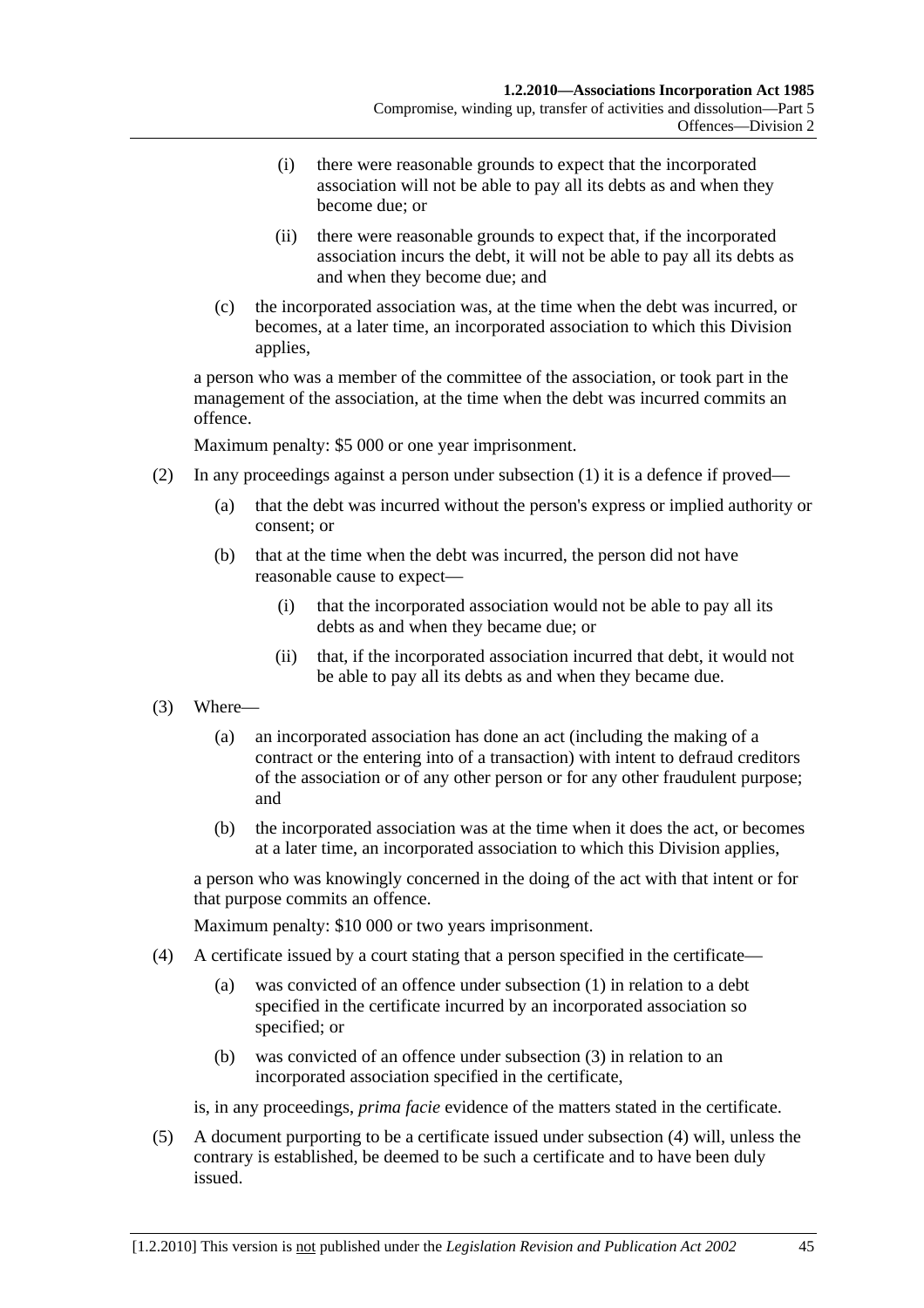### **49AE—Powers of court**

- (1) A court that convicts a person of an offence under section 49AD may, on application by the Commission or the liquidator of the incorporated association (if any), declare that the person is personally responsible without any limitation of liability—
	- (a) in the case of a conviction under section 49AD(1)—for the payment to the incorporated association of an amount equal to the whole of the debt to which the conviction relates or such part of the debt as the court considers appropriate; and
	- (b) in the case of a conviction under section 49AD(3)—for the payment to the incorporated association of the amount required to satisfy all or any of the association's debts, as the court considers appropriate.
- (2) A court that makes a declaration under this section may make any consequential and ancillary orders and directions.
- (3) This section has effect despite the fact that the person concerned is criminally liable in relation to the matters on the ground on which the declaration is made.
- (4) On the hearing of an application under this section, the applicant may give evidence or call witnesses.

### **49AF—Frauds by officers**

- (1) A person who, while an officer of an incorporated association—
	- (a) by false pretences or by means of any other fraud, induces a person to give credit to the association or to a related body corporate; or
	- (b) with intent to defraud the association or a related body corporate, or members or creditors of the association or a related body corporate, makes or purports to make, or causes to be made or to be purported to be made, any gift or transfer of, or charge on, or causes or connives at the levying of any execution against, property of the association or of a related body corporate; or
	- (c) with intent to defraud the association or a related body corporate, or members or creditors of the association or of a related body corporate, conceals or removes any part of the property of the association or of a related body corporate after, or within two months before, the date of any unsatisfied judgement or order for payment of money obtained against the association or a related body corporate,

is guilty of an offence.

Maximum penalty: \$10 000 or two years imprisonment.

(2) In this section—

*related body corporate* has the same meaning as in the *Corporations Act 2001* of the Commonwealth.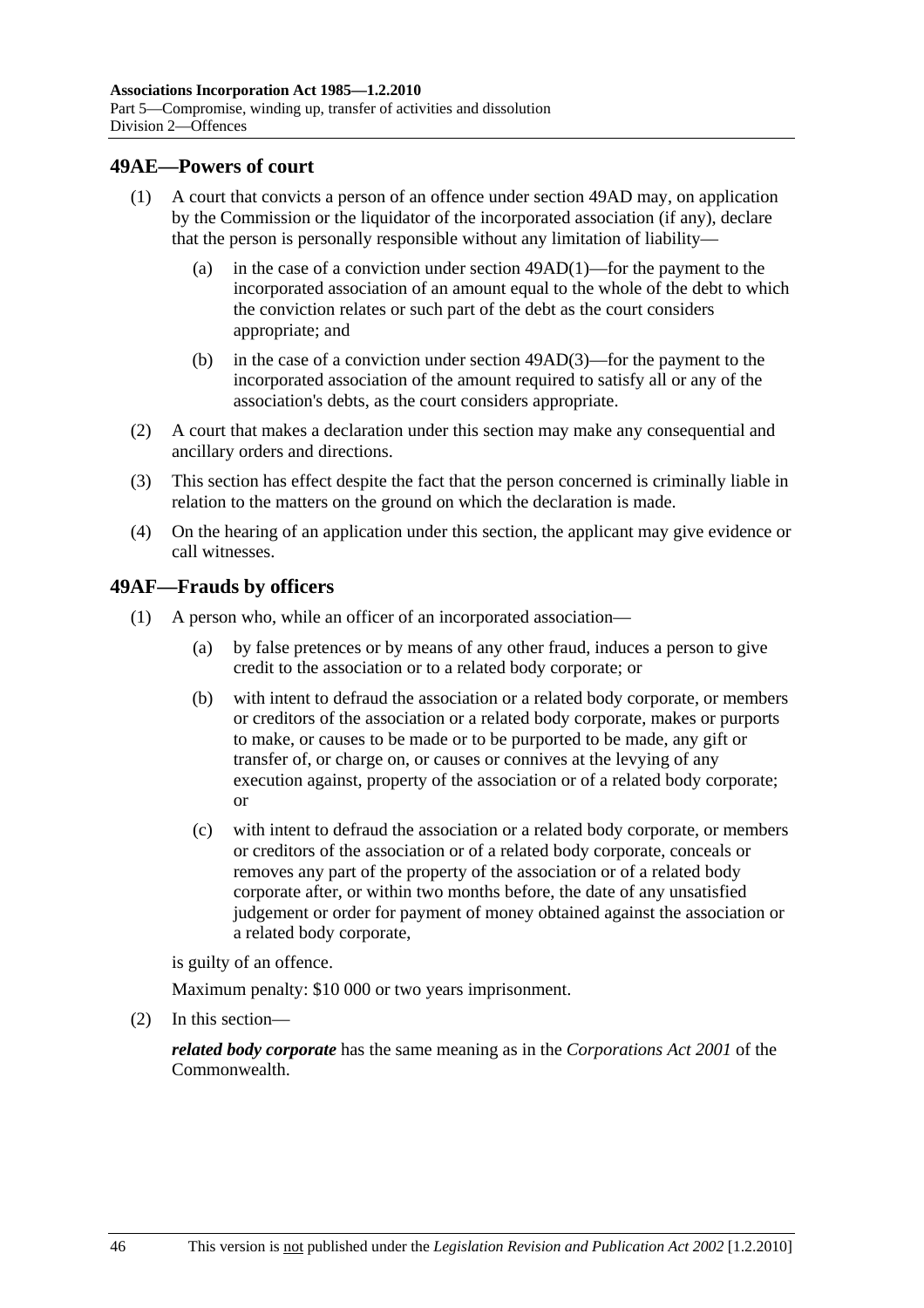# **Part 6—Miscellaneous**

## **49A—General power of exemption of the Commission**

- (1) The Commission may, on the application of an incorporated association, an officer of an incorporated association, or a person authorised by an incorporated association to make an application under this section—
	- (a) extend any limitation of time prescribed by or under this Act whether or not the prescribed period has expired; or
	- (b) exempt the association or any officer of the incorporated association from the obligation to comply with any provision of this Act.
- (2) An application under subsection (1) may be granted by the Commission on such conditions as it thinks fit.
- (3) Where an incorporated association or an officer of an incorporated association contravenes or fails to comply with a condition imposed by the Commission under subsection (2), the association or the officer (as the case may be) is guilty of an offence.

Maximum penalty:

- (a) if the offence is committed in respect of a prescribed association—\$5 000; or
- (b) in any other case—\$1 250.
- (4) The Commission may, at any time by instrument in writing, revoke or vary an extension or exemption under subsection (1).

## **50—Right of appeal**

- (1) Subject to this section, a person aggrieved by an act or decision of the Commission under this Act may appeal to the Administrative and Disciplinary Division of the District Court (the *Court*) against that decision.
- (2) An appeal under this section must be lodged with the Court within 21 days after the act or decision being appealed against.
- (4) Where a decision of the Commission to cancel the incorporation of a defunct association is reversed on appeal, the Commission must restore the registration of the association under this Act and, if the Court so orders, the incorporation of the association is to be taken to have continued during the period of deregistration.
- (5) No appeal lies against a decision of the Court on an appeal under this section.

## **51—Minutes**

- (1) An incorporated association must—
	- (a) cause minutes of all proceedings of general meetings and of meetings of the committee to be entered in books kept for that purpose; and
	- (b) cause those minutes to be—
		- (i) confirmed by the members of the association present at a subsequent meeting; and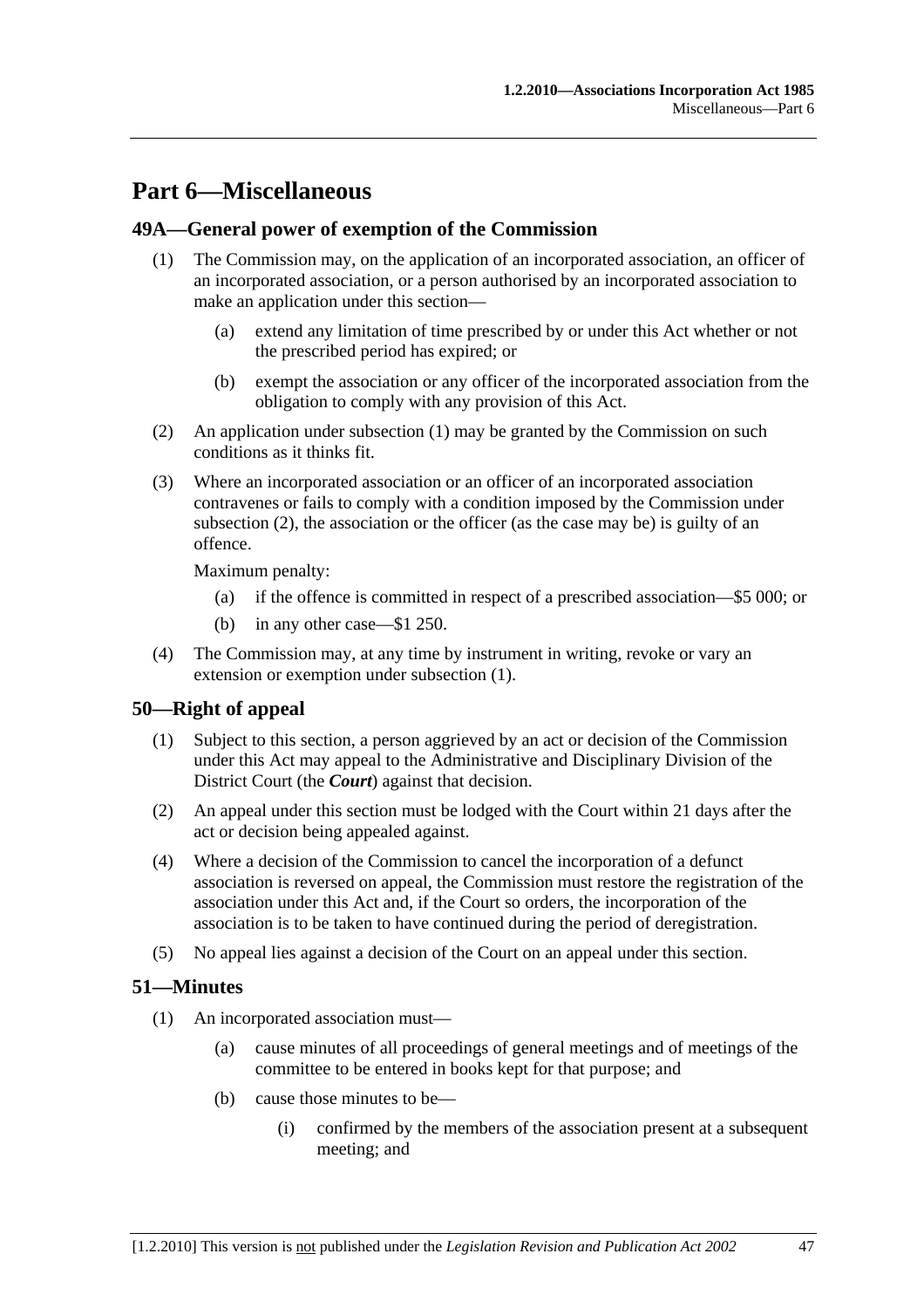- (ii) signed by the member who presided at the meeting at which the proceedings took place or by the member presiding at the meeting at which the minutes are confirmed.
- (2) If a prescribed association fails to comply with subsection (1), the association and any officer of the association who is in default are each guilty of an offence.

Maximum penalty: \$2 500.

- (3) A minute that is entered, confirmed and signed in accordance with subsection (1) is, in the absence of proof to the contrary, to be accepted as proof of the proceedings to which the minute relates.
- (4) Where minutes have been entered, confirmed and signed in accordance with subsection (1), it is to be taken, in the absence of proof to the contrary, that—
	- (a) the meeting to which the minutes relate was held; and
	- (b) the proceedings that are recorded in the minutes as having occurred during the meeting occurred; and
	- (c) all appointments of officers or auditors that are recorded in the minutes as having been made at the meeting were validly made.
- (5) The books containing the minutes of proceedings of any general meeting or of a meeting of the committee of an incorporated association must be kept by the association at the place at which the association is situated or established or in the custody of an officer of the association in accordance with its rules or a resolution of the committee of the association.
- (6) The books containing the minutes of proceedings of general meetings must be made available for inspection by any member without charge.
- (7) If default is made in complying with subsection (5) or (6), the incorporated association and any officer of the association who is in default are each guilty of an offence. Maximum penalty:
	- (a) if the offence is committed in respect of a prescribed association—\$2 500; or
	- (b) in any other case—\$1 250.

#### **53—Investing or depositing money with association**

- (1) An incorporated association must not invite any person who is not a member of the association to invest or deposit money with the association, unless—
	- (a) prior to or at the time of making any such invitation, the association issues to the person a disclosure statement in accordance with subsection (2); and
	- (b) the Commission has approved the invitation.
- (2) For the purposes of this section, a disclosure statement must set out—
	- (a) the name and principal objects of the association as set out in the rules of the association; and
	- (b) the names, addresses and occupations of the members of the committee of the association; and
	- (c) the total amount of deposits sought by the association; and
	- (d) the purposes for which the deposits (if obtained) will be applied; and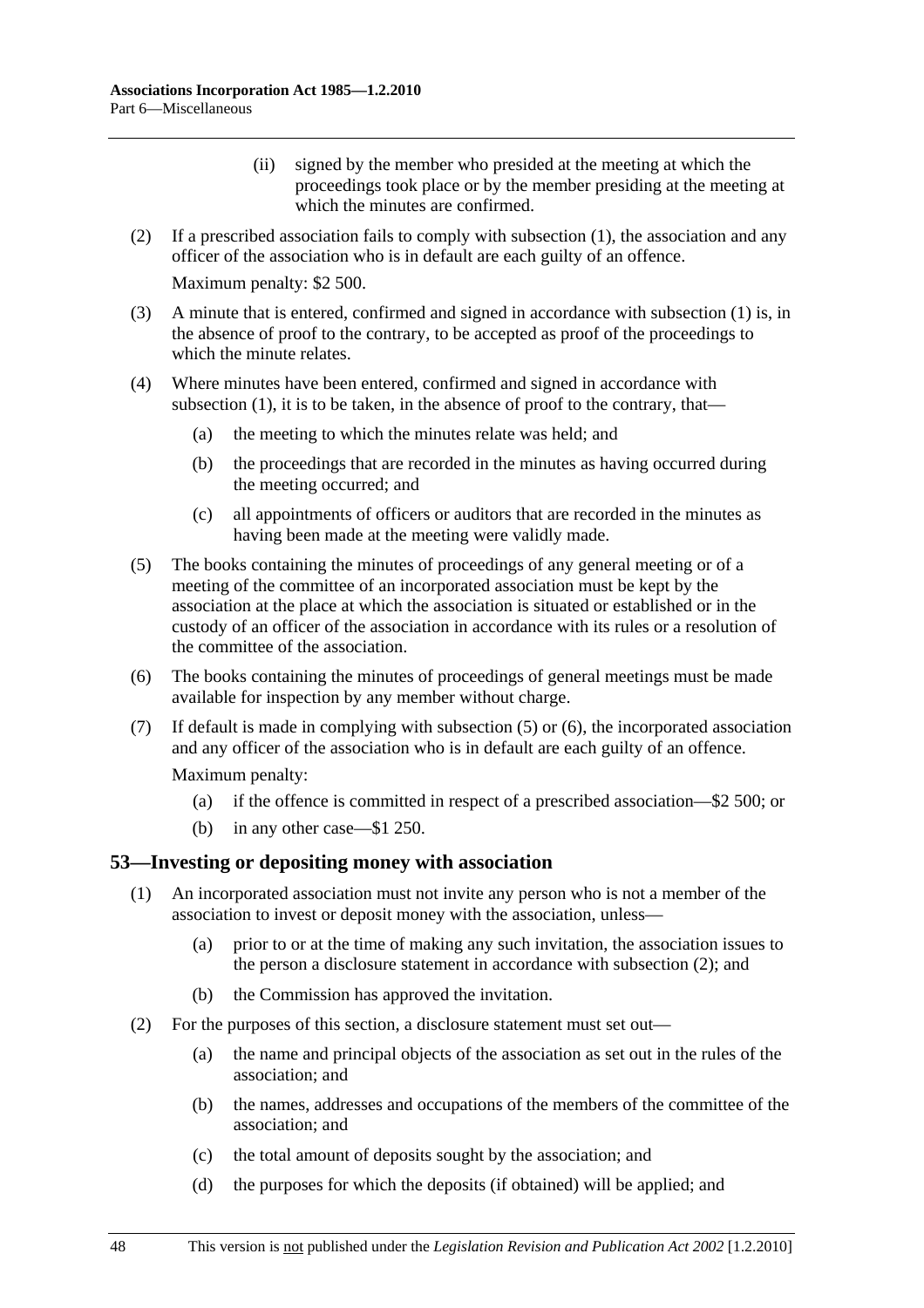- (e) the particulars of the security (if any) to be given in respect of the deposits; and
- (f) the rate of interest (if any) payable on the deposits; and
- (g) the terms of repayment of the deposits; and
- (h) details of the association's—
	- (i) current assets and liabilities; and
	- (ii) other assets and liabilities; and
	- (iii) net tangible assets,

as at the association's last balance date and the amount of any operating profit and extraordinary items after income tax for the association's last financial year.

- (3) Where a person invests or deposits money with an association in response to an invitation made contrary to subsection (1), the transaction is void.
- (4) A person who invests or deposits money with an association pursuant to a transaction that is void by virtue of subsection (3) may recover that money from the association as a debt.
- (5) Where a disclosure statement—
	- (a) includes any statement—
		- (i) that is false; or
		- (ii) that is misleading in the form or context in which it is included; or
	- (b) omits any matter or thing that is required to be included,

any person who authorised or caused the disclosure statement to be issued is guilty of an offence.

Maximum penalty: \$5 000.

- (6) It is a defence to a charge of an offence against subsection  $(5)$ 
	- (a) that the statement or omission was immaterial; or
	- (b) that he or she had reasonable grounds to believe, and did at the time of the issue of the disclosure statement believe, that the statement was not false or misleading or that the omission was immaterial; or
	- (c) in the case of an omission—that the omission was inadvertent.
- (7) For the purposes of subsection (5) a statement is to be regarded as part of a disclosure statement if it is contained in any report or memorandum that appears on the face of, or is issued with, the disclosure statement, or is incorporated by reference in the disclosure statement, whether the reference occurs in the disclosure statement or in any other document.
- (8) The approval of the Commission under subsection (1) may be granted on such conditions as the Commission thinks fit and may, at any time, by instrument in writing, be varied or revoked by the Commission.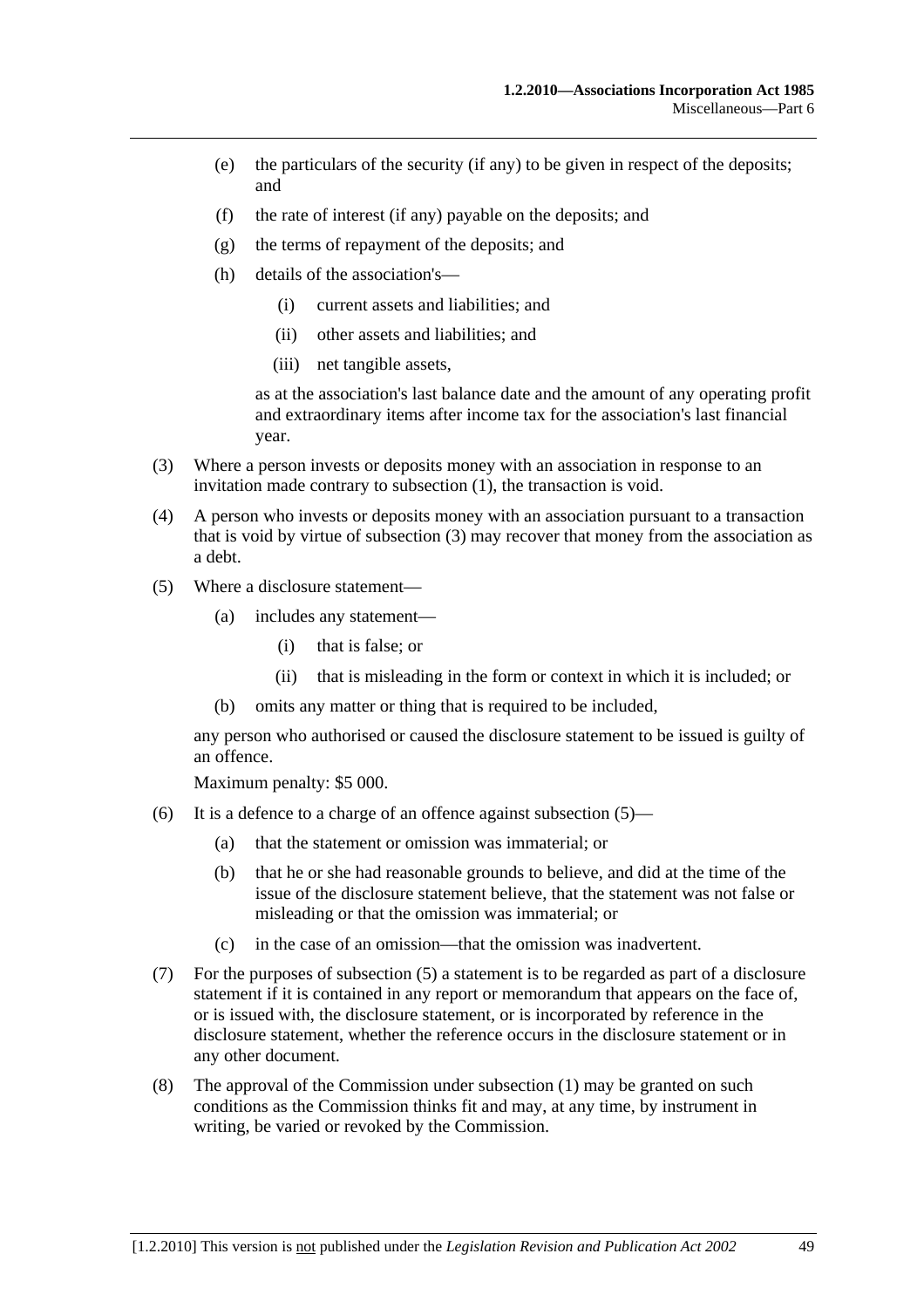- (9) This section does not apply to an invitation by an association for the investment of money—
	- (a) in a fund that was being maintained by the association on 1 March 1985; or
	- (b) in accordance with an approval of the Commission given before the commencement of this section.

### **53A—Reservation of name**

- (1) A person may apply to the Commission, in the prescribed form, for reservation of a name for a proposed incorporated association.
- (2) The Commission may accept an application for reservation of a name under this section if the Commission is satisfied that—
	- (a) the application has been made in good faith; and
	- (b) the name is available for reservation; and
	- (c) the name satisfies the criteria prescribed by Part 3 in respect of names of associations applying for incorporation or amalgamation.
- (3) If the Commission accepts an application for reservation under this section—
	- (a) the name proposed in the application will be reserved for a period of three months from the date of acceptance of the application; and
	- (b) the Commission must not, during that three months, without the consent in writing of the applicant, accept any other application for reservation of a name or register any association under a name that is likely to be confused with the reserved name.
- (4) The Commission must maintain a register of names reserved under this section.
- (5) The Commission may cancel the reservation of a name under this section at any time before the expiration of the three month reservation period if—
	- (a) the Commission becomes aware of any reason why the name should not have been reserved; or
	- (b) the applicant notifies the Commission that he or she no longer wishes the name to be reserved.

#### **54—Name of association to be printed etc on documents**

Subject to exceptions prescribed by regulation, an incorporated association must cause its name to be legibly printed, stamped or endorsed on every notice, advertisement, bill of exchange, receipt or other document given, published, drawn or issued by the association.

Maximum penalty: \$1 250.

#### **55—Prohibition against securing profits for members**

 (1) Unless the Commission otherwise approves, an incorporated association must not conduct its affairs in a manner calculated to secure a pecuniary profit for the members of the association or any of them, or for associates of the members or any of them.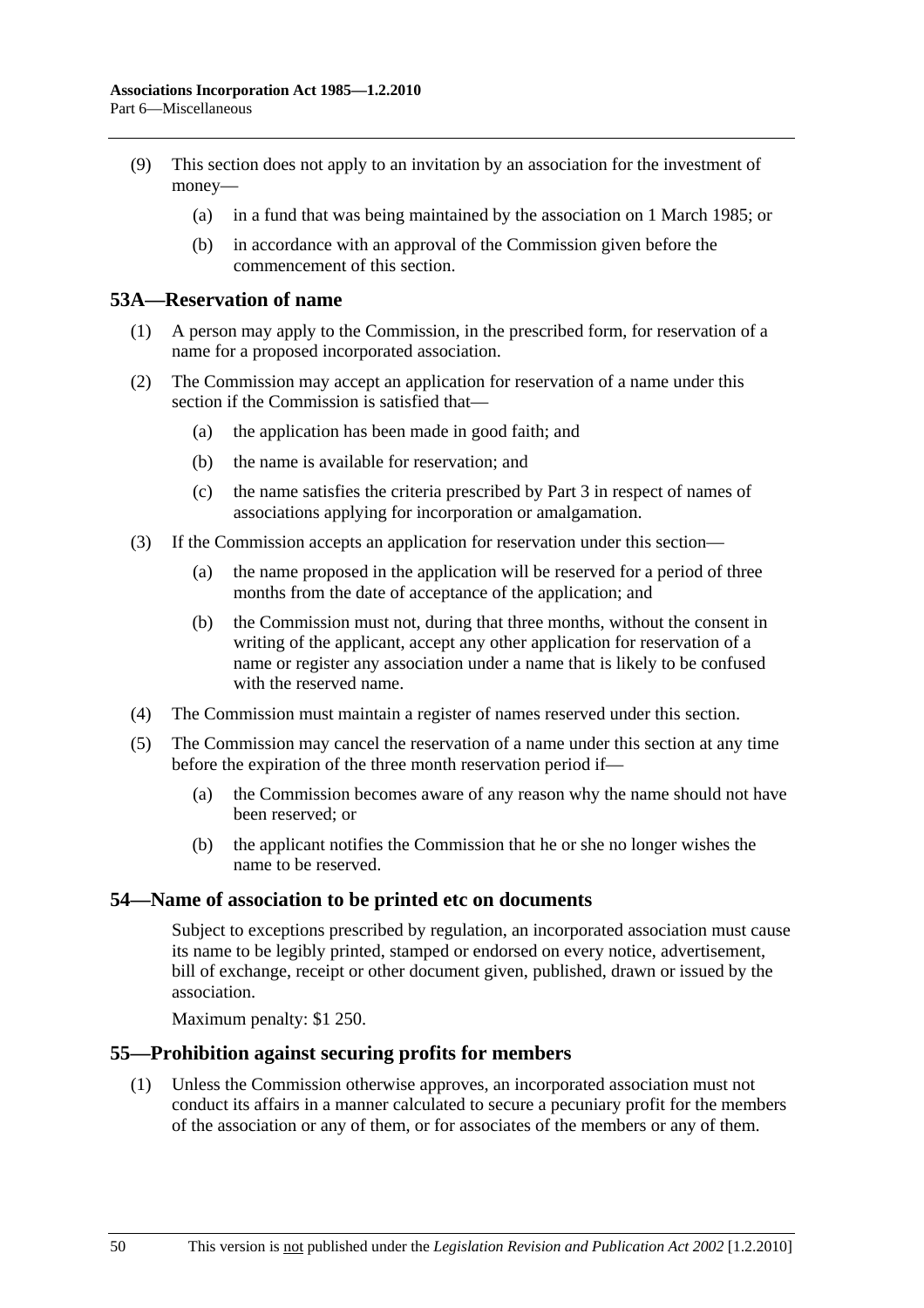- (2) Unless the Commission otherwise approves, an incorporated association must not make a payment from its income or capital, or dispose of any of its assets *in specie*, to the members of the association or any of them, or to associates of the members or any of them.
- (3) Subsection (2) does not apply—
	- (a) to reasonable remuneration of a member of the association for work done by the member for or on behalf of the association; or
	- (b) to any payments or dispositions that are incidental to activities carried on by the association in accordance or consistently with its objects.
- (4) An officer of an incorporated association who is knowingly concerned in or party to a contravention of subsection (1) or (2) is guilty of an offence.

Maximum penalty: \$5 000 or imprisonment for one year.

 (5) The approval of the Commission under this section may be granted on such conditions as the Commission thinks fit and may, by instrument in writing, be varied or revoked by the Commission.

## **56—Public officer**

- (1) An incorporated association must have a public officer.
- (2) The public officer of an association must be a natural person of or above the age of 18 years who is resident in the State.
- (3) If the public officer of an incorporated association ceases (otherwise than temporarily) to be resident in the State, he or she ceases to be the public officer of the association.
- (4) If an incorporated association is without a public officer for a period longer than one month, the association is guilty of an offence.

Maximum penalty: \$1 250.

 (5) An incorporated association must within one month after any change in the identity or address of its public officer give notice to the Commission containing prescribed particulars of the change.

Maximum penalty: \$1 250.

 (6) It is a defence to a charge of an offence against subsection (4) or (5) for the association to prove that the matters alleged against it did not arise from a failure by the association or its committee to exercise proper diligence.

## **57—Penalty for non-compliance with Act or a condition imposed under Act**

 (1) If an officer of an incorporated association fails to take all reasonable steps to secure compliance by the association with its obligations under this Act, the officer is guilty of an offence.

Maximum penalty: \$1 250.

 (2) If an incorporated association, or an officer of an incorporated association, contravenes or fails to comply with a condition imposed under this Act by the Commission or the Minister in relation to the association, the association or the officer (as the case may be) is guilty of an offence.

Maximum penalty: \$1 250.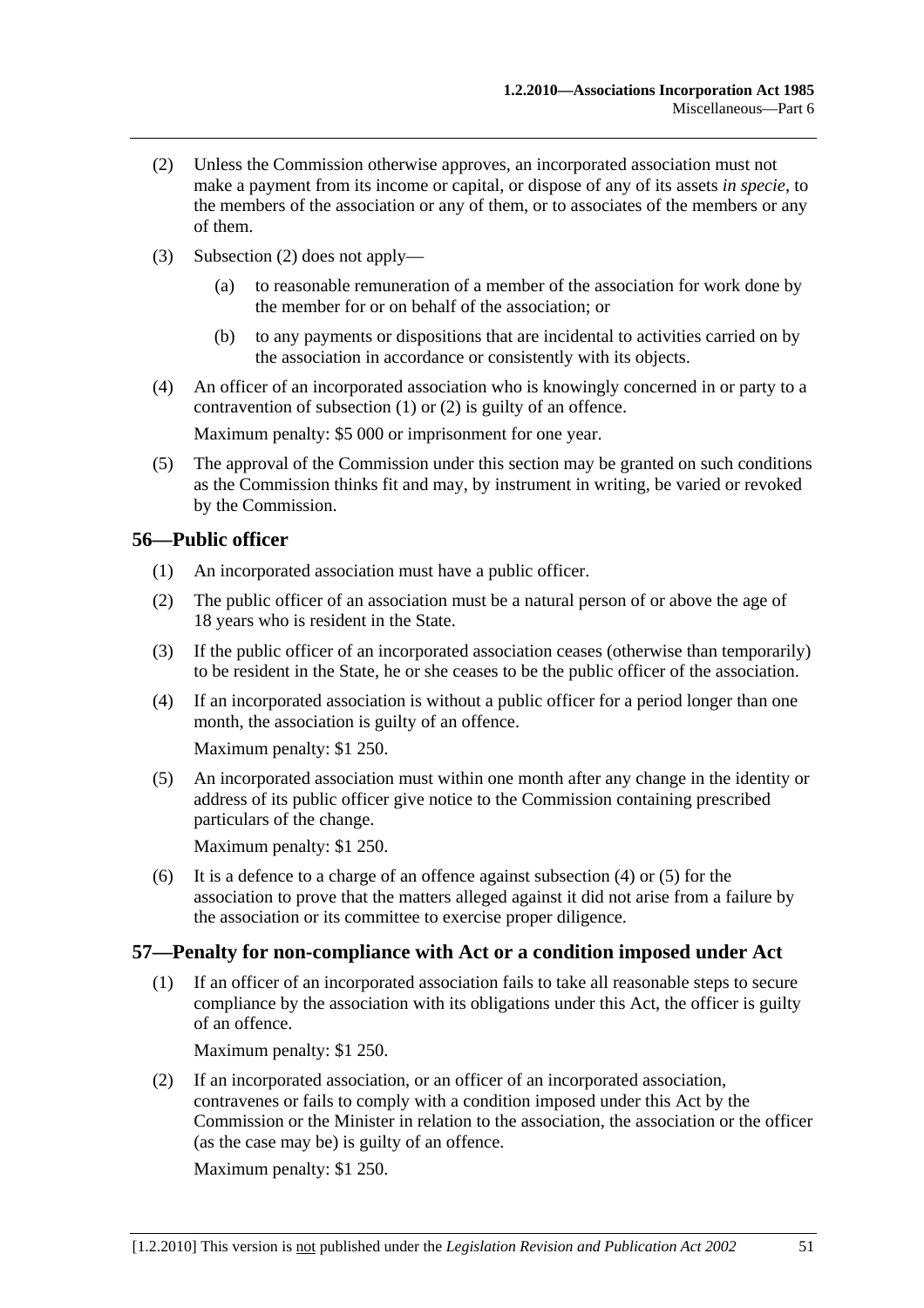#### **58—Falsification of books**

 (1) An officer, former officer, member or former member of an incorporated association who conceals, destroys, mutilates or falsifies any books relating to or affecting the affairs of the association is guilty of an offence.

Maximum penalty: \$5 000 or one year imprisonment.

- (2) Where matter that is used or intended to be used in connection with the keeping of any books relating to or affecting the affairs of an incorporated association is recorded or stored in an illegible form by means of a mechanical device, an electronic device or any other device, a person who—
	- (a) records or stores, by means of that device, matter that the person knows to be false or misleading in a material particular; or
	- (b) destroys, removes or falsifies matter that is recorded or stored by means of that device, or has been prepared for the purpose of being recorded or stored, or for use in compiling or recovering other matter to be recorded or stored by means of that device; or
	- (c) having a duty to record or store matter by means of that device, fails to record or store the matter by means of that device—
		- (i) with intent to falsify any entry made or intended to be compiled, wholly or in part, from matter so recorded or stored; or
		- (ii) knowing that the failure to so record or store the matter will render false or misleading in a material particular other matter so recorded or stored,

commits an offence.

Maximum penalty: \$5 000 or one year imprisonment.

 (3) It is a defence to a charge arising under this section if the defendant proves that he or she acted honestly and that, in all the circumstances, the act or omission constituting the offence should be excused.

## **58A—General defence**

It is a defence to a charge of an offence against this Act if the defendant proves that the offence was not committed intentionally and did not result from any failure on the part of the defendant to take reasonable care to avoid the commission of the offence.

#### **59—Variation or revocation of trusts**

- (1) This section applies to a trust—
	- (a) which is referred to in the rules of the association; or
	- (b) upon which any rule of the association relies for its operation.
- (2) Where a trust to which this section applies is varied or revoked, the trustees of the trust must, not later than one month after the variation or revocation (as the case may be) notify the Commission of that variation or revocation.

Maximum penalty: \$1 250.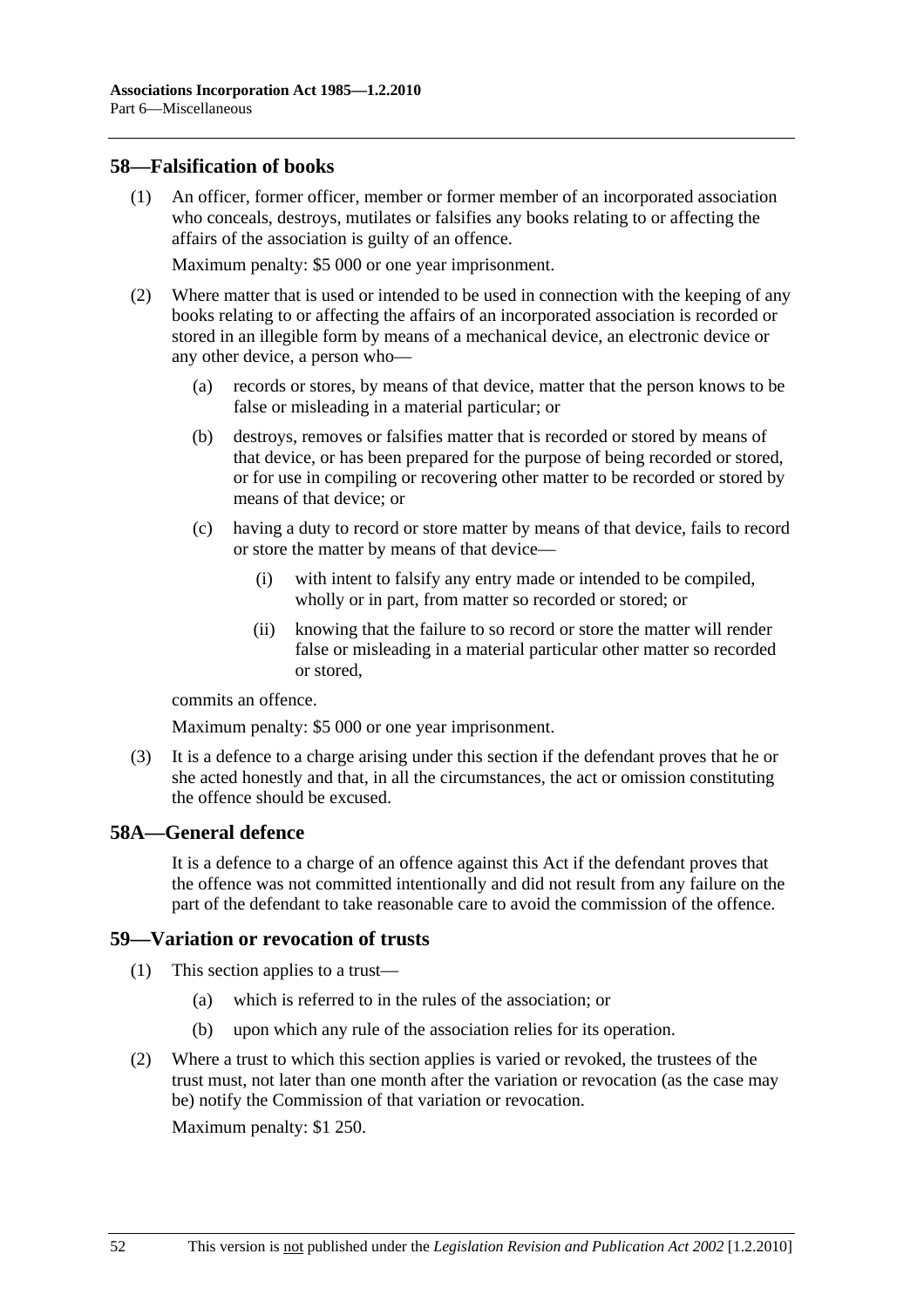#### **60—Misrepresentation as to incorporation under this Act**

A person must not, in order to gain an advantage for himself or herself or any other person, falsely represent that a body is an association incorporated under this Act. Maximum penalty: \$5 000.

#### **61—Oppressive or unreasonable acts**

- (1) A member or former member of an incorporated association may apply to the Supreme Court or the Magistrates Court for an order under this section on the ground that the association has engaged, or proposes to engage, in conduct that is oppressive or unreasonable.
- (2) An application by a former member must be made within six months of the cessation of the person's membership of the association.
- (3) A proceeding—
	- (a) on an application made to the Magistrates Court under this section; or
	- (b) on an application made to the Supreme Court under this section but transferred under section 19 of the *Magistrates Court Act 1991* to the Magistrates Court,

is a minor statutory proceeding for the purposes of the *Magistrates Court Act 1991*.

- (4) The Court hearing a proceeding under this section may, if satisfied that the association has engaged, or proposes to engage, in conduct that is oppressive or unreasonable, make one or more of the following orders:
	- (a) an order for regulating the conduct of the association's affairs in the future;
	- (b) an order directing the association to institute, prosecute, defend or discontinue specified proceedings, or authorising a member of the association to institute, prosecute, defend or discontinue specified proceedings in the name and on behalf of the association;
	- (c) an order restraining a person from engaging in specified conduct or from doing a specified act or thing;
	- (d) an order requiring a person to do a specified act or thing;
	- (e) an order for the alteration of the rules of the association;
	- (f) an order that a former member be reinstated as a member of the association;
	- (g) any other order that is, in the opinion of the Court, necessary to remedy any default, or to resolve any dispute.
- (5) The Supreme Court may, in a proceeding under this section, if it considers it appropriate to do so, make an order that the association be wound up or an order appointing a receiver or a receiver and manager of the property of the association.
- (6) The Magistrates Court—
	- (a) may not make an order that an association be wound up or an order appointing a receiver or a receiver and manager of the property of an association; but
	- (b) must transfer a proceeding under this section to the Supreme Court if—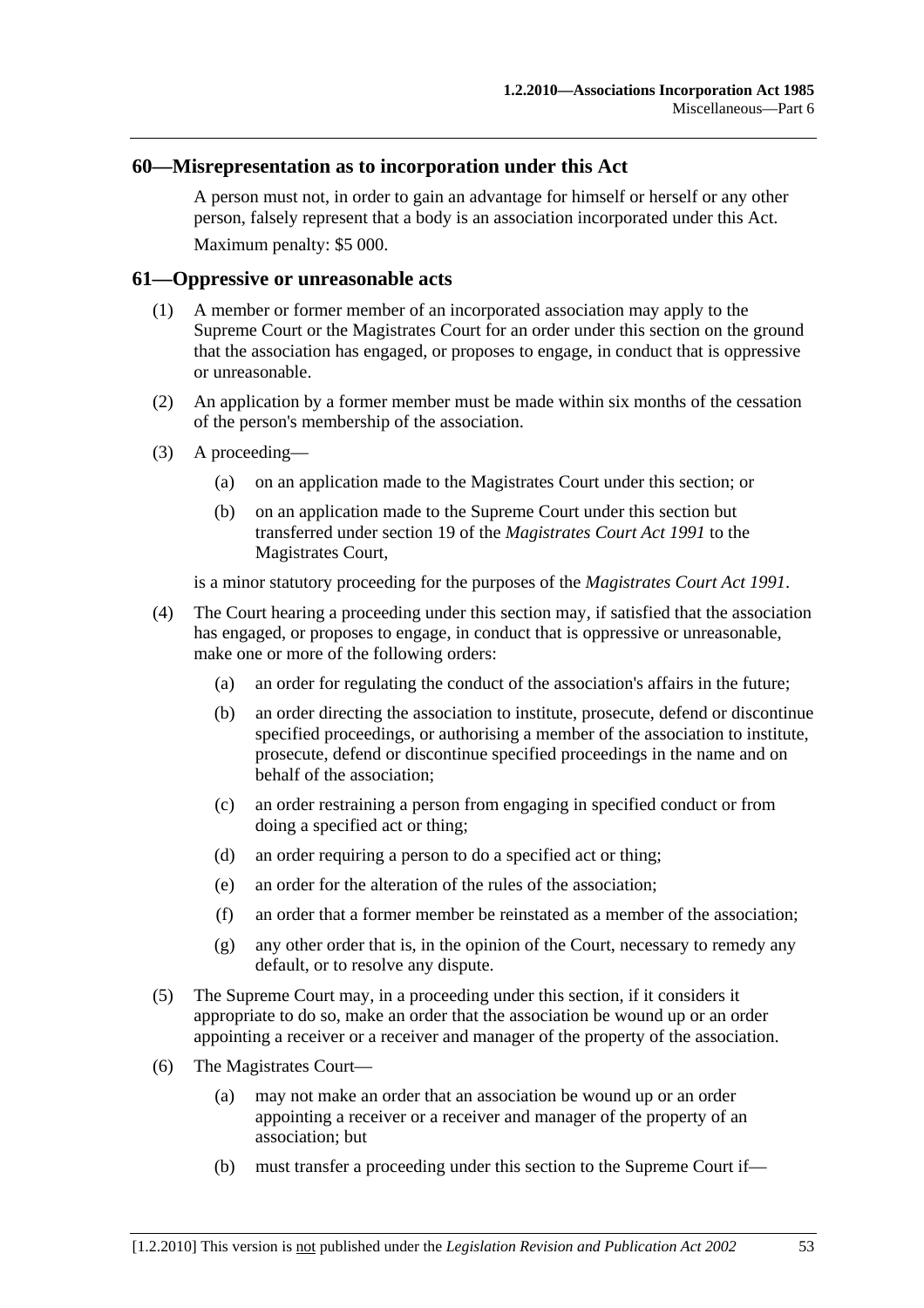- (i) the Magistrates Court has explored any possible avenues of achieving a negotiated settlement and a negotiated settlement has not occurred; and
- (ii) it appears to the Magistrates Court that an order that the association be wound up or an order appointing a receiver or a receiver and manager of the property of the association may be an appropriate order in the proceeding.
- (7) The Magistrates Court may, in a proceeding under this section, on its own initiative or on an application by a party to the proceeding—
	- (a) transfer the proceeding to the Supreme Court on the ground that the proceeding raises a complex question or matter of general importance;
	- (b) despite section 41 of the *Magistrates Court Act 1991*, reserve a question of law for determination by the Supreme Court.
- (8) Where a proceeding has been transferred under this section, it may be continued and completed as if steps taken in the proceeding prior to the transfer had been taken in the Court to which it is transferred.
- (9) The Supreme Court may not make an order under this section that an association be wound up if it is of the opinion that the winding up of the association would unfairly prejudice members affected by conduct of the association that is oppressive or unreasonable.
- (10) If an order is made under this section that the association be wound up, the provisions of this Act relating to the winding up of an incorporated association apply, with such modifications, additions or exclusions as may be necessary, as if the order had been made on an application duly filed in the Supreme Court by the association.
- (11) If an order is made under this section appointing a receiver or a receiver and manager of the property of the association, any matter relevant to receivers or receivers and managers is declared to be an applied Corporations legislation matter for the purposes of Part 3 of the *Corporations (Ancillary Provisions) Act 2001* in relation to any provisions of the *Corporations Act 2001* of the Commonwealth that are relevant to receivers or receivers and managers, subject to such modifications (within the meaning of Part 3 of the *Corporations (Ancillary Provisions) Act 2001*) as may be prescribed by the regulations.
- (12) The Magistrates Court and Supreme Court may decline to hear a proceeding taken under this section if it considers that it would be more appropriate for the matter in dispute to be dealt with in another court or a tribunal constituted by law.
- (13) If an order under this section makes any alteration to the rules of an association, then, despite anything in any other provision of this Act but subject to the provisions of the order, the association does not have power, without the permission of the Court that made the order, to make any further alteration to the rules inconsistent with the provisions of the order but, subject to this section, the alteration has effect as if it had been duly made by resolution of the association.
- (14) An office copy of any order made on an application under this section must be lodged by the applicant with the Commission within 14 days after the making of the order. Maximum penalty: \$750.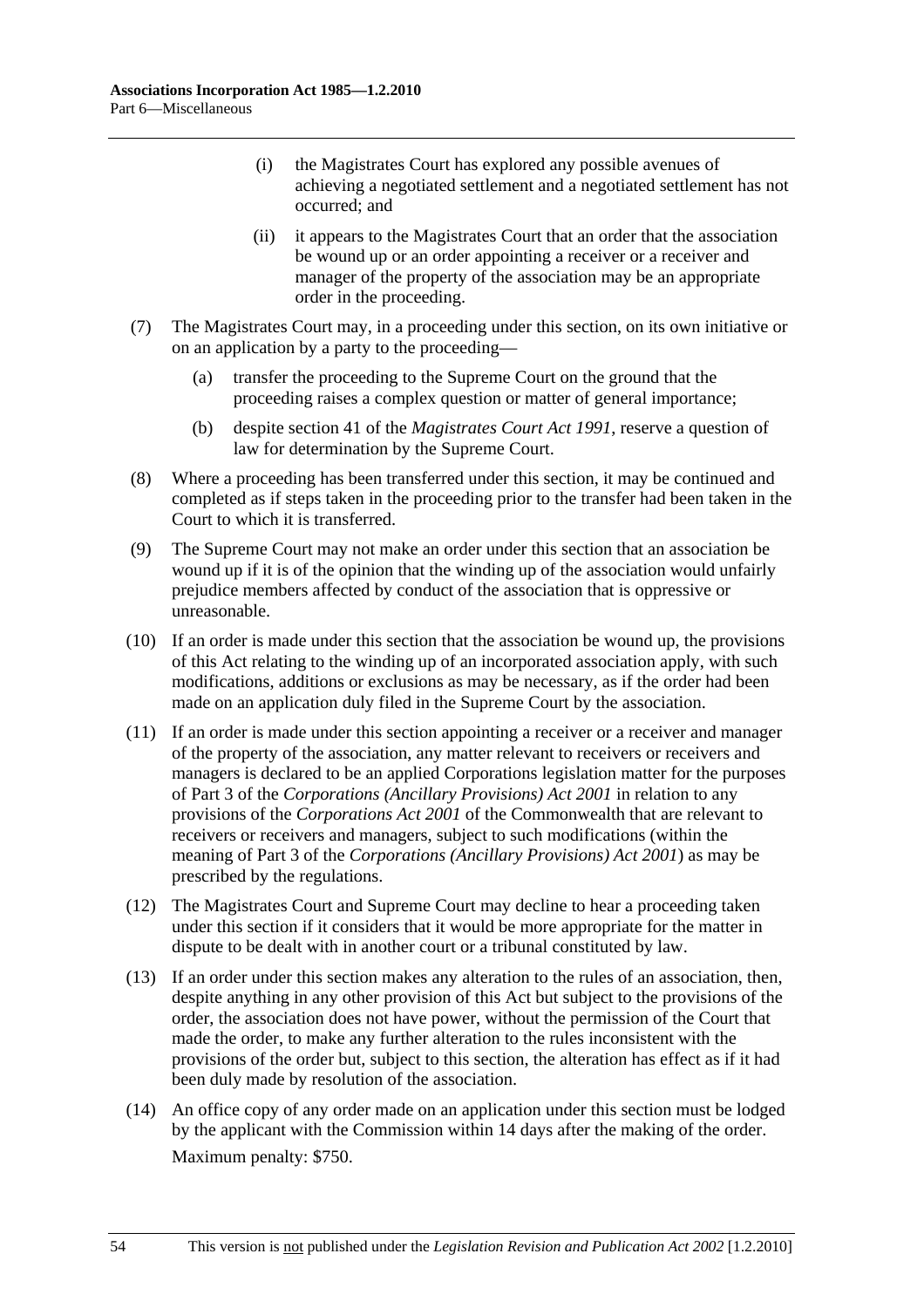- (15) For the purposes of this section—
	- (a) an association has engaged, or proposes to engage, in conduct that is oppressive or unreasonable if—
		- (i) it has taken action, or proposes to take action, to expel a member from the association in circumstances in which the action was, or would be, oppressive or unreasonable; or
		- (ii) it has engaged, or proposes to engage, in conduct that was, or would be, oppressive or unfairly prejudicial to, or unfairly discriminatory against, a member or was, or would be, contrary to the interests of the members as a whole; or
		- (iii) the rules of the association contain, or are proposed to be altered so that they will contain, provisions that are oppressive or unreasonable;
	- (b) a reference to engaging in conduct includes a reference to refusing or failing to take action.

#### **62—Examination of persons concerned with associations**

- (1) In this section, a reference, in relation to an association, to a prescribed person, is to be construed as a reference to a liquidator or provisional liquidator of the association or to any other person authorised by the Commission to make applications under this section or to make an application under this section in relation to that association.
- (2) Where it appears to the Commission or to a prescribed person that—
	- (a) a person who has taken part or been concerned in the formation, management, administration or winding up of, or has otherwise taken part or been concerned in affairs of, an association has been, or may have been, guilty of fraud, negligence, default, breach of trust, breach of duty or other misconduct in relation to that association; or
	- (b) a person may be capable of giving information in relation to the formation, management, administration or winding up of, or otherwise in relation to affairs of, an association,

the Commission or prescribed person may apply to the Supreme Court for an order under this section in relation to the person.

- (3) Where an application is made under subsection (2) in relation to a person, the Court may, if it thinks fit, order that the person attend before the Court on a day and at a time to be fixed by the Court to be examined on oath or affirmation on any matters relating to the formation, management, administration or winding up of, or otherwise relating to affairs of, the association concerned.
- (4) An examination under this section must be held in private except to such extent (if any) as the Court considers that, by reason of special circumstances, it is desirable to hold the examination in public.
- (5) The Court, on making an order for an examination, or at any later time, on the application of any person concerned, may give such directions as to the matters to be inquired into, and, subject to subsection (4), as to the procedure to be followed (including, in the case of an examination in private, directions as to the persons who may be present), as it thinks fit.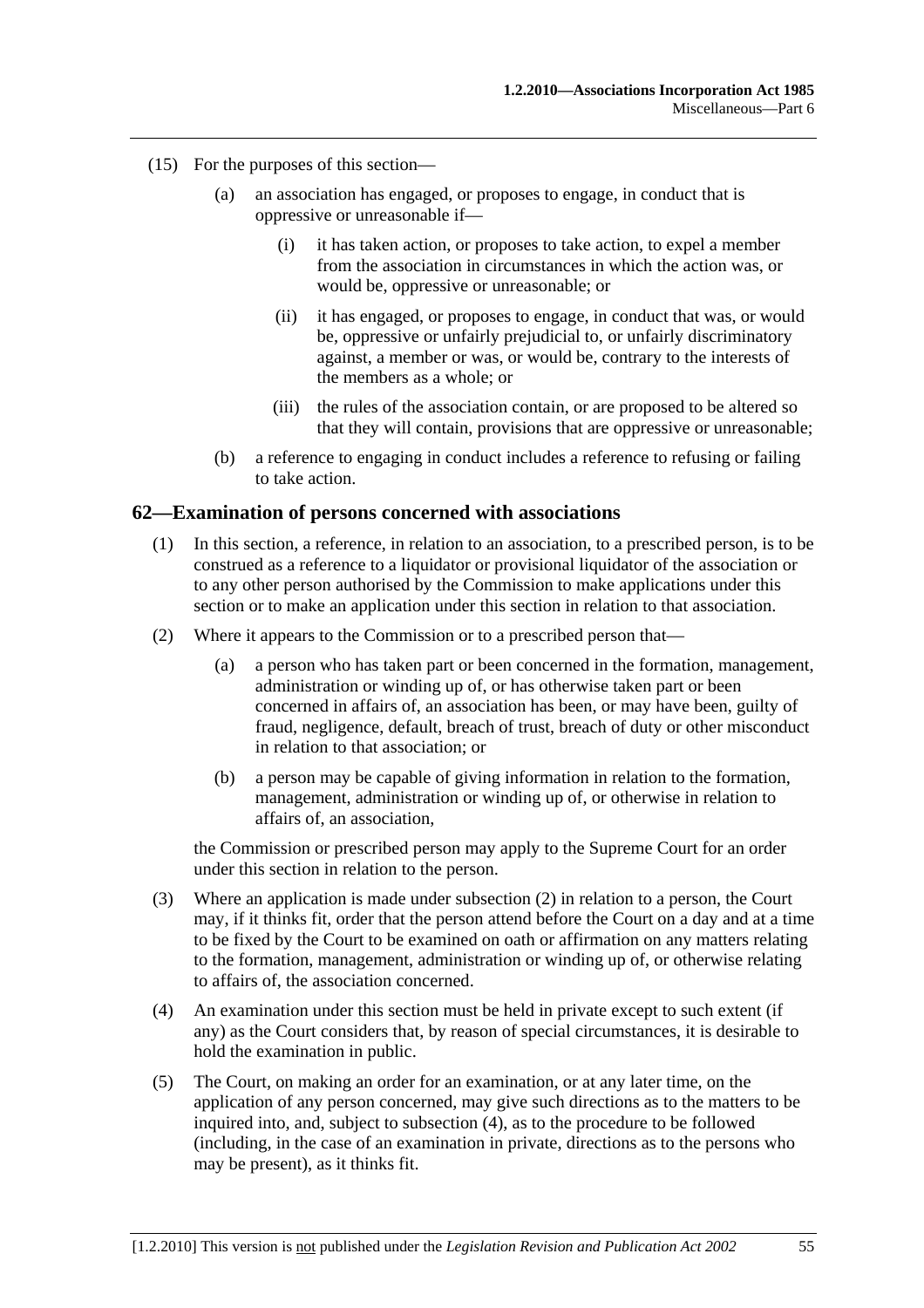- (6) A person who is ordered under subsection (3) to attend before the Court must not, without reasonable excuse—
	- (a) fail to attend as required by the order; or
	- (b) fail to attend from day to day until the conclusion of the examination.

Maximum penalty: \$10 000 or imprisonment for two years.

 (7) A person attending before the Court for examination pursuant to an order made under subsection (3) must not refuse or fail to take an oath or make an affirmation.

Maximum penalty: \$10 000 or imprisonment for two years.

 (8) A person attending before the Court for examination pursuant to an order made under subsection (3) must not refuse or fail to answer a question that he or she is directed by the Court to answer.

Maximum penalty: \$10 000 or imprisonment for two years.

 (9) A person attending before the Court for examination pursuant to an order made under subsection (3), if directed by the Court to produce any books in his or her possession or under his or her control relevant to the matters on which he or she is to be, or is being, examined, must not refuse or fail to comply with the direction.

Maximum penalty: \$10 000 or imprisonment for two years.

- (10) Where the Court so directs a person to produce any books and the person has a lien on the books, the production of the books does not prejudice the lien.
- (11) A person attending before the Court for examination pursuant to an order made under subsection (3) must not make any statement that is false or misleading in a material particular.

Maximum penalty: \$10 000 or imprisonment for two years.

- (12) A person is not excused from answering a question put to him or her at an examination held pursuant to an order made under subsection (3) on the ground that the answer might tend to incriminate him or her but, where the person claims, before answering the question, that the answer might tend to incriminate him or her, the answer is not admissible in evidence against him or her in criminal proceedings other than proceedings under this section or other proceedings in respect of the falsity of the answer.
- (13) The Court may order the questions put to a person and the answers given by him or her at an examination under this section to be recorded in writing and may require him or her to sign that written record.
- (14) Subject to subsection (12), any written record of an examination so signed by a person, or any transcript of an examination of a person that is authenticated as provided by the rules of the Court, may be used in evidence in any legal proceedings against the person.
- (15) An examination under this section may, if the Court so directs and subject to the rules of the Court, be held before such other court as is specified by the Court and the powers of the Court under this section may be exercised by that other court.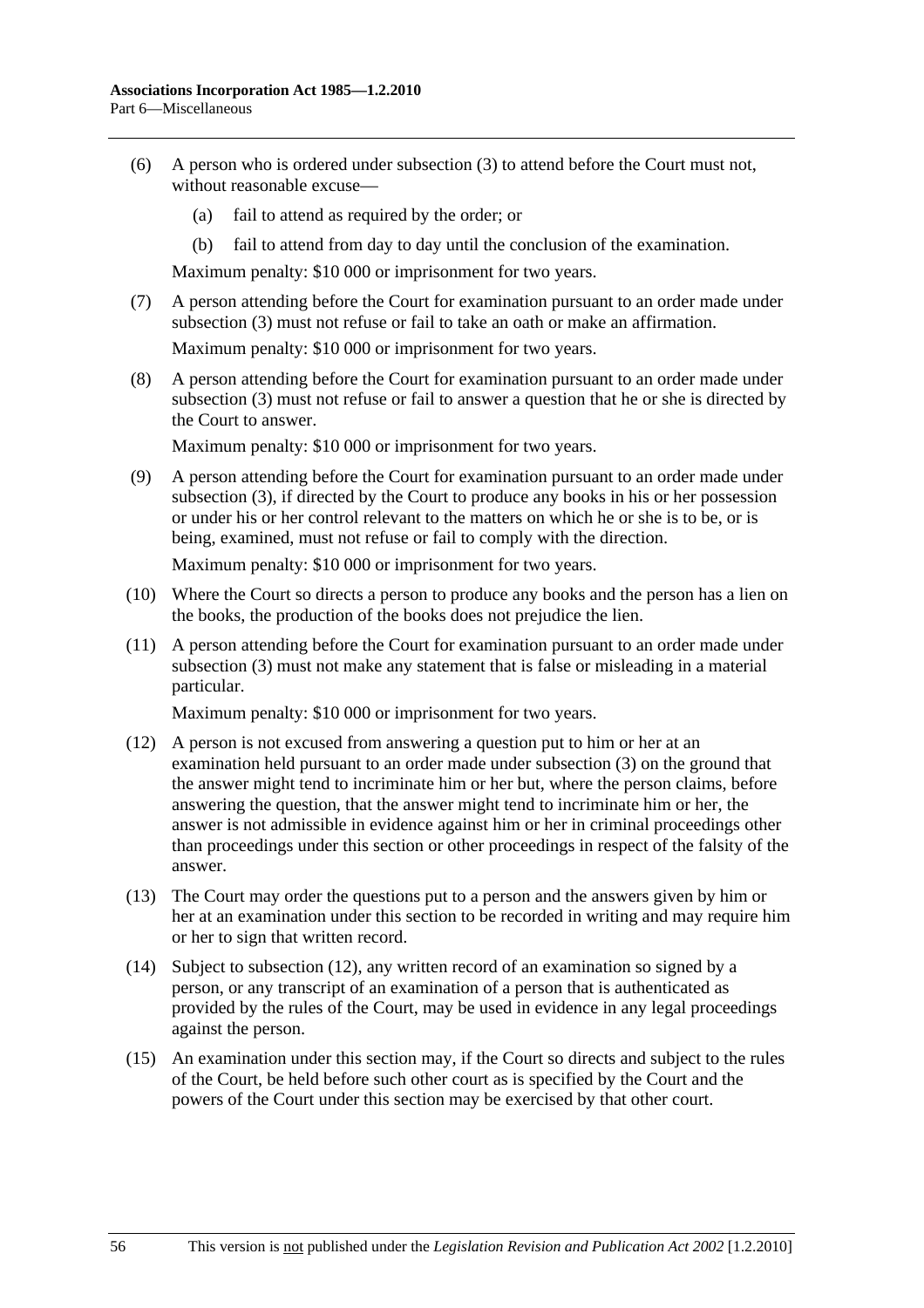- (16) A person ordered to attend before the Court or another court for examination under this section may, at his or her own expense, employ a solicitor, or a solicitor and counsel, and the solicitor or counsel, as the case may be, may put to him or her such questions as the Court, or the other court (as the case may be) considers just for the purpose of enabling him or her to explain or qualify any answers or evidence given by him or her.
- (17) The Court or another court before which an examination under this section takes place may, if it thinks fit, adjourn the examination from time to time.
- (18) Where the Court that made the order under subsection (3) for an examination is satisfied that the order for the examination was obtained without reasonable cause, the Court may order the whole or any part of the costs incurred by the person ordered to be examined to be paid by the applicant or by any other person who, with the consent of the Court, took part in the examination.

#### **62A—Orders against persons concerned with associations**

- (1) In this section, a reference to a prescribed person, in relation to an association, is to be construed as a reference to a liquidator or provisional liquidator of the association or to any other person authorised by the Commission to make applications under this section or to make an application under this section in relation to that association.
- (2) Subject to subsection (3), where, on application by the Commission or a prescribed person, the Supreme Court is satisfied that—
	- (a) a person is guilty of fraud, negligence, default, breach of trust or breach of duty in relation to an association; and
	- (b) the association has suffered, or is likely to suffer, loss or damage as a result of the fraud, negligence, default, breach of trust or breach of duty,

the Court may make such order or orders as it thinks appropriate against or in relation to the person (including either or both of the orders specified in subsection (4)) and may so make an order against or in relation to a person notwithstanding that the person may have committed an offence in respect of the matter to which the order relates.

- (3) The Court may not make an order against a person under subsection (2) unless the Court has given the person the opportunity—
	- (a) to give evidence himself or herself; and
	- (b) to call witnesses to give evidence; and
	- (c) to adduce other evidence in relation to the matters to which the application relates; and
	- (d) to employ, at his or her own expense, a solicitor, or a solicitor and counsel, to put to him or her, or to any other witness, such questions as the Court considers just for the purpose of enabling him or her to explain or qualify any answers or evidence given by him or her.
- (4) The orders that may be made under subsection (2) against a person include—
	- (a) an order directing the person to pay money or transfer property to the association; and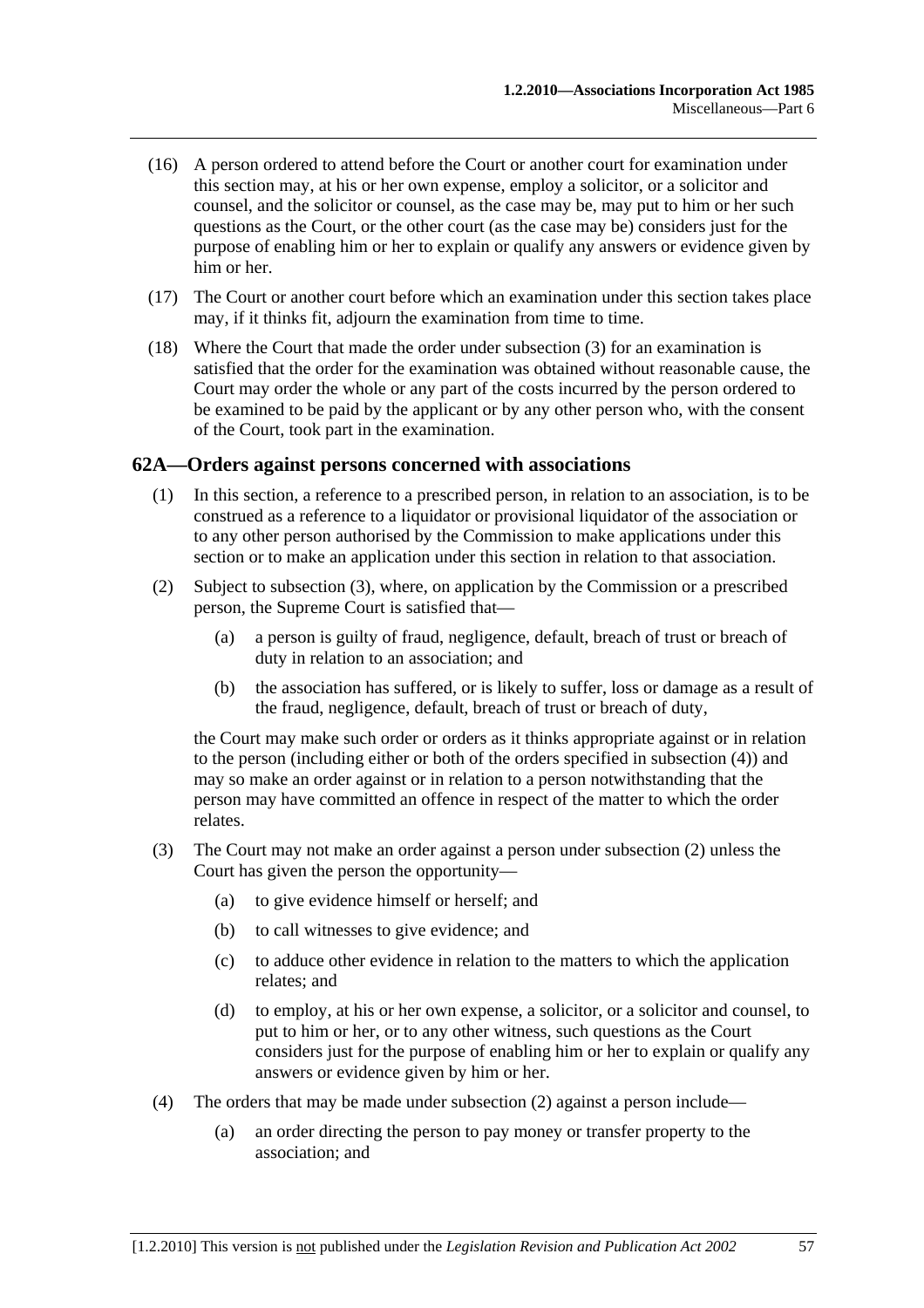- (b) an order directing the person to pay to the association the amount of the loss or damage.
- (5) Nothing in this section prevents any person from instituting any other proceedings in relation to matters in respect of which an application may be made under this section.

## **62B—Civil proceedings not to be stayed**

No civil proceeding under this Act may be stayed by reason only that the proceeding discloses, or arises out of, the commission of an offence.

## **62C—Form and evidentiary value of books**

- (1) A book that is required by this Act to be kept or prepared may be kept or prepared—
	- (a) by making entries in a bound or looseleaf book; or
	- (b) by recording or storing the matters concerned by means of a mechanical, electronic or other device; or
	- (c) in any other manner approved by the Commission.
- (2) Subsection (1) does not authorise a book to be kept or prepared by a mechanical, electronic or other device unless—
	- (a) the matters recorded or stored will be capable, at any time, of being reproduced in a written form; or
	- (b) a reproduction of those matters is kept in a written form approved by the Commission.
- (3) An association must take all reasonable precautions, including such precautions (if any) as are prescribed, for guarding against damage to, destruction of or falsification of or in, and for discovery of falsification of or in, any book or part of a book required by this Act to be kept or prepared by the association.
- (4) A writing that purports to reproduce matters recorded or stored by means of a mechanical, electronic or other device is, unless the contrary is established, to be taken to be a reproduction of those matters.

## **62D—Continuing offences**

- (1) Where a person is convicted of an offence against this Act and after that conviction the act or omission of the person that constituted the offence continues, the person is guilty of a further offence, and is liable to an additional penalty for each day on which the act or omission continues of an amount not exceeding one-tenth of the maximum penalty for the offence of which the person was convicted.
- (2) For the purposes of subsection (1), an obligation to do something is to be regarded as continuing until the act is done, notwithstanding that any period within which, or time before which, the act is required to be done, has expired or passed.

#### **62E—Proceedings for offences**

- (1) An offence against this Act that is not punishable by imprisonment is a summary offence.
- (2) An offence against this Act that is punishable by imprisonment is, subject to subsection (3), an indictable offence.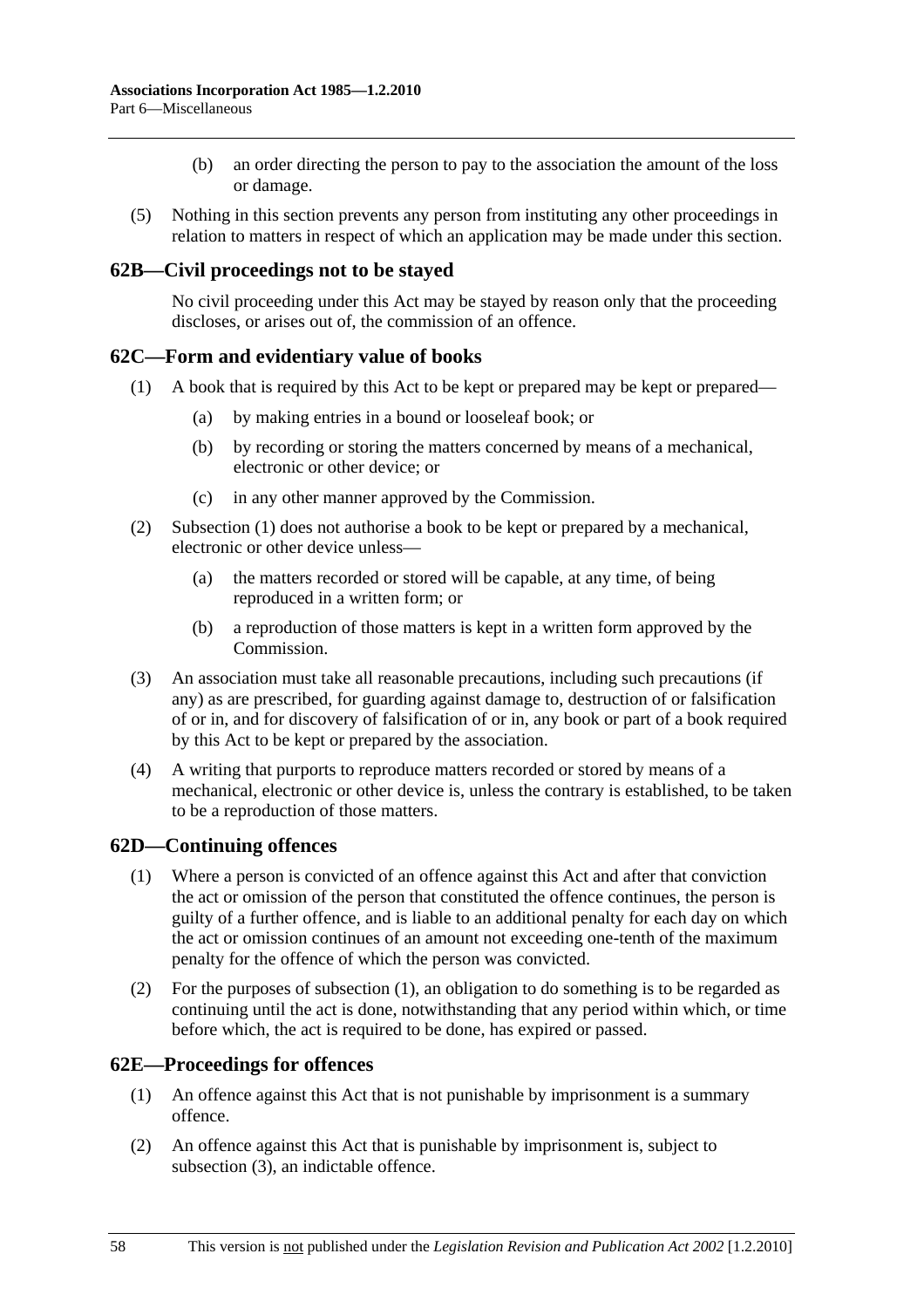- (3) Where—
	- (a) proceedings for an offence against this Act that is punishable by imprisonment are brought in a court of summary jurisdiction; and
	- (b) the prosecutor requests the court to hear and determine the proceedings,

the offence is to be taken to be a summary offence and must be heard and determined as such.

- (4) A court of summary jurisdiction may not—
	- (a) impose, in respect of any one offence against this Act, a period of imprisonment exceeding two years; or
	- (b) impose, in respect of offences against this Act, cumulative periods of imprisonment that, in aggregate, exceed five years.
- (5) Nothing in this section renders a person liable to be punished more than once in respect of the same offence.
- (6) A prosecution for an offence against this Act—
	- (a) may be commenced—
		- (i) by the Commission; or
		- (ii) by an officer or employee of the Commission; or
		- (iii) with the consent of the Minister, by any other person; and
	- (b) must be commenced within three years after the date on which the offence is alleged to have been committed or such further period as the Minister may, in a particular case, allow.
- (7) A document apparently signed by the Minister and stating—
	- (a) that the Minister consents to a particular prosecution; or
	- (b) that the Minister allows a specified extension of the period for commencing a particular prosecution,

is to be accepted, in the absence of proof to the contrary, as proof of the fact so stated.

 (8) In any proceedings for an offence against this Act, an allegation in the complaint that the complainant is an officer or employee of the Commission is, in the absence of proof to the contrary, to be accepted as proved.

#### **63—Evidentiary provision**

- (1) An apparently genuine document purporting to be under the seal of the Commission and to be a certificate of incorporation of an association is to be accepted in any legal proceedings, in the absence of proof to the contrary, as proof of the incorporation of the association on the date specified in the certificate.
- (2) An apparently genuine document purporting to be a copy of a document registered by, or lodged with, the Commission under this Act or the repealed Act and to be certified by the Commission as a true copy of such a document is to be accepted in any legal proceedings, in the absence of proof to the contrary, as a true copy of that document.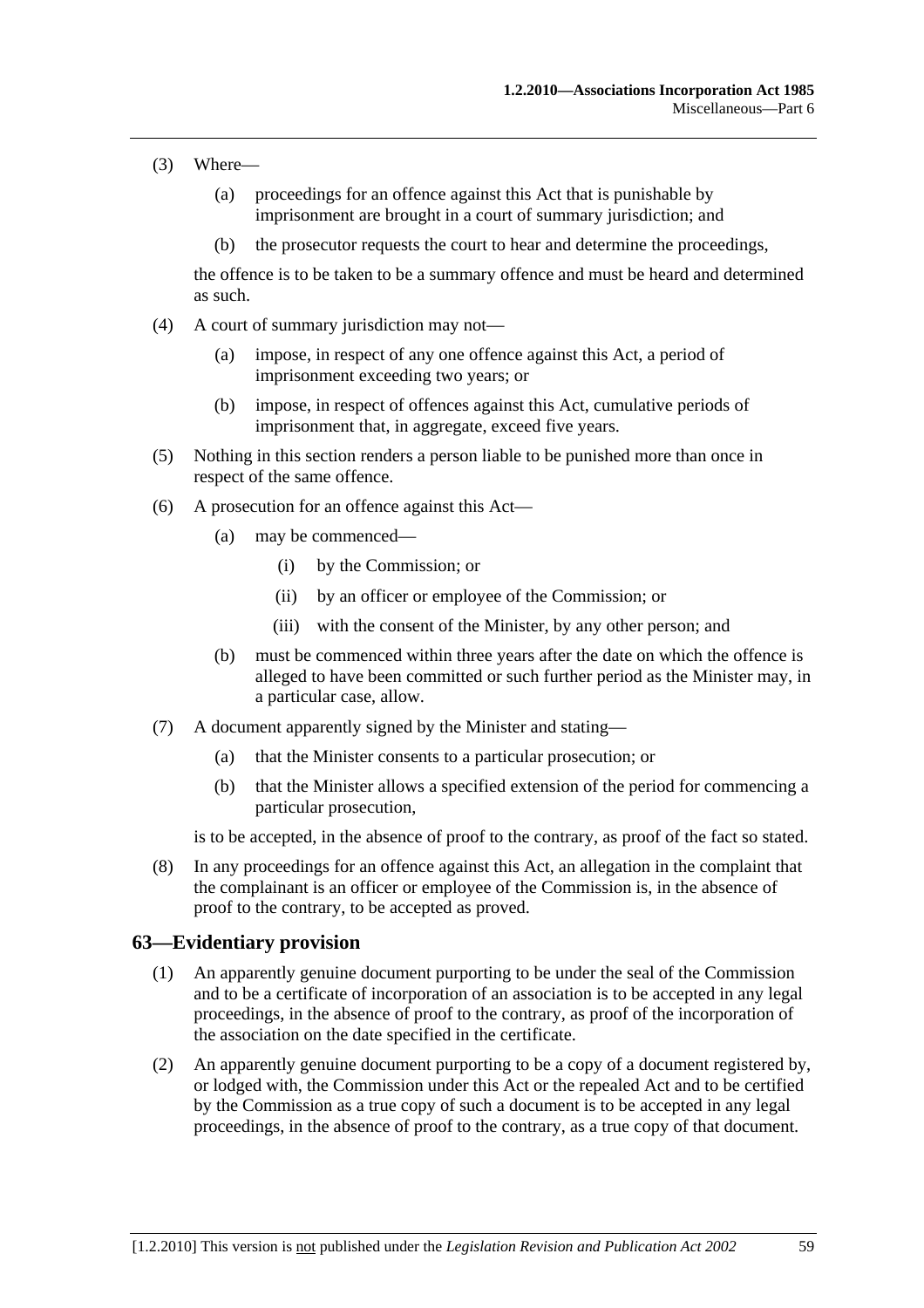- (3) The reference in subsection (2) to a document that has been certified by the Commission includes, where a reproduction or transparency of that document has been incorporated with a register kept by the Commission, a reference to that reproduction or transparency.
- (4) An apparently genuine document purporting to be a copy of, or extract from, a record kept by an incorporated association and to be verified by an officer of the association authorised by the committee of the association for the purpose is to be accepted in any legal proceedings, in the absence of proof to the contrary, as a true copy of, or extract from, that record.
- (5) An apparently genuine document purporting to bear the common seal of an incorporated association is to be presumed in any legal proceedings, in the absence of proof to the contrary, to have been duly executed by the incorporated association.
- (6) In any proceedings—
	- (a) a certificate purporting to be under the seal of the Commission and certifying that at a date or during a period specified in the certificate an association, or no association (as the case may be), was incorporated under this Act or the repealed Act, by a name specified in the certificate, is to be accepted, in the absence of proof to the contrary, as proof of the matters so certified; and
	- (b) a certificate purporting to be under the seal of the Commission and certifying that an incorporated association has, or has not, complied with a requirement of this Act as to the filing or lodging of any document or return or the giving of any notice is to be accepted, in the absence of proof to the contrary, as proof of the matters so certified; and
	- (c) a certificate purporting to be under the seal of the Commission and certifying that a specified incorporated association has altered its name in the manner specified in the certificate, including the dates on which the alterations were registered by the Commission, is to be accepted, in the absence of proof to the contrary, as proof of the matters so certified; and
	- (d) a certificate purporting to be under the seal of the Commission and certifying that a specified incorporated association has been or is being wound up, including the date on which the winding up commenced and (if relevant) the date on which the association was dissolved, is to be accepted, in the absence of proof to the contrary, as proof of the matters so certified; and
	- (e) a certificate purporting to be under the seal of the Commission and certifying that specified incorporated associations amalgamated to form an incorporated association specified in the certificate, including the date of incorporation of the amalgamated association, is to be accepted, in the absence of proof to the contrary, as proof of the matters so certified.
- (7) In any proceedings for an offence against this Act, an allegation in the complaint—
	- (a) that an association is or was at a specified time incorporated under this Act; or
	- (b) that an association is or was at a specified time a prescribed association; or
	- (c) that the defendant is or was at a specified time an officer of an association named in the complaint; or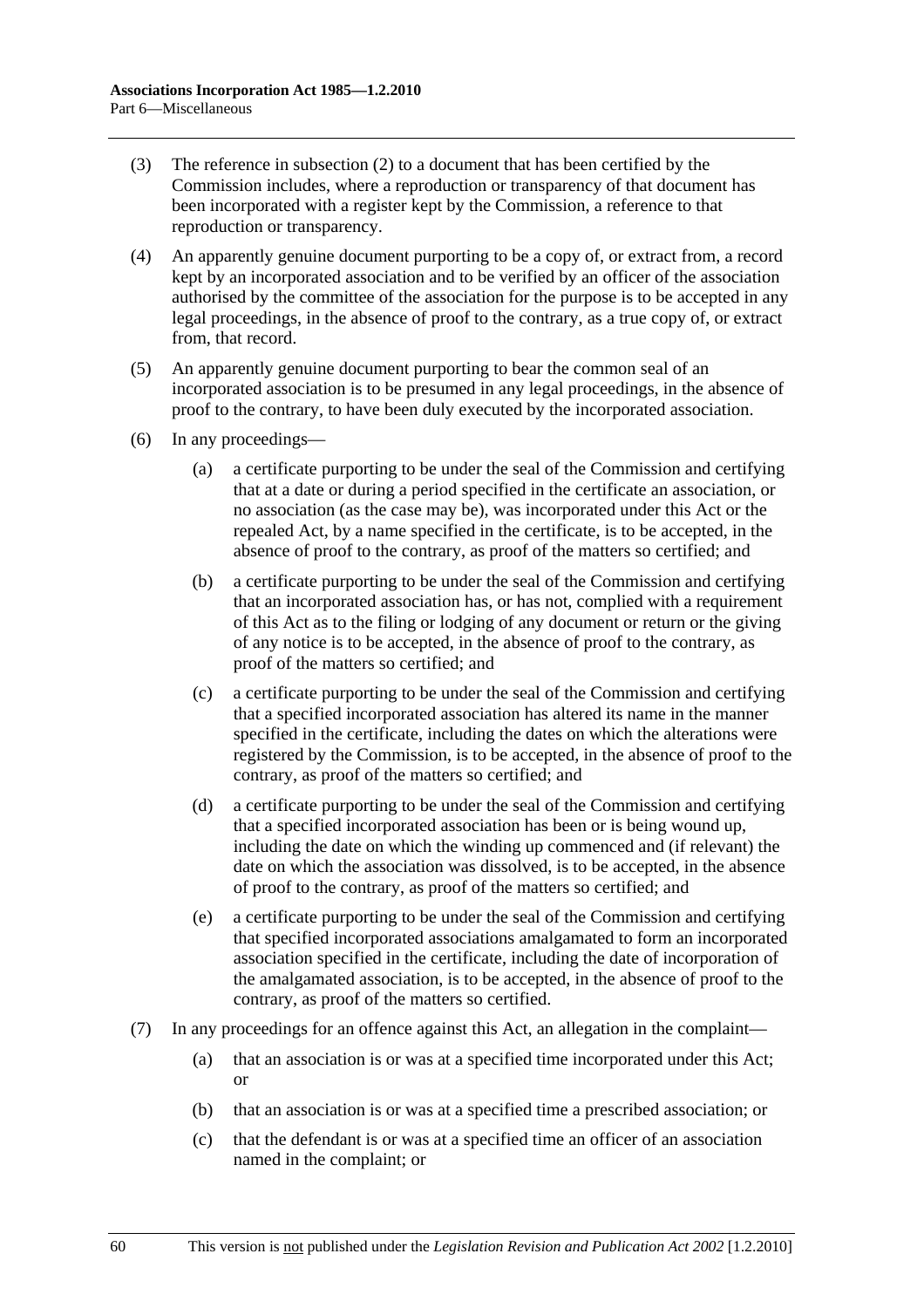(d) that any meeting of the members of an association required by a specified provision of this Act to be held has not been held as required by that provision,

is, in the absence of proof to the contrary, to be accepted as proved.

### **64—Service upon incorporated associations**

Service of any process, notice or other document may be effected on an incorporated association—

- (a) by serving the process, notice or other document personally on the public officer or a member of the committee of the association; or
- (b) by serving the process, notice or other document by post on the public officer; or
- (c) by leaving the process, notice or other document at the address of the public officer with any person apparently over the age of 18 years.

## **65—Use of abbreviation "Inc."**

For the purposes of this Act, the abbreviation "Inc." may be used in place of the word "Incorporated".

### **66—Fees in respect of lodging documents**

- (1) Where a fee is payable to the Commission for or in respect of the lodging of a document with the Commission under this Act and the document is submitted without payment of the fee, the document is to be taken not to have been lodged until the fee has been paid to the Commission.
- (2) Notwithstanding subsection (1), the Commission may—
	- (a) waive or reduce, in a particular case or classes of cases, fees that would otherwise be payable under this Act; and
	- (b) refund, in whole or in part, any fee paid under this Act.

#### **67—Regulations**

- (1) The Governor may make such regulations as are contemplated by this Act or as are necessary or expedient for the purposes of this Act.
- (2) Without limiting the generality of subsection (1) those regulations may—
	- (a) prescribe model rules with a view to their adoption by incorporated associations or associations intending to apply for incorporation under this Act; and
	- (b) prescribe forms for the purposes of this Act; and
	- (c) prescribe, and provide for the payment of, fees; and
	- (d) authorise the destruction of specified classes of documents lodged with the Commission under this Act or the repealed Act; and
	- (e) impose a fine not exceeding \$1 250 for contravention of, or non-compliance with, a regulation.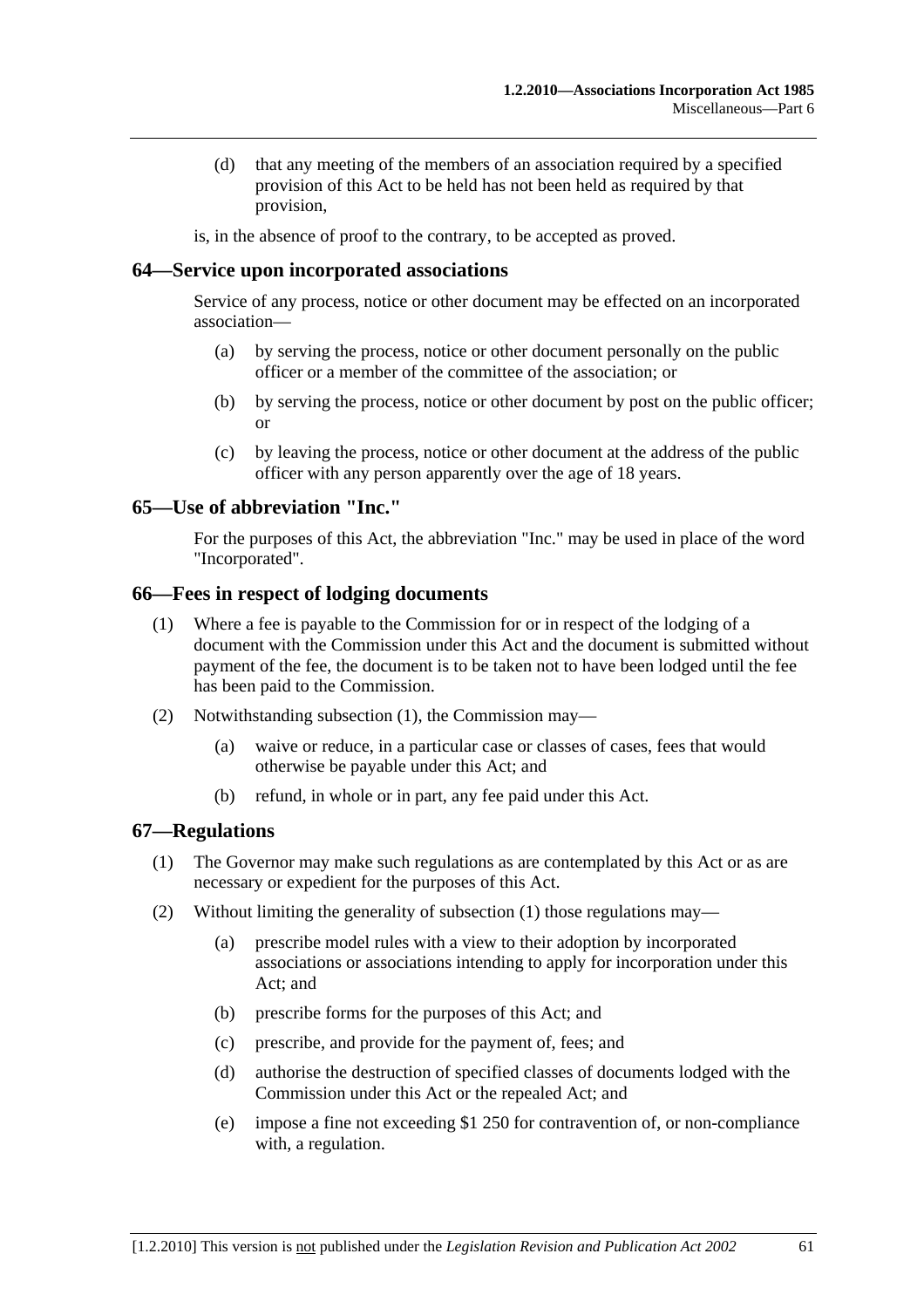# **Legislative history**

## **Notes**

- Please note—References in the legislation to other legislation or instruments or to titles of bodies or offices are not automatically updated as part of the program for the revision and publication of legislation and therefore may be obsolete.
- Earlier versions of this Act (historical versions) are listed at the end of the legislative history.
- For further information relating to the Act and subordinate legislation made under the Act see the Index of South Australian Statutes or www.legislation.sa.gov.au.

## **Legislation repealed by principal Act**

The *Associations Incorporation Act 1985* repealed the following:

*Associations Incorporation Act 1956*

## **Principal Act and amendments**

New entries appear in bold.

| Year | N <sub>0</sub> | Title                                                                                 | Assent     | Commencement                                                                                                                                                                                                                                             |
|------|----------------|---------------------------------------------------------------------------------------|------------|----------------------------------------------------------------------------------------------------------------------------------------------------------------------------------------------------------------------------------------------------------|
| 1985 | 30             | <b>Associations Incorporation Act 1985</b>                                            | 4.4.1985   | 28.6.1985 (Gazette 27.6.1985 p2244)                                                                                                                                                                                                                      |
| 1985 | 100            | Associations Incorporation Act<br>Amendment Act 1985                                  | 7.11.1985  | $28.6.1985$ : s 2                                                                                                                                                                                                                                        |
| 1992 | 36             | Associations Incorporation<br>(Miscellaneous) Amendment<br>Act 1992                   | 21.5.1992  | 1.6.1993 (Gazette 20.5.1993 p1694)                                                                                                                                                                                                                       |
| 1997 | 29             | Associations Incorporation<br>(Miscellaneous) Amendment<br>Act 1997                   | 12.6.1997  | 1.2.1998 (Gazette 24.12.1997 p1860)                                                                                                                                                                                                                      |
| 1999 | 33             | <b>Financial Sector Reform (South</b><br>Australia) Act 1999                          | 17.6.1999  | Sch (item $5$ )—1.7.1999 being the date<br>specified under s 3(16) of the Financial<br>Sector Reform (Amendments and<br>Transitional Provisions) Act (No. 1)<br>1999 of the Commonwealth as the<br>transfer date for the purposes of that<br>Act: $s(2)$ |
| 2000 | $\overline{4}$ | District Court (Administrative and<br>Disciplinary Division) Amendment<br>Act 2000    | 20.4.2000  | Sch 1 (cl 3)-1.6.2000 (Gazette<br>18.5.2000 p2554)                                                                                                                                                                                                       |
| 2000 | 57             | <b>Statutes Amendment and Repeal</b><br>(Attorney-General's Portfolio)<br>Act 2000    | 20.7.2000  | Pt 2 (s 4)—14.8.2000 ( <i>Gazette</i><br>$10.8.2000\ p444$                                                                                                                                                                                               |
| 2000 | 65             | Associations Incorporation<br>(Oppressive or Unreasonable Acts)<br>Amendment Act 2000 | 16.11.2000 | 15.2.2001 (Gazette 1.2.2001 p392)                                                                                                                                                                                                                        |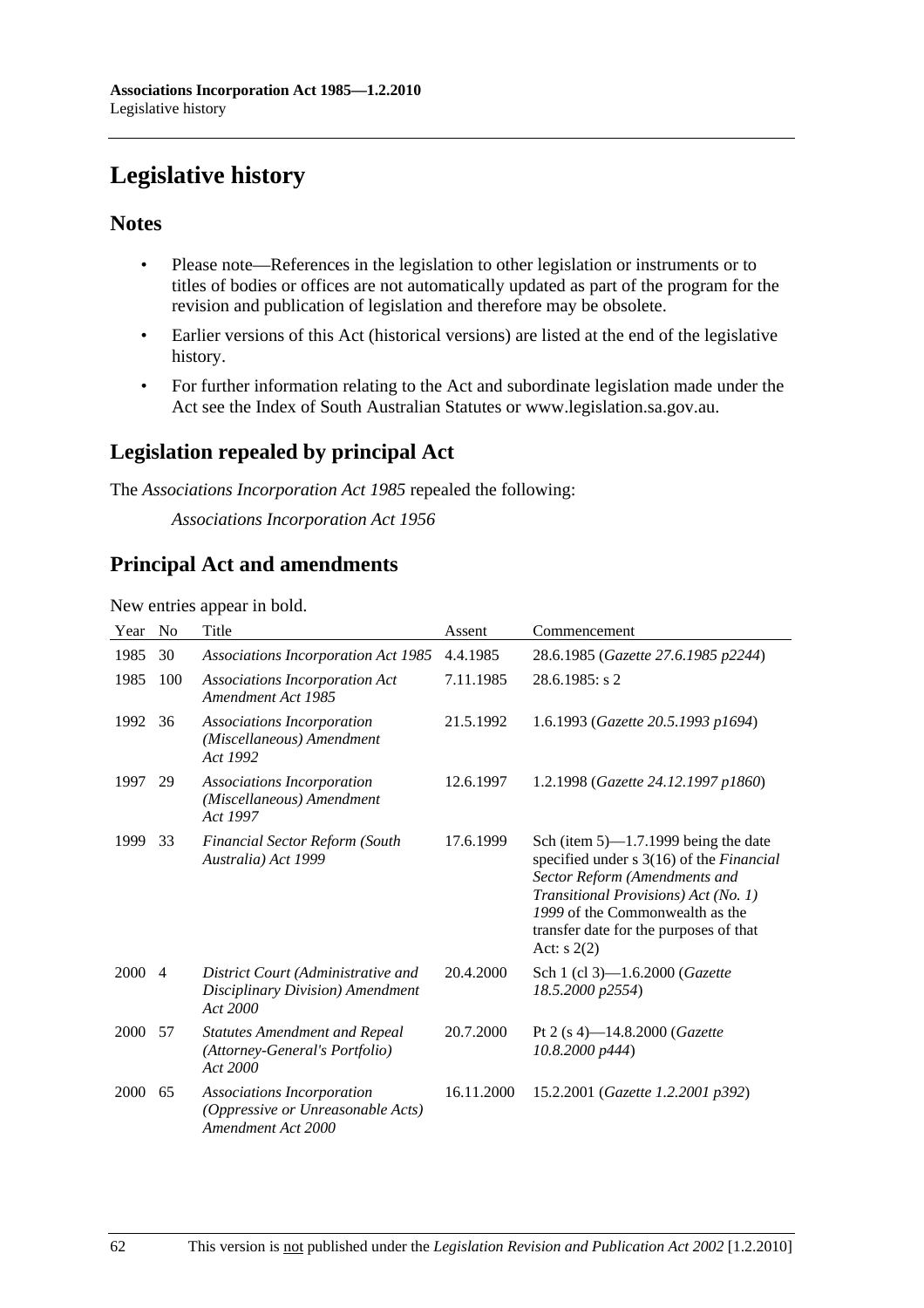| 2001 | 23  | Statutes Amendment (Corporations)<br>Act 2001                                            | 14.6.2001  | Pt 5 (ss 9—19)—15.7.2001 being the<br>day on which the Corporations Act 2001<br>of the Commonwealth came into<br>operation: <i>Commonwealth of Australia</i><br>Gazette No. S 285, 13 July 2001<br>(Gazette 21.6.2001 p2270) |
|------|-----|------------------------------------------------------------------------------------------|------------|------------------------------------------------------------------------------------------------------------------------------------------------------------------------------------------------------------------------------|
| 2006 | -17 | Statutes Amendment (New Rules of<br>Civil Procedure) Act 2006                            | 6.7.2006   | Pt 9 (ss 41 & 42)—4.9.2006 ( <i>Gazette</i><br>17.8.2006 p2831)                                                                                                                                                              |
| 2006 | 43  | <b>Statutes Amendment (Domestic</b><br>Partners) Act 2006                                | 14.12.2006 | Pt 9 (ss 32 & 33)—1.6.2007 ( <i>Gazette</i><br>26.4.2007 p1352)                                                                                                                                                              |
| 2006 | 44  | <b>Statutes Amendment (Justice</b><br>Portfolio) Act 2006                                | 14.12.2006 | Pt 3 (s 5)—18.1.2007 ( <i>Gazette</i><br>18.1.2007 p234)                                                                                                                                                                     |
| 2009 | 84  | <b>Statutes Amendment (Public Sector</b><br><b>Consequential Amendments) Act</b><br>2009 | 10.12.2009 | Pt 18 (s $36$ )-1.2.2010 ( <i>Gazette</i><br>28.1.2010 p320)                                                                                                                                                                 |

## **Provisions amended**

New entries appear in bold.

Entries that relate to provisions that have been deleted appear in italics.

| How varied                          | Commencement |
|-------------------------------------|--------------|
| amended by 36/1992 Sch 2            | 1.6.1993     |
| deleted by 36/1992 Sch 2            | 1.6.1993     |
|                                     |              |
|                                     |              |
|                                     |              |
| substituted by $36/1992$ s $3(a)$   | 1.6.1993     |
| inserted by $36/1992$ s $3(b)$      | 1.6.1993     |
| inserted by $36/1992$ s $3(b)$      | 1.6.1993     |
| inserted by $36/1992$ s $3(b)$      | 1.6.1993     |
| substituted by $23/2001$ s $9(a)$   | 15.7.2001    |
| deleted by $36/1992 s 3(c)$         | 1.6.1993     |
| inserted by $43/2006$ s $32(1)$     | 1.6.2007     |
| amended by 36/1992 Sch 2            | 1.6.1993     |
| substituted by 29/1997 s 3          | 1.2.1998     |
| inserted by $36/1992$ s $3(d)$      | 1.6.1993     |
| amended by 36/1992 Sch 2            | 1.6.1993     |
| substituted by $36/1992$ s $3(e)$   | 1.6.1993     |
| inserted by $36/1992$ s $3(e)$      | 1.6.1993     |
| inserted by $36/1992$ s $3(e)$      | 1.6.1993     |
| deleted by 43/2006 s 32(2)          | 1.6.2007     |
| substituted by 100/1985 s 3         | 28.6.1985    |
| amended by $36/1992$ s $3(f)$ , (g) | 1.6.1993     |
| inserted by 43/2006 s 32(3)         | 1.6.2007     |
|                                     |              |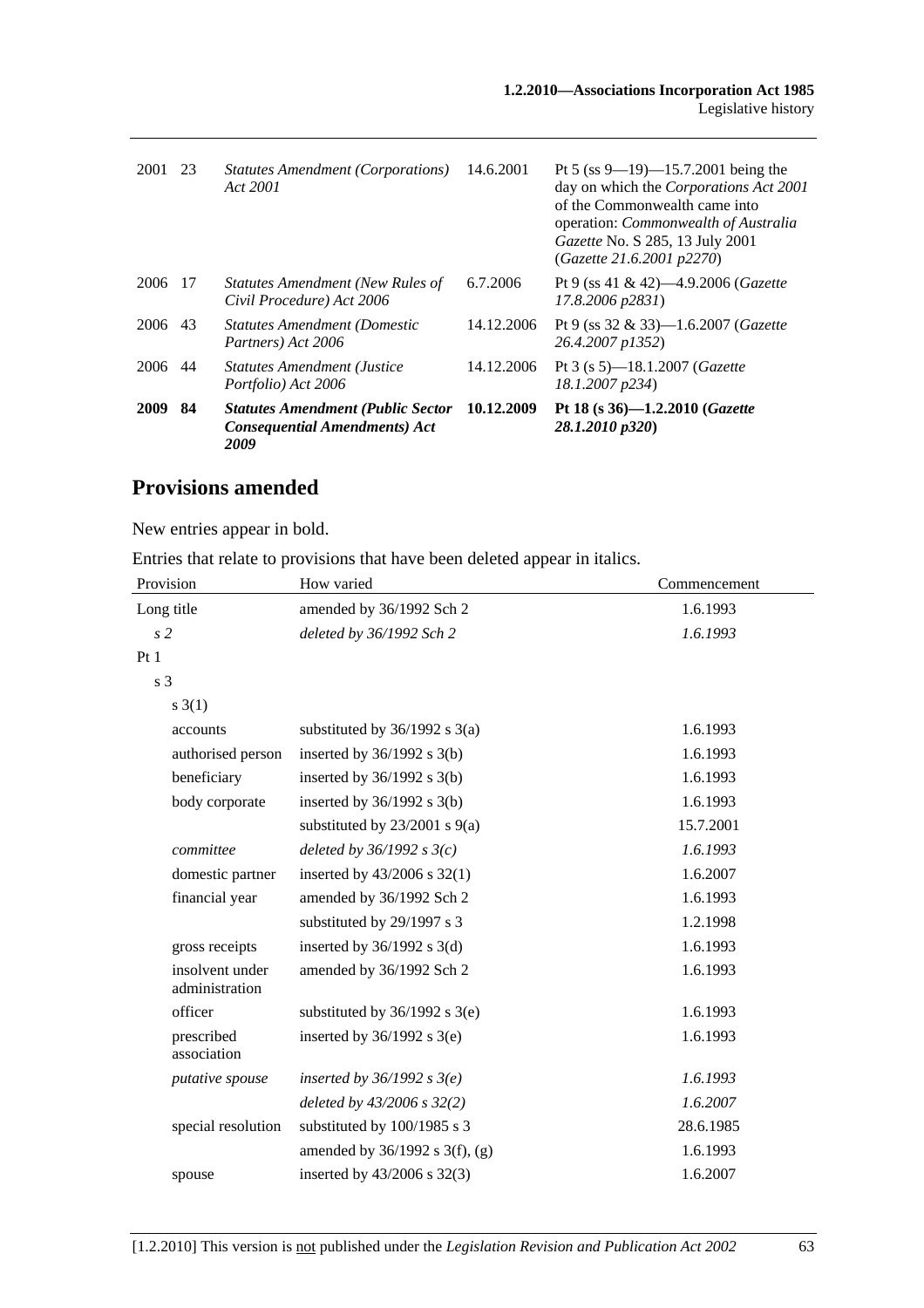#### **Associations Incorporation Act 1985—1.2.2010**  Legislative history

|      | total receipts and<br>payments | inserted by $36/1992$ s $3(h)$        | 1.6.1993  |
|------|--------------------------------|---------------------------------------|-----------|
|      | s(2)                           | amended by $36/1992$ s $3(i)$         | 1.6.1993  |
|      | s $3(3)$ and $(4)$             | amended by 36/1992 Sch 2              | 1.6.1993  |
|      | $s \frac{3(5)}{2}$             | amended by $36/1992 s 3(j)$           | 1.6.1993  |
|      |                                | deleted by $23/2001 s9(b)$            | 15.7.2001 |
|      | $s \; 3(6)$                    | inserted by $36/1992$ s $3(k)$        | 1.6.1993  |
|      |                                | amended by $23/2001$ s $9(c)$         | 15.7.2001 |
|      |                                | amended by 43/2006 s 32(4)            | 1.6.2007  |
|      | s 3A                           | inserted by 23/2001 s 10              | 15.7.2001 |
|      | s <sub>4</sub>                 | substituted by 36/1992 s 4            | 1.6.1993  |
| Pt 2 |                                |                                       |           |
|      | s <sub>5</sub>                 | amended by 36/1992 Sch 2              | 1.6.1993  |
|      | s <sub>6</sub>                 |                                       |           |
|      | s(6(1))                        | amended by 36/1992 Sch 2              | 1.6.1993  |
|      | s(6(2)                         | amended by $29/1997$ s $4(a)$         | 1.2.1998  |
|      | s(6(2a)                        | inserted by $29/1997$ s $4(b)$        | 1.2.1998  |
|      | s 7                            | substituted by 36/1992 s 5            | 1.6.1993  |
|      | s(7(5)                         | amended by 29/1997 s 21 (Sch)         | 1.2.1998  |
|      | $s\delta$                      | deleted by 36/1992 s 5                | 1.6.1993  |
|      | ss 9 and 10                    | amended by 36/1992 Sch 2              | 1.6.1993  |
|      | s 11                           |                                       |           |
|      | s $11(1)$ and (3)              | amended by 36/1992 Sch 2              | 1.6.1993  |
|      | s 12                           | amended by 36/1992 Sch 2              | 1.6.1993  |
|      | s 13                           |                                       |           |
|      | s 13(1)                        | amended by 36/1992 s 6(a), Sch 2      | 1.6.1993  |
|      |                                | amended by 29/1997 s 21 (Sch)         | 1.2.1998  |
|      | s 13(2)                        | amended by 36/1992 s 6(b), Sch 2      | 1.6.1993  |
|      |                                | amended by 29/1997 s 21 (Sch)         | 1.2.1998  |
|      | s 14                           |                                       |           |
|      | s 14(1)                        | amended by 36/1992 s 7(a), (b), Sch 2 | 1.6.1993  |
|      |                                | amended by 29/1997 s 21 (Sch)         | 1.2.1998  |
|      | $s\ 14(2)$                     | amended by 36/1992 s 7(c), Sch 2      | 1.6.1993  |
|      |                                | amended by 29/1997 s 21 (Sch)         | 1.2.1998  |
|      | $s\ 14(3)$                     | amended by 36/1992 Sch 2              | 1.6.1993  |
|      | s 14(4)                        | amended by 36/1992 s 7(d), Sch 2      | 1.6.1993  |
|      |                                | amended by 29/1997 s 21 (Sch)         | 1.2.1998  |
|      | s 15                           |                                       |           |
|      | s 15(1)                        | amended by 36/1992 Sch 2              | 1.6.1993  |
|      | s 15(2)                        | amended by 36/1992 s 8                | 1.6.1993  |
|      | s 17                           | substituted by 36/1992 s 9            | 1.6.1993  |
|      | s 17(1)                        | amended by 29/1997 s 21 (Sch)         | 1.2.1998  |
|      |                                |                                       |           |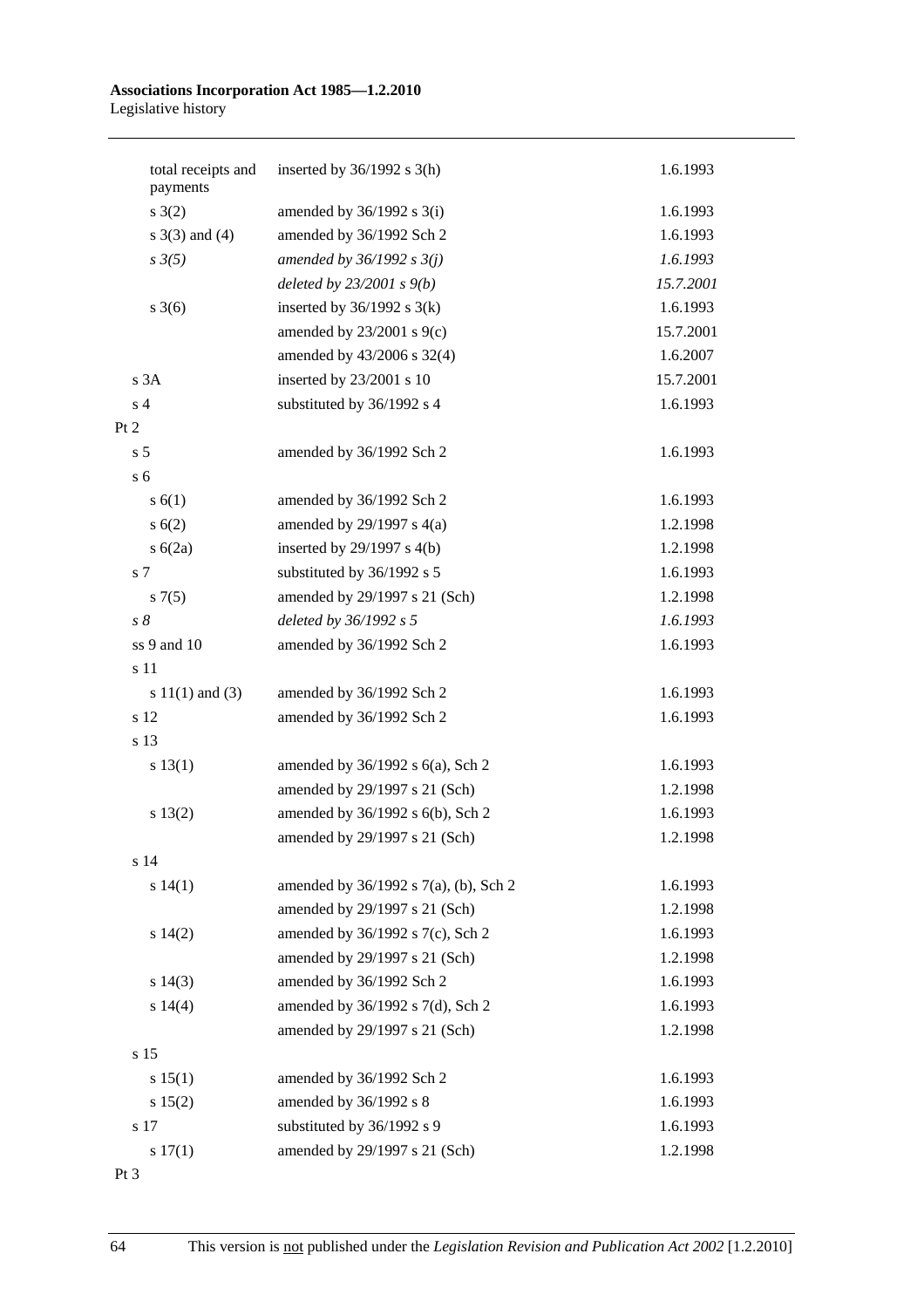| s 18                        |                                                    |           |
|-----------------------------|----------------------------------------------------|-----------|
| s 18(5)                     | amended by $36/1992$ s $10(a)$                     | 1.6.1993  |
| s 18(6)                     | amended by 36/1992 s 10(b), (c), Sch 2             | 1.6.1993  |
|                             | amended by 43/2006 s 33                            | 1.6.2007  |
| s 18(7)                     | amended by 36/1992 s 10(d)                         | 1.6.1993  |
| s 19                        |                                                    |           |
| s 19(2)                     | amended by 36/1992 s 11, Sch 2                     | 1.6.1993  |
| s 20                        |                                                    |           |
|                             | s $20(1)$ , (3) and (4) amended by $36/1992$ Sch 2 | 1.6.1993  |
| s 21                        |                                                    |           |
| $s\ 21(2)$                  | substituted by 36/1992 s 12                        | 1.6.1993  |
| s 22                        |                                                    |           |
| $s\,22(1)$                  | amended by $36/1992$ s $13(a)$                     | 1.6.1993  |
| $s\ 22(2)$                  | amended by 36/1992 s 13(b), Sch 2                  | 1.6.1993  |
| $s$ 22(3), (4), (6)—<br>(8) | amended by 36/1992 Sch 2                           | 1.6.1993  |
| $s\,22(9)$                  | inserted by $36/1992$ s $13(c)$                    | 1.6.1993  |
| s 23                        |                                                    |           |
| s 23(1)                     | s 23 redesignated as s 23(1) by 36/1992 s 14       | 1.6.1993  |
| $s\,23(2)$                  | inserted by 36/1992 s 14                           | 1.6.1993  |
| s 23A                       | inserted by 36/1992 s 15                           | 1.6.1993  |
| s 23A(1)                    | (c)(iv) deleted by $29/1997$ s 5                   | 1.2.1998  |
| s 24                        |                                                    |           |
| $s\,24(1)$                  | substituted by 36/1992 s 16                        | 1.6.1993  |
| $s\,24(2)$                  | substituted by 36/1992 s 16                        | 1.6.1993  |
|                             | amended by 29/1997 s 21 (Sch)                      | 1.2.1998  |
| $s\,24(3)$                  | amended by 29/1997 s 6                             | 1.2.1998  |
| $s 24(4)$ and (5)           | amended by 36/1992 Sch 2                           | 1.6.1993  |
| $s\,24(7)$                  | inserted by 100/1985 s 4                           | 28.6.1985 |
| s 24A                       | inserted by 29/1997 s 7                            | 1.2.1998  |
| s <sub>25</sub>             | amended by 36/1992 Sch 2                           | 1.6.1993  |
|                             | amended by 33/1999 Sch (item 5)                    | 1.7.1999  |
| s 28                        | amended by 36/1992 Sch 2                           | 1.6.1993  |
| Pt 4                        |                                                    |           |
| Pt 4 Div 1                  |                                                    |           |
| s 29                        |                                                    |           |
| s $29(2)$ and $(3)$         | amended by 36/1992 Sch 2                           | 1.6.1993  |
| s 30                        | substituted by 36/1992 s 17                        | 1.6.1993  |
| s $30(1)$ —(3)              | amended by 29/1997 s 21 (Sch)                      | 1.2.1998  |
| s 31                        |                                                    |           |
| $s \, 31(1)$                | amended by 36/1992 s 18(a), (b), Sch 2             | 1.6.1993  |
|                             | amended by 29/1997 s 21 (Sch)                      | 1.2.1998  |
| $s \ 31(2)$                 | amended by 36/1992 s 18(c)                         | 1.6.1993  |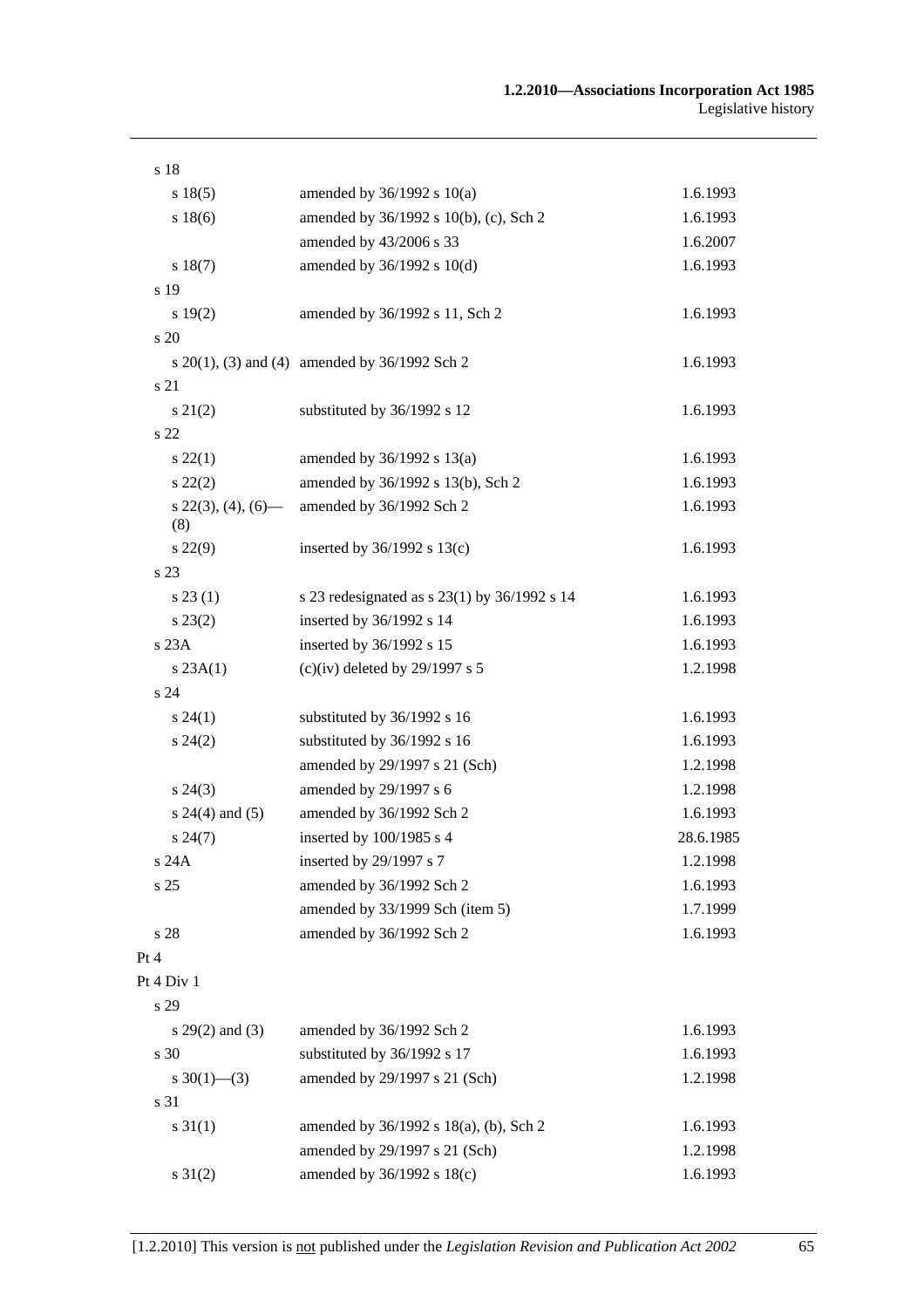#### **Associations Incorporation Act 1985—1.2.2010**  Legislative history

| $s \ 31(3)$         | amended by 36/1992 Sch 2                    | 1.6.1993  |
|---------------------|---------------------------------------------|-----------|
| s 32                |                                             |           |
| $s \, 32(1)$        | amended by 36/1992 s 19(a), (b), Sch 2      | 1.6.1993  |
|                     | amended by 29/1997 s 21 (Sch)               | 1.2.1998  |
| $s \, 32(2)$        | substituted by $36/1992$ s $19(c)$          | 1.6.1993  |
| s 33                | deleted by 36/1992 s 20                     | 1.6.1993  |
| Pt $4$ Div $2$      | heading amended by 29/1997 s 8              | 1.2.1998  |
| s 34                | deleted by 36/1992 s 21                     | 1.6.1993  |
| s 35                | substituted by 36/1992 s 21                 | 1.6.1993  |
| $s \; 35(1)$        | amended by 29/1997 s 21 (Sch)               | 1.2.1998  |
| $s \, 35(2)$        | amended by $29/1997$ ss $9(a)$ , $21$ (Sch) | 1.2.1998  |
|                     | amended by 23/2001 s 11                     | 15.7.2001 |
| $s \; 35(4)$        | amended by 29/1997 s 9(b)                   | 1.2.1998  |
| $s \, 35(5)$        | amended by 29/1997 s 9(c)—(f)               | 1.2.1998  |
| $s \, 35(7)$        | amended by 29/1997 s 21 (Sch)               | 1.2.1998  |
| s <sub>36</sub>     |                                             |           |
| $s \; 36(1)$        | amended by $36/1992$ s $22(a)$              | 1.6.1993  |
| $s \; 36(3)$        | substituted by $36/1992$ s $22(b)$          | 1.6.1993  |
|                     | amended by 29/1997 s 21 (Sch)               | 1.2.1998  |
| s 37                | substituted by 36/1992 s 23                 | 1.6.1993  |
| $s \frac{37(2)}{2}$ | amended by 29/1997 s 21 (Sch)               | 1.2.1998  |
| $s \frac{37(3)}{2}$ | (d) deleted by $29/1997$ s $10(a)$          | 1.2.1998  |
|                     | amended by 23/2001 s 12                     | 15.7.2001 |
| $s \frac{37(4)}{4}$ | amended by 29/1997 s 10(b)                  | 1.2.1998  |
| s 37A               | inserted by 36/1992 s 23                    | 1.6.1993  |
| Pt 4 Div 3          |                                             |           |
| s 39                |                                             |           |
| $s \, 39(1)$        | amended by $36/1992$ s $24(a)$              | 1.6.1993  |
| $s \frac{39(2)}{2}$ | amended by 36/1992 s 24(b)                  | 1.6.1993  |
| $s \, 39(3)$        | deleted by $36/1992 s 24(c)$                | 1.6.1993  |
| $s \, 39(4)$        | amended by 36/1992 s 24(d)                  | 1.6.1993  |
| Pt 4 Div 3A         | inserted by 36/1992 s 25                    | 1.6.1993  |
| s 39A               |                                             |           |
| s $39A(1)$ - (4)    | amended by 29/1997 s 21 (Sch)               | 1.2.1998  |
| s 39AB              | inserted by 44/2006 s 5                     | 18.1.2007 |
| Pt 4 Div 3B         | inserted by 36/1992 s 25                    | 1.6.1993  |
| s 39C               |                                             |           |
| s $39C(3)$          | amended by 29/1997 s 21 (Sch)               | 1.2.1998  |
| Pt 4 Div 4          |                                             |           |
| $s\,40$             | amended by 36/1992 Sch 2                    | 1.6.1993  |
| $Pt\,5$             | heading amended by 36/1992 s 26             | 1.6.1993  |
| Pt 5 Div 1          | heading inserted by 29/1997 s 11            | 1.2.1998  |
| s 40A               | inserted by 36/1992 s 27                    | 1.6.1993  |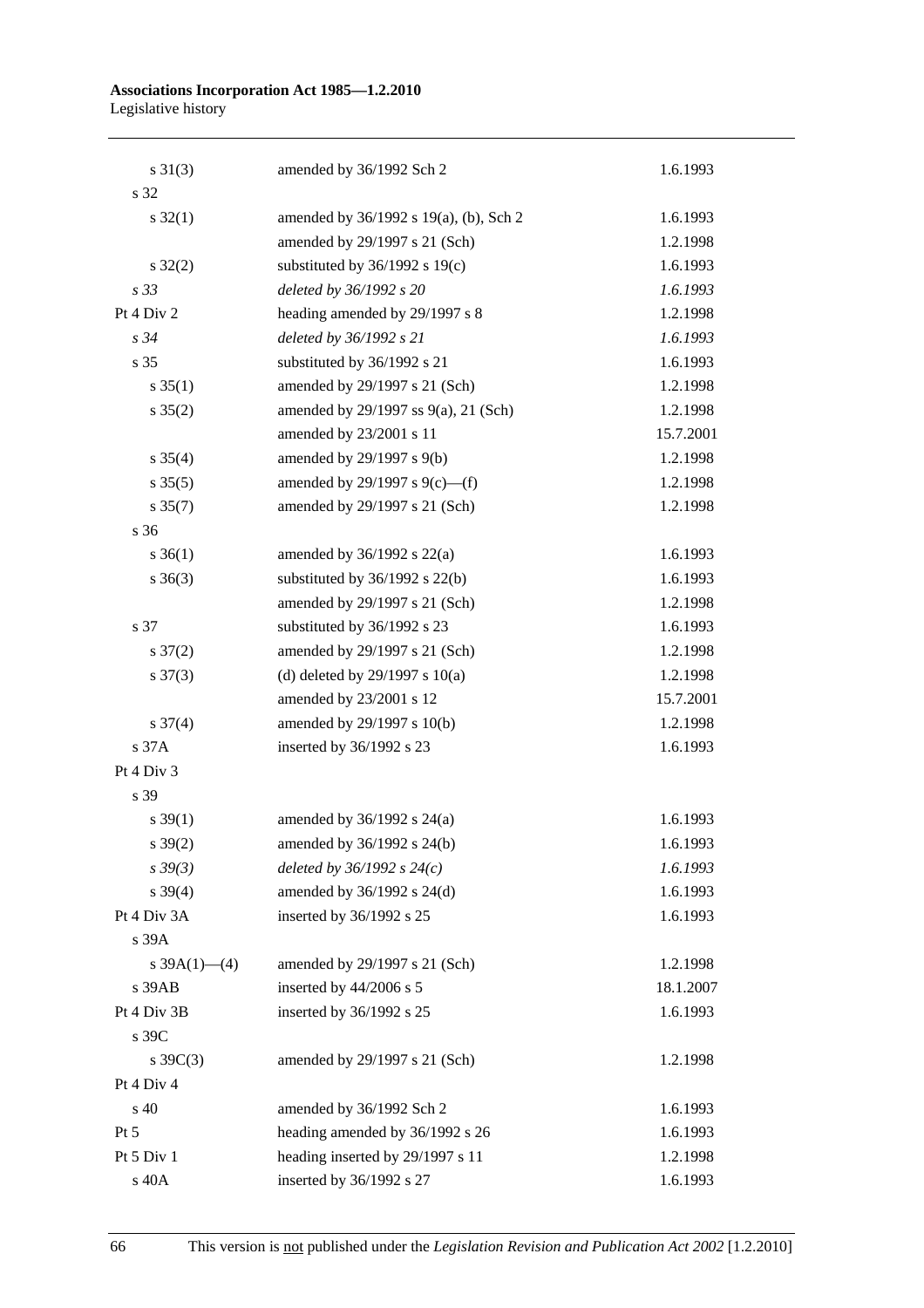|                    | substituted by 23/2001 s 13     | 15.7.2001 |
|--------------------|---------------------------------|-----------|
| $s$ 40 $B$         | inserted by 29/1997 s 12        | 1.2.1998  |
|                    | substituted by 23/2001 s 13     | 15.7.2001 |
| s <sub>41</sub>    | substituted by 36/1992 s 27     | 1.6.1993  |
| $s\ 41(2)$         | amended by 29/1997 s 13         | 1.2.1998  |
|                    | amended by 57/2000 s 4          | 14.8.2000 |
|                    | substituted by 23/2001 s 14     | 15.7.2001 |
| $s\,41(5)$         | amended by 17/2006 s 41         | 4.9.2006  |
| s 41A              | inserted by 36/1992 s 27        | 1.6.1993  |
| s 41B              | inserted by 36/1992 s 27        | 1.6.1993  |
|                    | substituted by 29/1997 s 14     | 1.2.1998  |
| s 41C              | inserted by 29/1997 s 14        | 1.2.1998  |
| s 41D              | inserted by 29/1997 s 14        | 1.2.1998  |
| $s$ 41D(1)         | amended by 23/2001 s 15         | 15.7.2001 |
| s 41E              | inserted by 29/1997 s 14        | 1.2.1998  |
|                    | amended by 23/2001 s 16         | 15.7.2001 |
| s <sub>42</sub>    |                                 |           |
| $s\ 42(3)$         | amended by 36/1992 s 28(a)      | 1.6.1993  |
| $s\ 42(4)$         | amended by 36/1992 Sch 2        | 1.6.1993  |
| $s\ 42(5)$         | inserted by $36/1992$ s $28(b)$ | 1.6.1993  |
| s <sub>43</sub>    |                                 |           |
| $s\,43(1)$         | substituted by 36/1992 s 29     | 1.6.1993  |
| $s\,43(1a)$        | inserted by 36/1992 s 29        | 1.6.1993  |
| $s\ 43(2)$ and (4) | amended by 36/1992 Sch 1        | 1.6.1993  |
| $s$ 43 $A$         | inserted by 29/1997 s 15        | 1.2.1998  |
| s 44               |                                 |           |
| $s\,44(3)$         | inserted by 36/1992 s 30        | 1.6.1993  |
| s 44A              | inserted by 36/1992 s 31        | 1.6.1993  |
| s <sub>45</sub>    |                                 |           |
| $s\,45(1)$         | deleted by 36/1992 Sch 2        | 1.6.1993  |
| $s\,45(3)$         | amended by 36/1992 Sch 2        | 1.6.1993  |
| s 46               |                                 |           |
| $s\,46(3)$         | amended by 100/1985 s 5         | 28.6.1985 |
| $s\,46(4)$ (7)     | amended by 36/1992 Sch 2        | 1.6.1993  |
| ss 47-49           | amended by 36/1992 Sch 2        | 1.6.1993  |
| Pt 5 Div 2         | inserted by 29/1997 s 16        | 1.2.1998  |
| s 49AA             |                                 |           |
| $s\ 49AA(4)$       |                                 |           |
| relevant day       | amended by 23/2001 s 17         | 15.7.2001 |
| s 49AF             |                                 |           |
| $s\ 49AF(2)$       | amended by 23/2001 s 18         | 15.7.2001 |
| Pt 6               |                                 |           |
| s 49A              | inserted by 36/1992 s 32        | 1.6.1993  |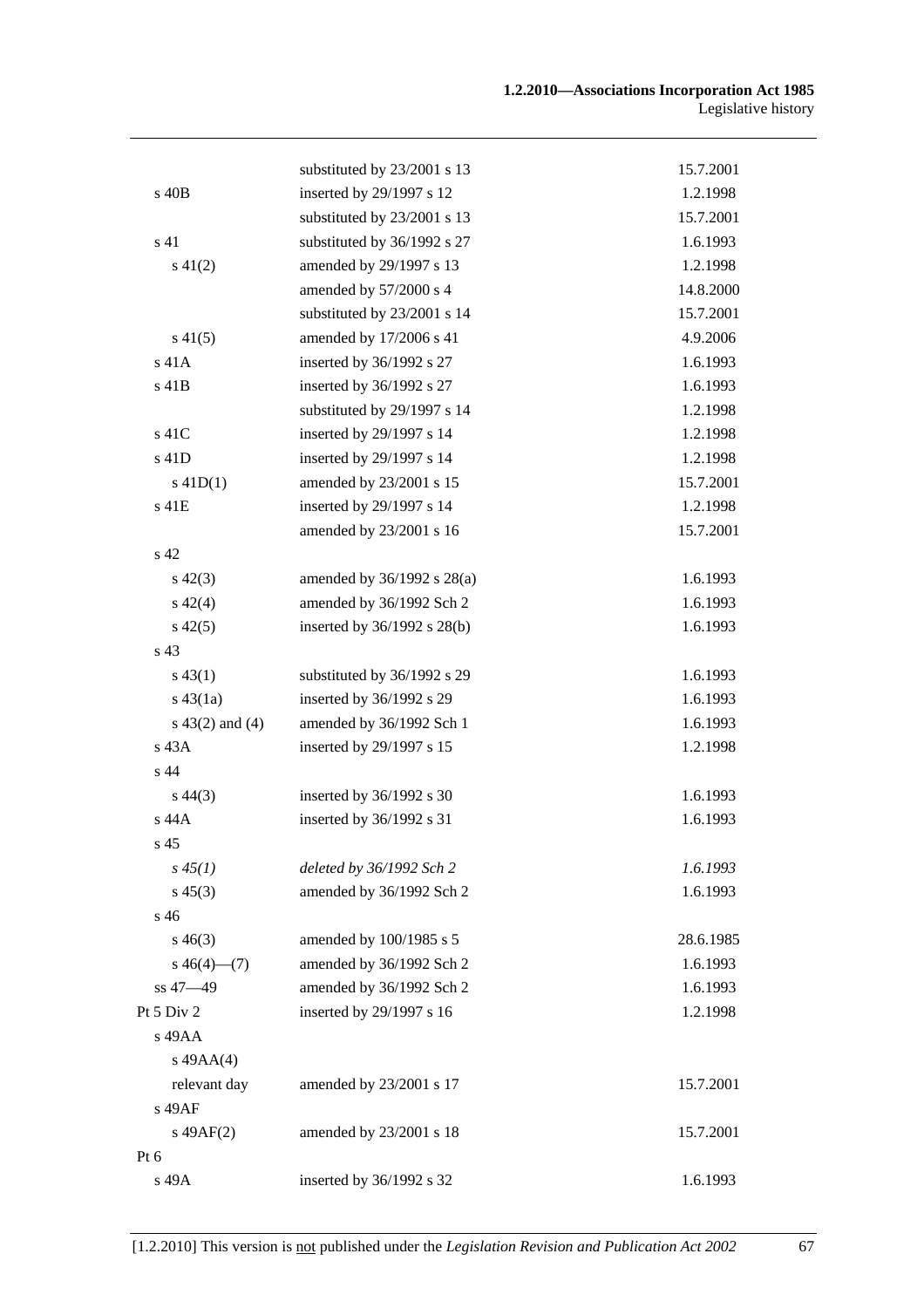#### **Associations Incorporation Act 1985—1.2.2010**  Legislative history

| $s\,49A(3)$       | amended by 29/1997 s 21 (Sch)                              | 1.2.1998  |
|-------------------|------------------------------------------------------------|-----------|
| s 49B             | inserted by 36/1992 s 32                                   | 1.6.1993  |
|                   | deleted by 84/2009 s 36                                    | 1.2.2010  |
| s 50              |                                                            |           |
| s 50(1)           | amended by $4/2000$ s $9(1)$ (Sch 1 cl 3(a))               | 1.6.2000  |
| $s\,50(2a)$       | inserted by 36/1992 s 33                                   | 1.6.1993  |
|                   | deleted by $4/2000 s 9(1)$ (Sch 1 cl 3(b))                 | 1.6.2000  |
| $s\,50(3)$        | deleted by $4/2000 s 9(1)$ (Sch 1 cl 3(c))                 | 1.6.2000  |
| s 50(4)           | amended by 36/1992 Sch 2                                   | 1.6.1993  |
|                   | amended by $4/2000$ s $9(1)$ (Sch 1 cl 3(d))               | 1.6.2000  |
| s 50(5)           | amended by 36/1992 Sch 2                                   | 1.6.1993  |
|                   | amended in pursuance of the Acts<br>Republication Act 1967 | 1.6.2000  |
| s 51              | amended by 100/1985 s 6                                    | 28.6.1985 |
|                   | substituted by 36/1992 s 34                                | 1.6.1993  |
| $s 51(2)$ and (7) | amended by 29/1997 s 21 (Sch)                              | 1.2.1998  |
| s 52              | deleted by 36/1992 s 35                                    | 1.6.1993  |
| s <sub>53</sub>   | substituted by 36/1992 s 36                                | 1.6.1993  |
| s 53(5)           | amended by 29/1997 s 21 (Sch)                              | 1.2.1998  |
| s 53A             | inserted by 29/1997 s 17                                   | 1.2.1998  |
| s 54              | amended by 36/1992 s 37, Sch 2                             | 1.6.1993  |
|                   | amended by 29/1997 s 21 (Sch)                              | 1.2.1998  |
| s <sub>55</sub>   | substituted by 36/1992 s 38                                | 1.6.1993  |
| s 55(4)           | amended by 29/1997 s 21 (Sch)                              | 1.2.1998  |
| s <sub>56</sub>   |                                                            |           |
| s $56(1)$ and (3) | amended by 36/1992 Sch 2                                   | 1.6.1993  |
| s 56(4)           | substituted by $36/1992$ s $38(a)$                         | 1.6.1993  |
|                   | amended by 29/1997 s 21 (Sch)                              | 1.2.1998  |
| s 56(5)           | amended by 36/1992 s 38(b), Sch 2                          | 1.6.1993  |
|                   | amended by 29/1997 s 21 (Sch)                              | 1.2.1998  |
| s 57              | substituted by 36/1992 s 40                                | 1.6.1993  |
| s $57(1)$ and (2) | amended by 29/1997 s 21 (Sch)                              | 1.2.1998  |
| s 58              | deleted by 36/1992 s 41                                    | 1.6.1993  |
|                   | inserted by 29/1997 s 18                                   | 1.2.1998  |
| s 58A             | inserted by 29/1997 s 18                                   | 1.2.1998  |
| s 59              |                                                            |           |
| s 59(2)           | amended by 36/1992 s 42, Sch 2                             | 1.6.1993  |
|                   | amended by 29/1997 s 21 (Sch)                              | 1.2.1998  |
| s 60              | amended by 36/1992 s 43, Sch 2                             | 1.6.1993  |
|                   | amended by 29/1997 s 21 (Sch)                              | 1.2.1998  |
| s 61              | amended by 36/1992 s 44, Sch 2                             | 1.6.1993  |
|                   | amended by 29/1997 s 21 (Sch)                              | 1.2.1998  |
|                   | substituted by 65/2000 s 3                                 | 15.2.2001 |